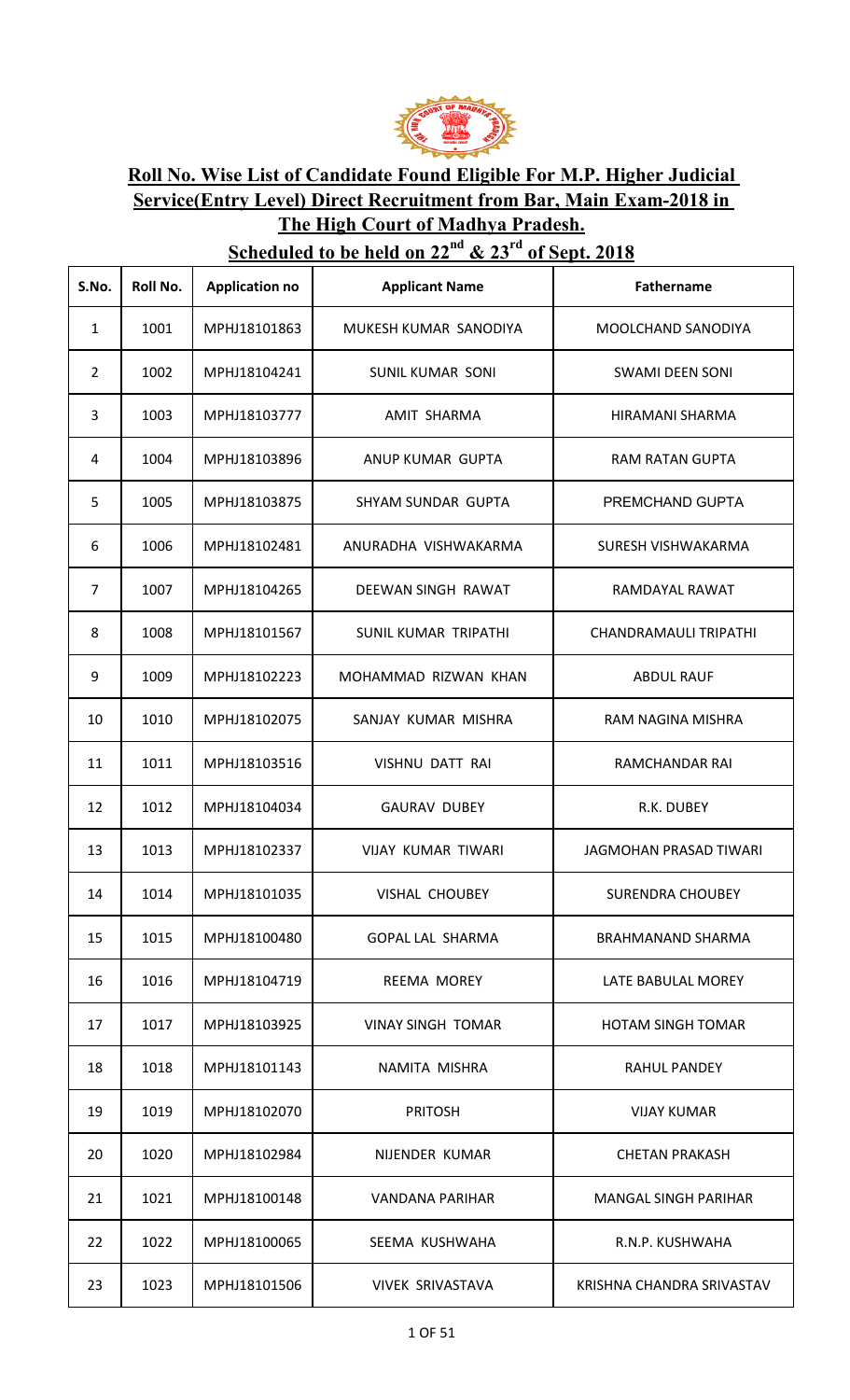| S.No. | Roll No. | <b>Application no</b> | <b>Applicant Name</b>     | <b>Fathername</b>         |
|-------|----------|-----------------------|---------------------------|---------------------------|
| 24    | 1024     | MPHJ18103824          | KAPIL KANT TIWARI         | <b>JAIKISHAN TIWARI</b>   |
| 25    | 1025     | MPHJ18102417          | VIRENDRA SINGH            | RAMKUMAR THAKUR           |
| 26    | 1026     | MPHJ18101600          | PRADEEP MALIK             | SURAJMAL                  |
| 27    | 1027     | MPHJ18100048          | VIJAY KUMAR JAMODIYA      | <b>BADRILAL JAMODIYA</b>  |
| 28    | 1028     | MPHJ18100265          | <b>VINAY KUMAR</b>        | HUKAM CHAND SHARMA        |
| 29    | 1029     | MPHJ18101213          | SARIKA CHATURVEDI         | <b>B N CHATURVEDI</b>     |
| 30    | 1030     | MPHJ18100214          | NIRMAL SINGH              | <b>JARNAIL SINGH</b>      |
| 31    | 1031     | MPHJ18100263          | PRAVESH KUMAR             | <b>KRISHAN PAL SHARMA</b> |
| 32    | 1032     | MPHJ18103794          | VIRENDRA KUMAR CHANPURIA  | LATE NARENDRA CHANPURIA   |
| 33    | 1033     | MPHJ18101014          | BHUPENDRA KUMAR MISHRA    | CHUDAMANI MISHRA          |
| 34    | 1034     | MPHJ18102776          | PRAVEEN KUMAR LAHOTI      | RADHESHYAM LAHOTI         |
| 35    | 1035     | MPHJ18100550          | <b>ASHWIN PARMAR</b>      | <b>GHANSHYAM PARMAR</b>   |
| 36    | 1036     | MPHJ18100977          | LAXMI NARAYAN SHRIVASTAVA | SURAJ LAL SHRIVASTAVA     |
| 37    | 1037     | MPHJ18103025          | ASHISH SHIRVASTAVA        | K.C. SHRIVASTAVA          |
| 38    | 1038     | MPHJ18102197          | KRISHAN GOPAL RATHORE     | <b>BABU LAL RATHORE</b>   |
| 39    | 1039     | MPHJ18103085          | <b>TAHIR KHAN</b>         | <b>NOOR MOHAMMAD</b>      |
| 40    | 1040     | MPHJ18102398          | VIBHAS KUMAR JHA          | RAM BALAK JHA             |
| 41    | 1041     | MPHJ18100066          | SHAILENDRA KUMAR SHIVHARE | SHARAD KUMAR SHIVHARE     |
| 42    | 1042     | MPHJ18101652          | AMIT KUMAR TIWARI         | SHRINIWAS TIWARI          |
| 43    | 1043     | MPHJ18100949          | ALOK KUMAR MISHRA         | VIRENDR KUMAR MISHRA      |
| 44    | 1044     | MPHJ18101743          | SWAPAN DEEP SINGHAL       | PRADEEP SINGHAL           |
| 45    | 1045     | MPHJ18101583          | PRAVIN KUMAR              | <b>VIJAY SINGH</b>        |
| 46    | 1046     | MPHJ18101355          | ASHUTOSH KUMAR            | KUMAR BIRENDRA PD SIHNA   |
| 47    | 1047     | MPHJ18100107          | <b>SAVITA MISHRA</b>      | G.P. TIWARI               |
| 48    | 1048     | MPHJ18103940          | <b>MAMTA PANDEY</b>       | RAMMANI PANDEY            |
| 49    | 1049     | MPHJ18100808          | DEVINDER SINGH PAL        | <b>KARTAR SINGH PAL</b>   |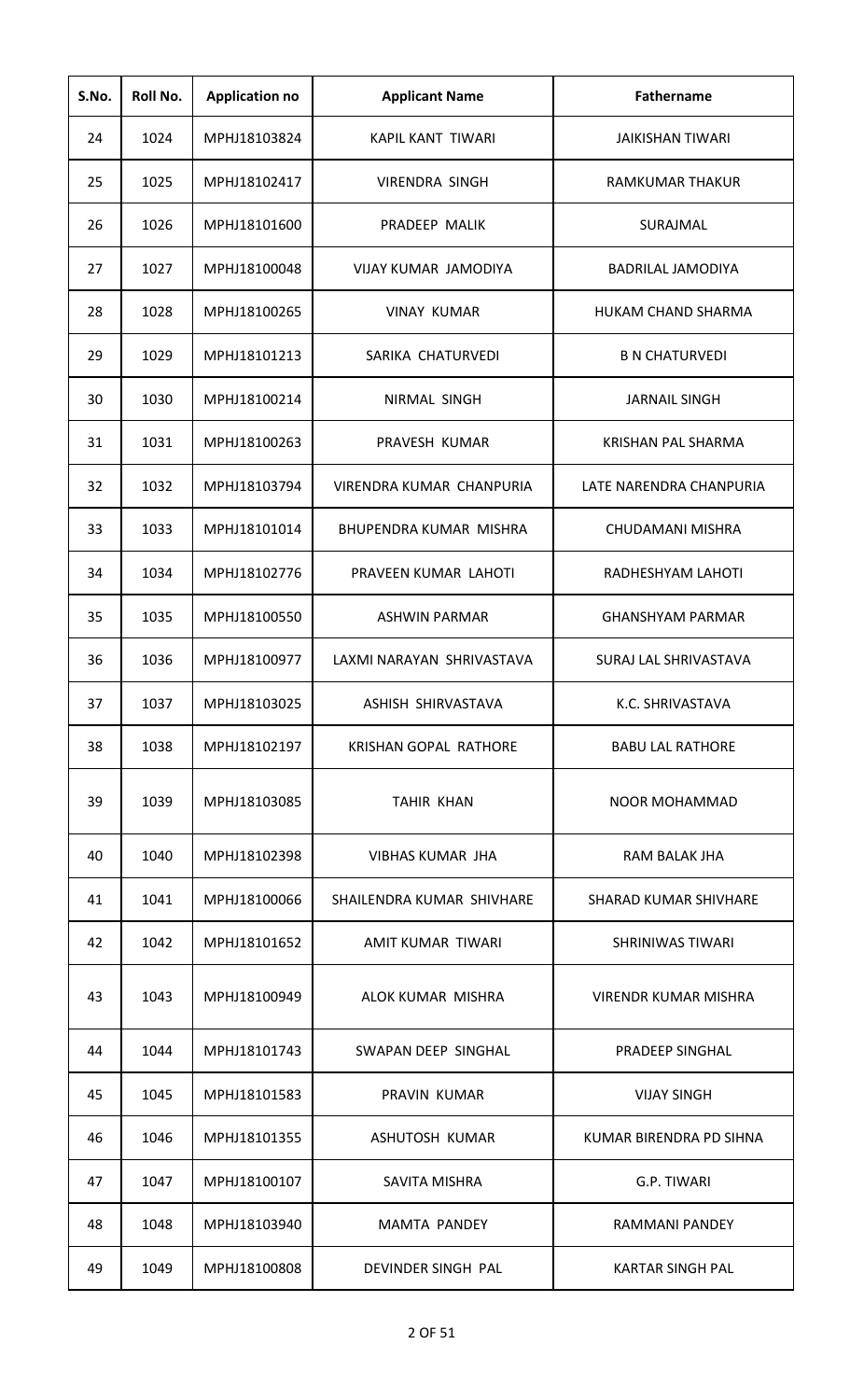| S.No. | Roll No. | <b>Application no</b> | <b>Applicant Name</b>    | <b>Fathername</b>            |
|-------|----------|-----------------------|--------------------------|------------------------------|
| 50    | 1050     | MPHJ18103975          | <b>BHUPENDRA SINGH</b>   | <b>RADHE LAL</b>             |
| 51    | 1051     | MPHJ18104215          | SHAHZAD ALI              | <b>WAHID HUSSAIN</b>         |
| 52    | 1052     | MPHJ18101568          | NAVENDU KUMAR MISHRA     | SANT KUMAR MISHRA            |
| 53    | 1053     | MPHJ18103342          | NARENDRA SINGH RAJPOOT   | SARNAM SINGH RAJPOOT         |
| 54    | 1054     | MPHJ18103934          | SAMRA WAHAB              | MOHAMMAD WAHABUDDIN          |
| 55    | 1055     | MPHJ18104159          | <b>JASVIR SINGH</b>      | <b>GURUCHARAN SINGH</b>      |
| 56    | 1056     | MPHJ18104298          | SONAL TANDON             | <b>RUCHIN KACKER</b>         |
| 57    | 1057     | MPHJ18102644          | ANUPAM UPADHYAY          | DEVENDRA UPADHYAY            |
| 58    | 1058     | MPHJ18101226          | <b>DEEPAK SINGHAL</b>    | <b>RD SINGHAL</b>            |
| 59    | 1059     | MPHJ18103496          | PARIJAT MISHRA           | RAM CHANDRA MISHRA           |
| 60    | 1060     | MPHJ18102479          | SHARD SINGH              | ARUN KUMAR SINGH             |
| 61    | 1061     | MPHJ18100322          | PRAVEEN PRAKASH YADAV    | <b>GHAN SHYAM SINGH</b>      |
| 62    | 1062     | MPHJ18103952          | SANJEEV VERMA            | LATE ASHOK KUMAR VERMA       |
| 63    | 1063     | MPHJ18100570          | RAJESH KUMAR MATOLIA     | <b>BANWARI LAL MATOLIA</b>   |
| 64    | 1064     | MPHJ18104643          | SADIK MOHAMMAD           | SHAHJAD MOHAMMAD             |
| 65    | 1065     | MPHJ18100830          | MAHESH KUMAR PANDEY      | <b>SESHMANI PANDEY</b>       |
| 66    | 1066     | MPHJ18102600          | MUKESH TIWARI            | KRISHAN KUMAR TIWARI         |
| 67    | 1067     | MPHJ18100311          | MOHEMAD FASIUZAMA        | <b>MOHEMAD ELIYAS</b>        |
| 68    | 1068     | MPHJ18102884          | AMOL SINGH TOMAR         | DHARAM SINGH                 |
| 69    | 1069     | MPHJ18101516          | RAM NIVAS YADAV          | <b>MAHENDRA NATH YADAV</b>   |
| 70    | 1070     | MPHJ18102171          | TARUN KUMAR SHARMA       | SURESH CHANDRA SHARMA        |
| 71    | 1071     | MPHJ18104624          | SAKET GOYAL              | KISHAN CHAND GOYAL           |
| 72    | 1072     | MPHJ18100426          | PUSHPINDER SINGH         | <b>PARTAP SINGH</b>          |
| 73    | 1073     | MPHJ18102482          | JITENDRA SINGH           | SATYA PAL SINGH              |
| 74    | 1074     | MPHJ18100963          | UMAKANT RICHHARIYA       | LAXMAN LAL RICHHARIYA        |
| 75    | 1075     | MPHJ18102789          | HARKIRAT SINGH GHUMAN    | <b>GURINDER SINGH GHUMAN</b> |
| 76    | 1076     | MPHJ18100730          | <b>BINAY KUMAR SINGH</b> | LATE RAS BIHARI SINGH        |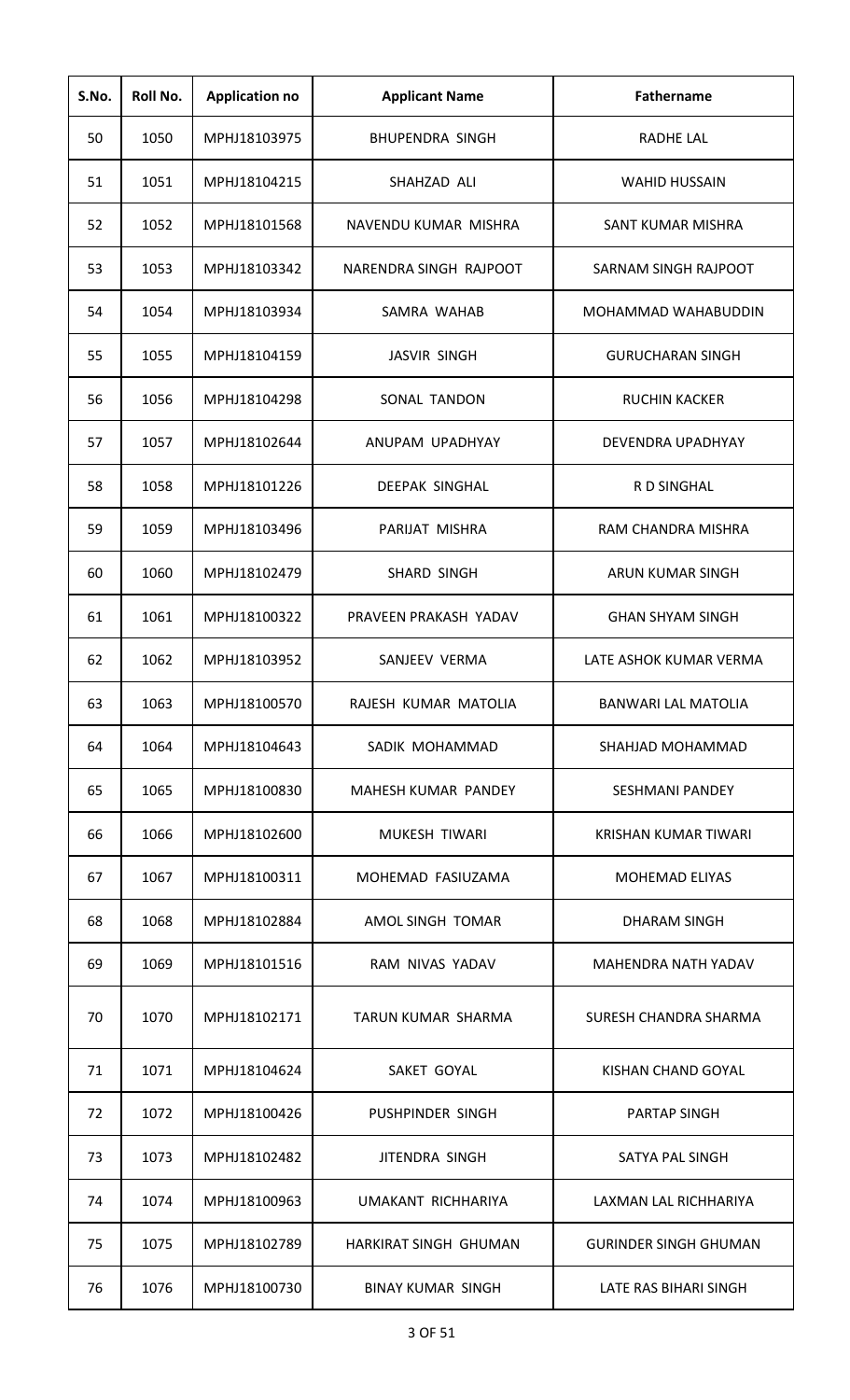| S.No. | Roll No. | <b>Application no</b> | <b>Applicant Name</b>    | Fathername                |
|-------|----------|-----------------------|--------------------------|---------------------------|
| 77    | 1077     | MPHJ18102202          | PRIY RANJAN SINGH        | <b>HARIDYA NAND SINGH</b> |
| 78    | 1078     | MPHJ18104268          | SEEMA CHOUHAN            | <b>SUNIL CHOUHAN</b>      |
| 79    | 1079     | MPHJ18100241          | RUPESH KUMAR NIGAM       | SHYAM BIHARI NIGAM        |
| 80    | 1080     | MPHJ18103318          | RAVINDRA PALIWAL         | OM PRAKASH PALIWAL        |
| 81    | 1081     | MPHJ18101229          | SANJAY YADAV             | <b>BHAGCHAND YADAV</b>    |
| 82    | 1082     | MPHJ18100274          | MOHD. TAFSEER KHAN       | MOHD. SHAHABUDDIN KHAN    |
| 83    | 1083     | MPHJ18103636          | ANJANI PARASHAR          | LATE BAIKUNTH NATH SHAHI  |
| 84    | 1084     | MPHJ18100408          | <b>RISHI RAJ SINGH</b>   | JAI SINGH BENIWAL         |
| 85    | 1085     | MPHJ18101538          | SHASHI KANT MISHRA       | PHOOL CHANDRA MISHRA      |
| 86    | 1086     | MPHJ18100403          | ASHUTOSH AGGARWAL        | LATE SHRI S.C. AGGARWAL   |
| 87    | 1087     | MPHJ18101446          | DEEPENDRA KUMAR SINGH    | <b>SOBRAJ SINGH</b>       |
| 88    | 1088     | MPHJ18100319          | RISHIRAJ DWIVEDI         | RAMANUJ DWIVEDI           |
| 89    | 1089     | MPHJ18102753          | <b>AMIT PRATAP SINGH</b> | DHARM DEO SINGH           |
| 90    | 1090     | MPHJ18102408          | RASHMI VAIBHAV SHARMA    | VAIBHAV VIKASH SHARMA     |
| 91    | 1091     | MPHJ18101654          | SAJID HUSSAIN            | <b>MAQSOOD HUSSAIN</b>    |
| 92    | 1092     | MPHJ18100045          | TILOTTAMA PANCHOLI       | PRABHAT PANCHOLI          |
| 93    | 1093     | MPHJ18103111          | SANTOSH KUMAR MISHRA     | RAM NIRANJAN MISHRA       |
| 94    | 1094     | MPHJ18101374          | PRASHANT KUMAR           | JAGDISH PRASAD JAISWAL    |
| 95    | 1095     | MPHJ18103645          | AMIT KUMAR CHHARI        | <b>RAKESH CHHARI</b>      |
| 96    | 1096     | MPHJ18103511          | SATISH MANI TRIPATHI     | RAMESH MANI TRIPATHI      |
| 97    | 1097     | MPHJ18100040          | SIDHARTH MOHAN           | <b>VIVEK MOHAN</b>        |
| 98    | 1098     | MPHJ18100236          | NARANJAN SINGH           | <b>CHATTER SINGH</b>      |
| 99    | 1099     | MPHJ18102441          | <b>KIRAN KUMARI</b>      | <b>SURAJ BHAN VERMA</b>   |
| 100   | 1100     | MPHJ18100705          | NIDHI BALA               | <b>SURENDER VERMA</b>     |
| 101   | 1101     | MPHJ18103010          | MAHINDER KUMAR           | <b>BHAGWAN DASS</b>       |
| 102   | 1102     | MPHJ18104391          | MURARI LAL GUPTA         | <b>CLGUPTA</b>            |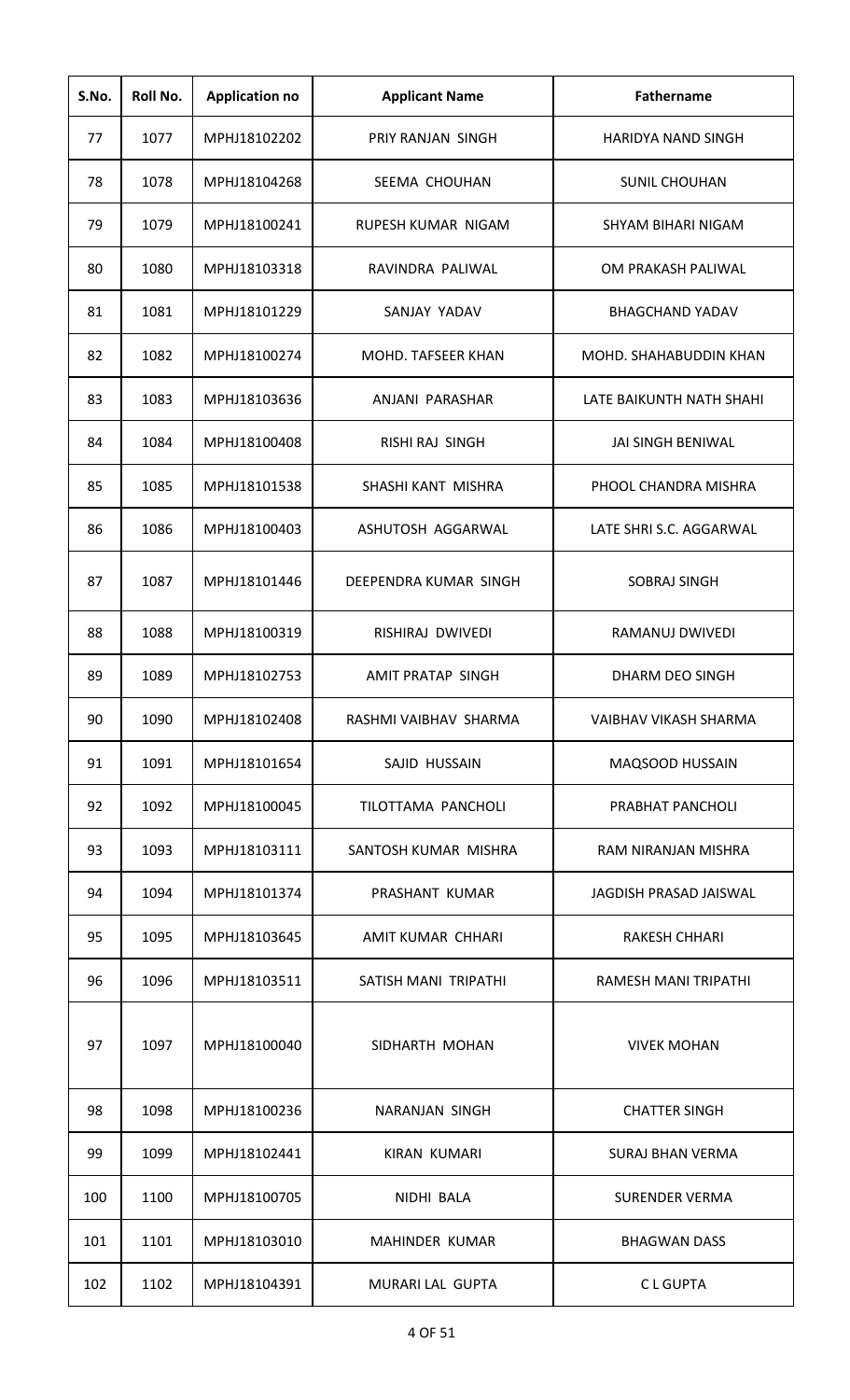| S.No. | Roll No. | <b>Application no</b> | <b>Applicant Name</b>    | <b>Fathername</b>               |
|-------|----------|-----------------------|--------------------------|---------------------------------|
| 103   | 1103     | MPHJ18101405          | OMKAR SHUKLA             | PARMESHWAR SHUKLA               |
| 104   | 1104     | MPHJ18100653          | <b>VINAY TEWARI</b>      | R C TEWARI                      |
| 105   | 1105     | MPHJ18102982          | MANUJI UPADHYAY          | J P UPADHYAY                    |
| 106   | 1106     | MPHJ18101610          | <b>MANMOHAN TIWARI</b>   | SURESH KUMAR TIWARI             |
| 107   | 1107     | MPHJ18103703          | KAMESHWAR PRATAP SINGH   | <b>PADAM SINGH</b>              |
| 108   | 1108     | MPHJ18103221          | AJAY KUMAR               | RAM NARESH PRASAD               |
| 109   | 1109     | MPHJ18101028          | AMAR SINGH               | <b>RAM SAGAR</b>                |
| 110   | 1110     | MPHJ18103517          | VIMAL KISHORE CHANDWARIA | <b>BL CHANDWARIA</b>            |
| 111   | 1111     | MPHJ18104550          | DEVENDRA KUMAR DEHARIYA  | <b>BHANGI LAL DEHARIYA</b>      |
| 112   | 1112     | MPHJ18103958          | ASHISH KUMAR             | <b>ASHOK KUMAR</b>              |
| 113   | 1113     | MPHJ18102146          | SATYAVATEE TYAGEE        | KUNWAR DAS TYAGEE               |
| 114   | 1114     | MPHJ18103653          | SANJEEV KUMAR            | RAJ KARNA SINGH                 |
| 115   | 1115     | MPHJ18101875          | RAJNISH KUMAR            | RAM BALI SRIVASTAVA             |
| 116   | 1116     | MPHJ18103755          | ANUJ KUMAR JAIN          | <b>VIJAY KUMAR JAIN</b>         |
| 117   | 1117     | MPHJ18100966          | HARISH VANWANSHI         | P.R. VANWANSHI                  |
| 118   | 1118     | MPHJ18101997          | AMRIT LAL SISODIYA       | <b>MANGILAL SISODIYA</b>        |
| 119   | 1119     | MPHJ18102584          | <b>CHANDER PRAKASH</b>   | <b>RAN SINGH BHARIA</b>         |
| 120   | 1120     | MPHJ18102200          | MANOJ KUMAR              | <b>SHEO SHANKAR PRASAD</b>      |
| 121   | 1121     | MPHJ18102399          | SATTYAM TIWARI           | KAMALA SHANKAR TIWARI           |
| 122   | 1122     | MPHJ18102885          | AKIL AHMED KHAN          | <b>HAZI NAWAB KHAN</b>          |
| 123   | 1123     | MPHJ18100240          | OM PRAKASH PATHAK        | JAGDISH NARAYAN PATHAK          |
| 124   | 1124     | MPHJ18104567          | JAGDISH SHARMA           | LATE RAM DAS SHARMA             |
| 125   | 1125     | MPHJ18104192          | RAKESH KUMAR TRIPATHI    | <b>JANARDAN PRASAD TRIPATHI</b> |
| 126   | 1126     | MPHJ18101525          | KARUNESH KUMAR GUPTA     | <b>BANWARI LAL GUPTA</b>        |
| 127   | 1127     | MPHJ18100060          | SOMENDRA SINGH SOLANKI   | <b>VIRENDRA SINGH SOLANKI</b>   |
| 128   | 1128     | MPHJ18100816          | ROHTASH SHIV DYAL JANGAM | SHIV DYAL JANGAM                |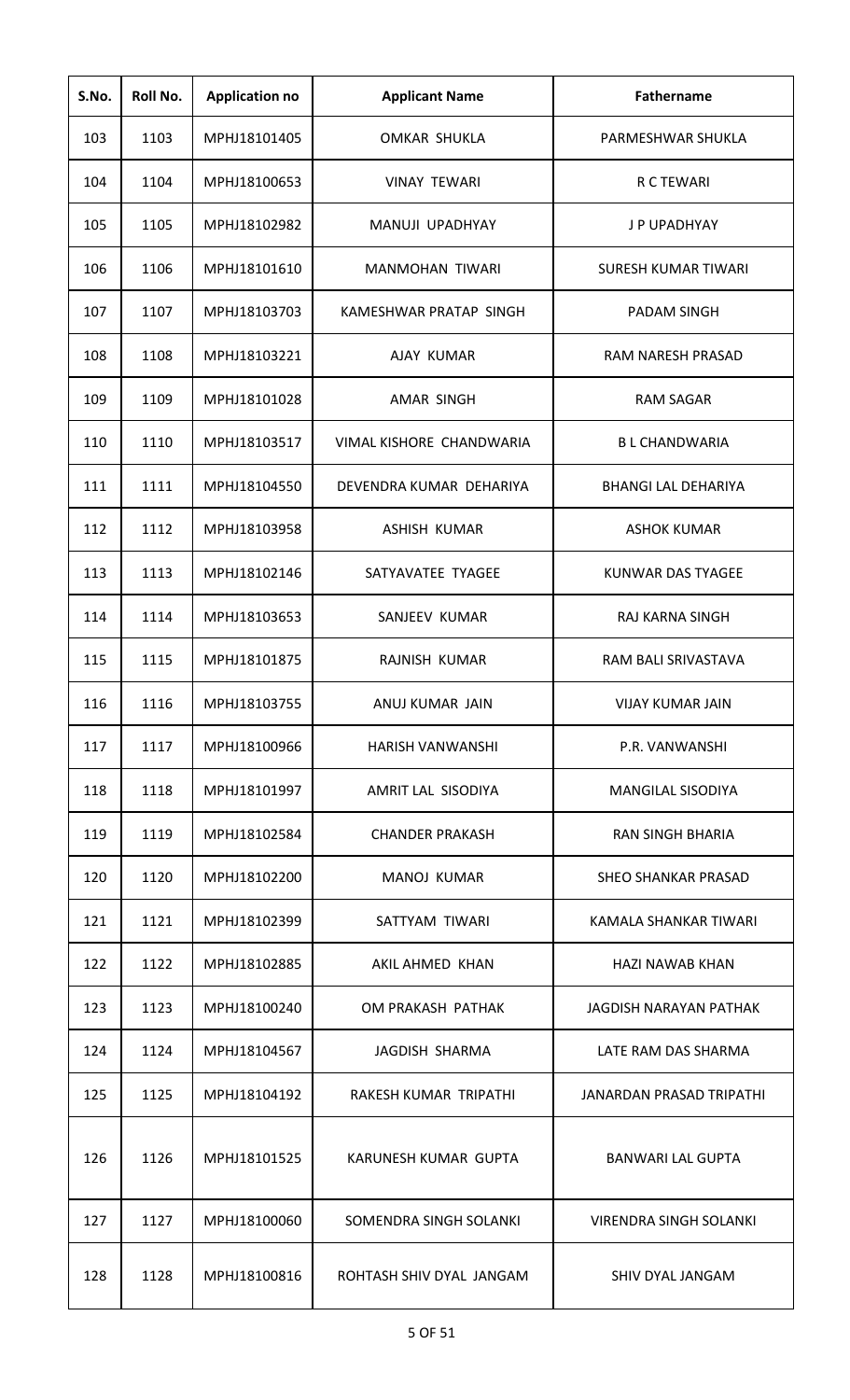| S.No. | Roll No. | <b>Application no</b> | <b>Applicant Name</b>       | <b>Fathername</b>           |
|-------|----------|-----------------------|-----------------------------|-----------------------------|
| 129   | 1129     | MPHJ18100913          | <b>MUKESH SINGH CHAUHAN</b> | <b>KEDAR SINGH</b>          |
| 130   | 1130     | MPHJ18100211          | NARESH KUMAR                | <b>JIWAN RAM</b>            |
| 131   | 1131     | MPHJ18102431          | <b>SHIV KUMAR</b>           | <b>RAJENDER</b>             |
| 132   | 1132     | MPHJ18104230          | SHEELA                      | <b>BIR SINGH</b>            |
| 133   | 1133     | MPHJ18103983          | KUNWAR YUVRAJ SINGH         | LAKHAN SINGH                |
| 134   | 1134     | MPHJ18102443          | NARENDRA NATH PANDEY        | <b>TRILOK NATH PANDEY</b>   |
| 135   | 1135     | MPHJ18100314          | NETASHA THUKRAL             | <b>SURENDRA THUKRAL</b>     |
| 136   | 1136     | MPHJ18103675          | <b>RAMA SHANKER DUBEY</b>   | <b>RAM UDAY DUBEY</b>       |
| 137   | 1137     | MPHJ18102562          | ASHIMA MARKANDEYA           | K. MARKANDEYA               |
| 138   | 1138     | MPHJ18101311          | PRAVIN GADIYA               | <b>HASTI MAL GADIYA</b>     |
| 139   | 1139     | MPHJ18103312          | RAKESH KUMAR MAURYA         | LAKHMI CHAND                |
| 140   | 1140     | MPHJ18104361          | SANJAY MANI TRIPATHI        | <b>SURESH MANI TRIPATHI</b> |
| 141   | 1141     | MPHJ18103556          | <b>VIJAY KUMAR</b>          | <b>HAZARI LAL</b>           |
| 142   | 1142     | MPHJ18100814          | DEV DUTT                    | <b>SOHAN LAL</b>            |
| 143   | 1143     | MPHJ18103384          | <b>AMIT MANI TRIPATHI</b>   | UGRANATH MANI TRIPATHI      |
| 144   | 1144     | MPHJ18100293          | AVTAR SINGH BHAMLOT         | <b>GURBAKSH SINGH</b>       |
| 145   | 1145     | MPHJ18103989          | SHANKAR SINGH TOMAR         | <b>GANGA SINGH TOMAR</b>    |
| 146   | 1146     | MPHJ18102141          | AKASH MISHRA                | VIJAY KUMAR MISHRA          |
| 147   | 1147     | MPHJ18104125          | PRADEEP GIRI                | <b>MOHAN GIRI</b>           |
| 148   | 1148     | MPHJ18103264          | DEEPAK KUMAR SHARMA         | RAVINDRA SHARMA             |
| 149   | 1149     | MPHJ18102817          | <b>RENU GOYAL</b>           | <b>B D GUPTA</b>            |
| 150   | 1150     | MPHJ18101679          | <b>ASHISH PATHAK</b>        | VIRENDRA KANT PATHAK        |
| 151   | 1151     | MPHJ18101162          | RAJEEV KUMAR                | SHRI LAXMI CHAND            |
| 152   | 1152     | MPHJ18103561          | SANTOSH KUMAR UPADHYAY      | SHRINIWAS UPADHYAY          |
| 153   | 1153     | MPHJ18102331          | NEERAJ KUMAR SINGH          | SRI SHIV SHANKER SINGH      |
| 154   | 1154     | MPHJ18103040          | SURYA NARAYAN MISHRA        | AYODHYA PRASAD MISHRA       |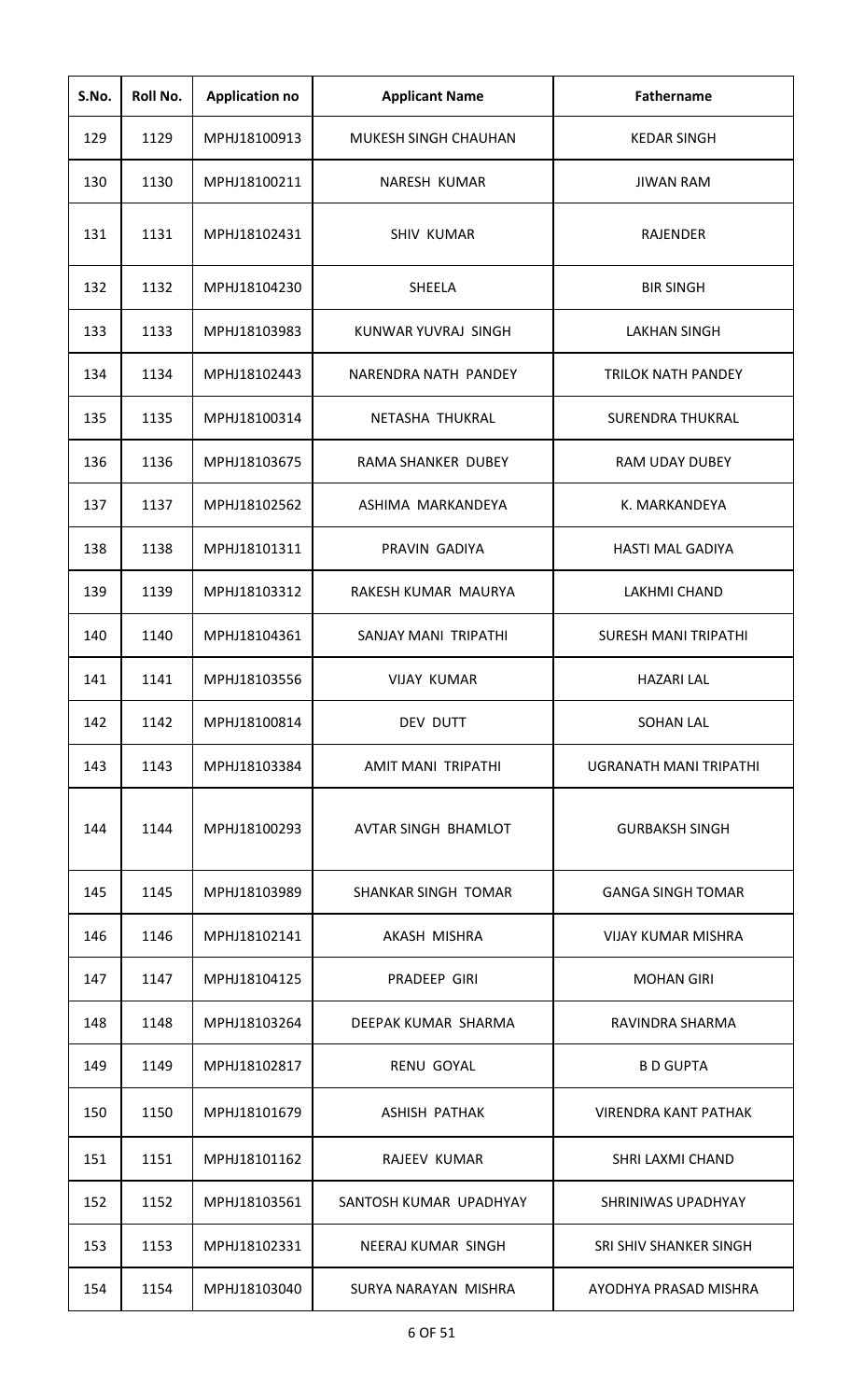| S.No. | Roll No. | <b>Application no</b> | <b>Applicant Name</b>            | <b>Fathername</b>            |
|-------|----------|-----------------------|----------------------------------|------------------------------|
| 155   | 1155     | MPHJ18102120          | SHIKHA JAIN                      | RAJENDRA KUMAR JAIN          |
| 156   | 1156     | MPHJ18103589          | RAJESHWRI PRASAD                 | RUDRA DEV                    |
| 157   | 1157     | MPHJ18102003          | CHINTAMAN PARIHAR                | <b>RATAN SINGH</b>           |
| 158   | 1158     | MPHJ18101313          | RAHUL SHARMA                     | MAHESH CHANDER SHARMA        |
| 159   | 1159     | MPHJ18104134          | SAROJ VISHWAKARMA                | LOKNATH VISHWAKARMA          |
| 160   | 1160     | MPHJ18102472          | USHA NARNAWARE                   | SHANKAR RAO NARNAWARE        |
| 161   | 1161     | MPHJ18104856          | RAJESH KUMAR RAIKWAR             | <b>MOHAN LAL RAIKWAR</b>     |
| 162   | 1162     | MPHJ18104459          | <b>ASTHA TYAGI</b>               | <b>HEMRAJ TYAGI</b>          |
| 163   | 1163     | MPHJ18103606          | RAKESH BHARDWAJ                  | SH. P. S. BHARDWAJ           |
| 164   | 1164     | MPHJ18100131          | <b>VIDHU KANT OJHA</b>           | KUSHAL SHANKAR OJHA          |
| 165   | 1165     | MPHJ18101039          | SURYA DEO SINGH                  | LATE RANDHIR SINGH           |
| 166   | 1166     | MPHJ18101113          | DIMPAL PATIL                     | <b>VISWANATH PATIL</b>       |
| 167   | 1167     | MPHJ18101556          | RITESH KUMAR SHUKLA              | HARIHARANAND SHUKLA          |
| 168   | 1168     | MPHJ18100229          | SURESH KUMAR RAKSE               | <b>MATRU RAKSE</b>           |
| 169   | 1169     | MPHJ18101777          | SUNIL KUMAR SANGWAN              | <b>OM PARKASH</b>            |
| 170   | 1170     | MPHJ18104147          | <b>BHARTENDRA SINGH LODHI</b>    | KRISHN VEER SINGH LODHI      |
| 171   | 1171     | MPHJ18103483          | RAVI KUMAR MISHRA                | <b>BHASKAR PRASAD MISHRA</b> |
| 172   | 1172     | MPHJ18101501          | SANJAY KUMAR SRIVASTAVA          | SURYA NARAYAN LAL            |
| 173   | 1173     | MPHJ18103033          | RAJESH KUMAR                     | RAJENDER SINGH               |
| 174   | 1174     | MPHJ18103306          | DEVENDRA GOSWAMI                 | JAGDISH PRASAD GOSWAMI       |
| 175   | 1175     | MPHJ18102921          | DIVYADEEP WALIA                  | ARUN KUMAR WALIA             |
| 176   | 1176     | MPHJ18100179          | SWAYAM PRAKASH DUBEY             | LATE SRI BHARAT DUBEY        |
| 177   | 1177     | MPHJ18102728          | SANTOSH SOLANKI                  | <b>GENDALAL SOLANKI</b>      |
| 178   | 1178     | MPHJ18104009          | SHARMA PRAVEEN KUMAR<br>RAMRATAN | RAMRATAN SHARMA              |
| 179   | 1179     | MPHJ18102896          | ROOPESH RAIKWAR                  | SHYAM LAL RAIKWAR            |
| 180   | 1180     | MPHJ18103181          | BIPIN KUMAR RAI                  | <b>HARI SHANKER RAI</b>      |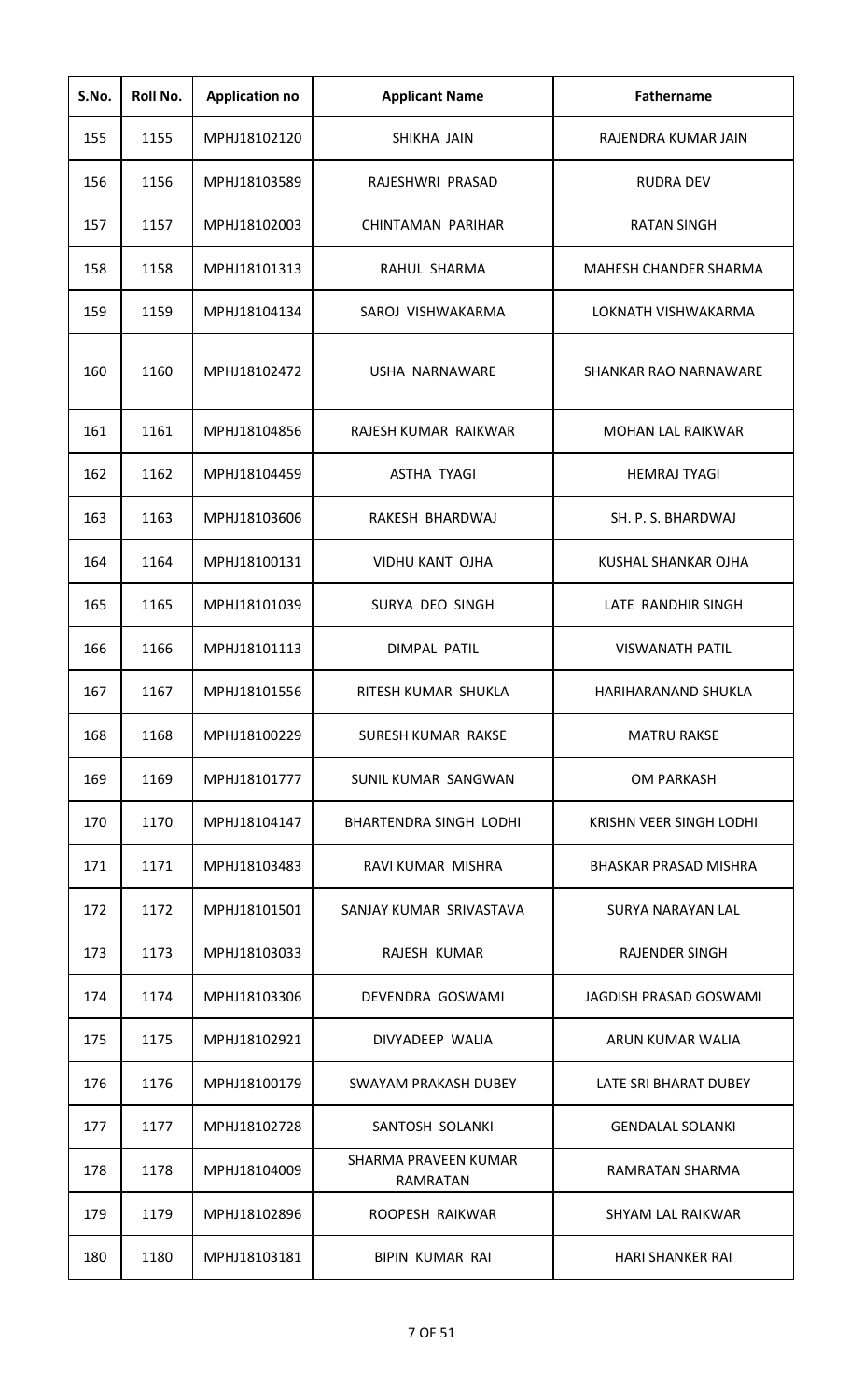| S.No. | Roll No. | <b>Application no</b> | <b>Applicant Name</b>                     | <b>Fathername</b>            |
|-------|----------|-----------------------|-------------------------------------------|------------------------------|
| 181   | 1181     | MPHJ18104386          | <b>VIPUL SHARMA</b>                       | U K SHARMA                   |
| 182   | 1182     | MPHJ18101170          | MAHENDRA PRATAP PRAJAPATI                 | <b>KUNJ BIHARI</b>           |
| 183   | 1183     | MPHJ18101817          | AJEET SINGH YADAV                         | DHARAM VIR SINGH             |
| 184   | 1184     | MPHJ18101045          | PRATAP CHANDRA                            | <b>GUPTESHWAR RAM</b>        |
| 185   | 1185     | MPHJ18101781          | MAMTA PARASHAR                            | <b>ALOK CHAUDHARY</b>        |
| 186   | 1186     | MPHJ18101683          | ANAND KUMAR SINGH                         | <b>UDAI PRATAP SINGH</b>     |
| 187   | 1187     | MPHJ18103237          | <b>DEEPA BAURASI</b>                      | L. P. BAURASI                |
| 188   | 1188     | MPHJ18103174          | <b>HEMANT SUKHADEO URKUDE</b>             | <b>SUKHADEO KISAN URKUDE</b> |
| 189   | 1189     | MPHJ18100092          | <b>BHIM SINGH</b>                         | <b>RAM KUMAR</b>             |
| 190   | 1190     | MPHJ18104359          | <b>SUMAN</b>                              | <b>MANOJ KUMAR</b>           |
| 191   | 1191     | MPHJ18104151          | MUKESH KUMAR LAVARIYA                     | NARAYAN SINGH LAVARIYA       |
| 192   | 1192     | MPHJ18101853          | SUSHANT SRIVASTAVA                        | MUNNA LAL SRIVASTAVA         |
| 193   | 1193     | MPHJ18102980          | MANOJ KUMAR PAL                           | <b>GENDLAL PAL</b>           |
| 194   | 1194     | MPHJ18102426          | AJAI KUMAR SRIVASTAVA                     | HARSH DEO SRIVASTAVA         |
| 195   | 1195     | MPHJ18104820          | PRAKASH NARAYAN MISHRA                    | <b>GARUN NARAYAN MISHRA</b>  |
| 196   | 1196     | MPHJ18102334          | PIYUSH DUBEY                              | SHAMBHU DAYAL DUBEY          |
| 197   | 1197     | MPHJ18102657          | DINESH KUMAR                              | <b>HARI SHANKER TIWARI</b>   |
| 198   | 1198     | MPHJ18100039          | DHEERAJ SIHAG                             | LATE H S SIHAG               |
| 199   | 1199     | MPHJ18102908          | SANJEEV KAPOOR                            | KAILASH NARAYAN KAPOOR       |
| 200   | 1200     | MPHJ18103681          | CHHATRADHARI RAI                          | LATE CHHABINATH RAI          |
| 201   | 1201     | MPHJ18104885          | <b>RAHUL MATHUR</b>                       | RAGHUVIR SINGH MATHUR        |
| 202   | 1202     | MPHJ18100180          | AKASH DEEP SHARMA                         | <b>NALIN RAJ SHARMA</b>      |
| 203   | 1203     | MPHJ18103551          | SAMEER SAXENA                             | SUBHASH CHANDRA SAXENA       |
| 204   | 1204     | MPHJ18103526          | MOHAMMAD EHTESHAM                         | SHAH ABDUL ALEEM             |
| 205   | 1205     | MPHJ18102113          | KESHVENDRA PRATAP SINGH<br><b>PARIHAR</b> | RAGHUVIR SINGH PARIHAR       |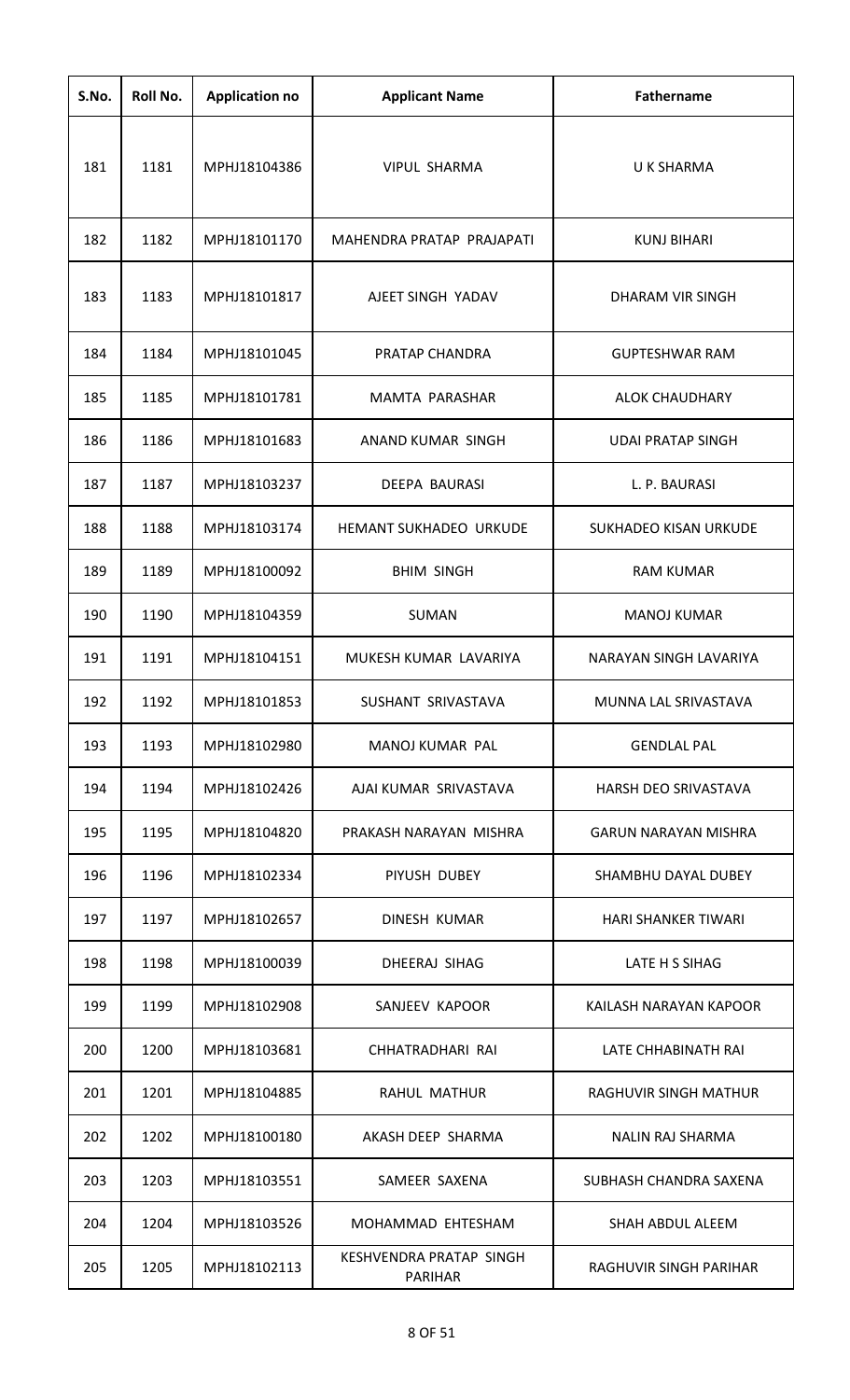| S.No. | Roll No. | <b>Application no</b> | <b>Applicant Name</b>   | <b>Fathername</b>            |
|-------|----------|-----------------------|-------------------------|------------------------------|
| 206   | 1206     | MPHJ18100638          | SANDEEP KUMAR           | <b>VIR SINGH</b>             |
| 207   | 1207     | MPHJ18101747          | DILIP KUMAR MISHRA      | LAXMAN PRASAD MISHRA         |
| 208   | 1208     | MPHJ18103998          | KIRAN BALA              | <b>B R PRASAD</b>            |
| 209   | 1209     | MPHJ18101726          | KUMAR BIMLENDU          | <b>SK SINGH</b>              |
| 210   | 1210     | MPHJ18100358          | MAHA KALESHWAR MISHRA   | NAGENDRA PRASAD MISHRA       |
| 211   | 1211     | MPHJ18104379          | RUPESH KUMAR            | <b>BINOD SINGH</b>           |
| 212   | 1212     | MPHJ18104101          | SAURABH SURANA          | LATE PARASMALJI SURANA       |
| 213   | 1213     | MPHJ18104068          | <b>SHALINI</b>          | LATE AMAR SINGH              |
| 214   | 1214     | MPHJ18104104          | RAVI KUSHWAH            | RAMDEV KUSHWAH               |
| 215   | 1215     | MPHJ18104333          | PRAMOD KUMAR TIWARY     | PANCHAM TIWARY               |
| 216   | 1216     | MPHJ18102794          | SURESH KUMAR            | <b>DHOOM SINGH</b>           |
| 217   | 1217     | MPHJ18101409          | <b>ASHISH JAIN</b>      | AVINASH CHANDRA JAIN         |
| 218   | 1218     | MPHJ18101124          | PRAPHULL KUMAR BOPCHE   | SHIVBHAJAN BOPCHE            |
| 219   | 1219     | MPHJ18100159          | SUSHIL KUMAR KABRA      | SHRI NEMI CHAND KABRA        |
| 220   | 1220     | MPHJ18104949          | MAHENDRA NATH MISHRA    | KAILASH NATH MISHRA          |
| 221   | 1221     | MPHJ18103400          | <b>GAUTAM PARMAR</b>    | <b>BHIM SINGH PARMAR</b>     |
| 222   | 1222     | MPHJ18104184          | ASHISH TYAGI            | R S TYAGI                    |
| 223   | 1223     | MPHJ18100658          | PANKAJ KUMAR SHARMA     | JANARDAN KUMAR SHARMA        |
| 224   | 1224     | MPHJ18102284          | <b>VIPIN KUMAR</b>      | <b>VINOD KUMAR</b>           |
| 225   | 1225     | MPHJ18100046          | <b>SWATI SINGH</b>      | <b>VIJENDRA PAL SINGH</b>    |
| 226   | 1226     | MPHJ18102574          | PREETI TIWARI           | <b>SHYAM LAL TIWARI</b>      |
| 227   | 1227     | MPHJ18104417          | POONAM SHARMA           | SUSHIL KUMAR SHARMA          |
| 228   | 1228     | MPHJ18100260          | <b>LAXMAN PRASAD</b>    | DR. J.P. SHARMA              |
| 229   | 1229     | MPHJ18103349          | SANJEEV PANDEY          | <b>BHAGWAN SHARAN PANDEY</b> |
| 230   | 1230     | MPHJ18101804          | <b>SUNIL KURIL</b>      | <b>DWARKA PRASAD KURIL</b>   |
| 231   | 1231     | MPHJ18101321          | DHRUVENDRA PRATAP SINGH | S.B.SINGH                    |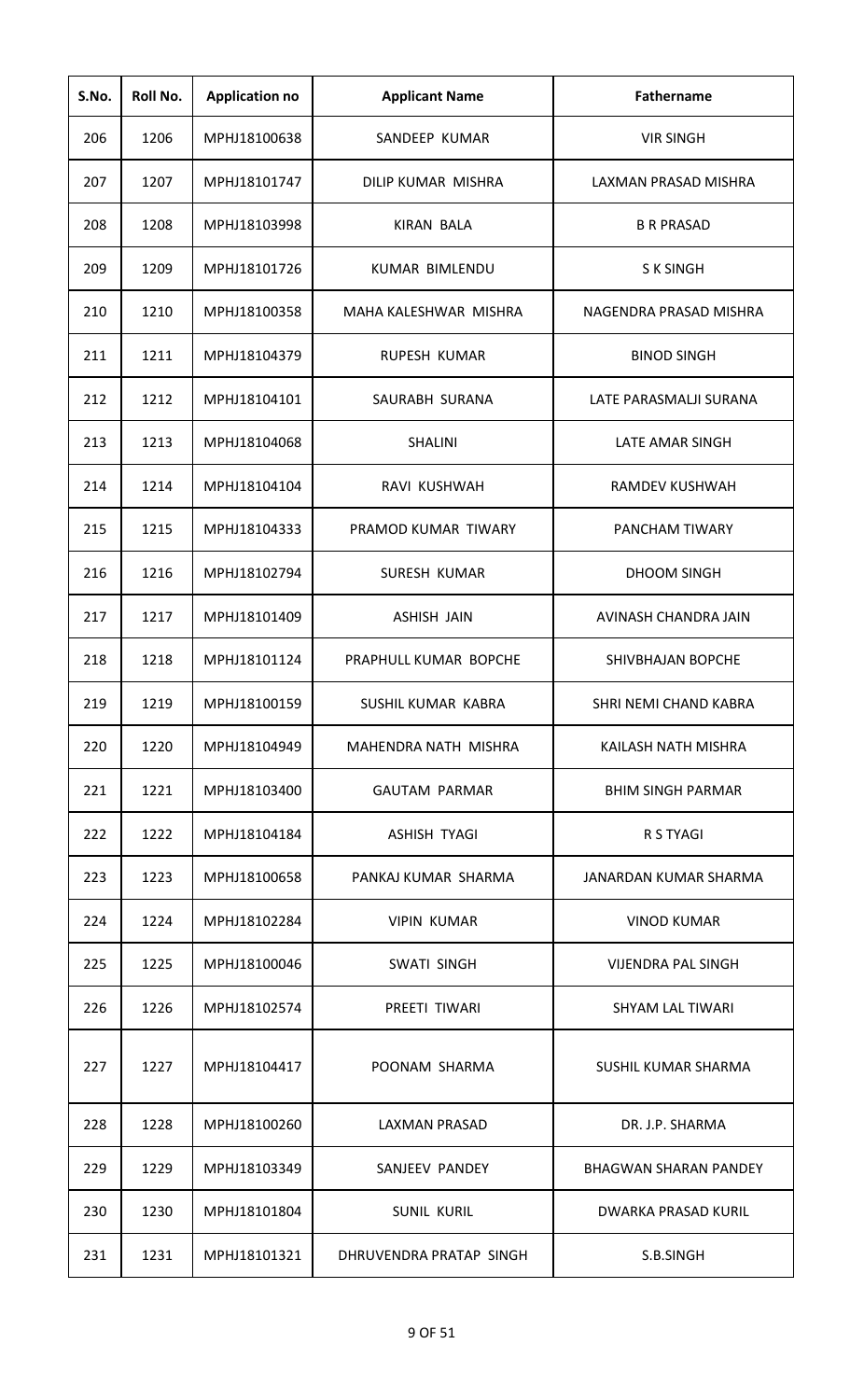| S.No. | Roll No. | <b>Application no</b> | <b>Applicant Name</b>   | <b>Fathername</b>          |
|-------|----------|-----------------------|-------------------------|----------------------------|
| 232   | 1232     | MPHJ18101739          | LAXMI KASAVA            | PRAKASH GUPTA              |
| 233   | 1233     | MPHJ18104728          | SUNIL KUMAR TIWARI      | CHANDRA KUMAR TIWARI       |
| 234   | 1234     | MPHJ18100617          | SANGEETA MANCHANDA      | LATE SH DEV RAJ MANCHANDA  |
| 235   | 1235     | MPHJ18102055          | MANOJ KUMAR JAIN        | SUKHNANDAN JAIN            |
| 236   | 1236     | MPHJ18100826          | SHRADDHA KUMARI BAIN    | <b>BHAGWAN DAS BAIN</b>    |
| 237   | 1237     | MPHJ18103373          | KRISHNA KUMAR GAUTAM    | AYODHYA PRASAD             |
| 238   | 1238     | MPHJ18101869          | PAWAN KUMAR             | <b>GOVIND SHARAN</b>       |
| 239   | 1239     | MPHJ18104737          | LEENA DIXIT             | <b>SURYA NARAYAN DIXIT</b> |
| 240   | 1240     | MPHJ18100627          | PAWAN KUMAR PANDEY      | <b>LALIT KUMAR PANDEY</b>  |
| 241   | 1241     | MPHJ18104014          | AMIT KUMAR TIWARI       | PREM SHANKAR SHARMA        |
| 242   | 1242     | MPHJ18103165          | <b>VINAY KUMAR JAIN</b> | LATE HARBHAJAN LAL JAIN    |
| 243   | 1243     | MPHJ18101810          | YOGESH KUMAR BALYAN     | SHEORAJ SINGH BALYAN       |
| 244   | 1244     | MPHJ18101852          | ASHOK KUMAR SHUKLA      | RAJANI KANT SHUKLA         |
| 245   | 1245     | MPHJ18101789          | SANTOSH KUMAR SHARMA    | MURARI LAL SHARMA          |
| 246   | 1246     | MPHJ18103804          | RAKESH KUMAR SINGH      | JAGAT NARAYAN SINGH        |
| 247   | 1247     | MPHJ18100827          | ANAND KUMAR CHOUDHARY   | LALARAM CHOUDHARY          |
| 248   | 1248     | MPHJ18103821          | <b>GAURAV KOHLI</b>     | V.P.KOHLI                  |
| 249   | 1249     | MPHJ18100572          | SANJAY KUMAR SARASWAT   | <b>BRAJ KISHORE PANDEY</b> |
| 250   | 1250     | MPHJ18104156          | NARAYAN SINGH VERMA     | <b>MANGI LAL VERMA</b>     |
| 251   | 1251     | MPHJ18100772          | ABHISHEK SHARMA         | <b>BRIJ BHUSHAN SHARMA</b> |
| 252   | 1252     | MPHJ18100620          | ALOK KUMAR              | LATE JANARDAN MISHRA       |
| 253   | 1253     | MPHJ18101880          | PAWAN KUMAR             | OM PRAKASH SINGH           |
| 254   | 1254     | MPHJ18101682          | BRAJENDRA AMIY          | K D RAI                    |
| 255   | 1255     | MPHJ18104919          | <b>VINOD KUMAR</b>      | <b>HAZARI LAL</b>          |
| 256   | 1256     | MPHJ18101689          | TRILOK KUMAR TRIVEDI    | <b>D C TRIVEDI</b>         |
| 257   | 1257     | MPHJ18101663          | SUDHIR KUMAR SINGH      | <b>KAPIL DEO SINGH</b>     |
| 258   | 1258     | MPHJ18101576          | <b>GAURAV SOLANKI</b>   | SHER SINGH SOLANKI         |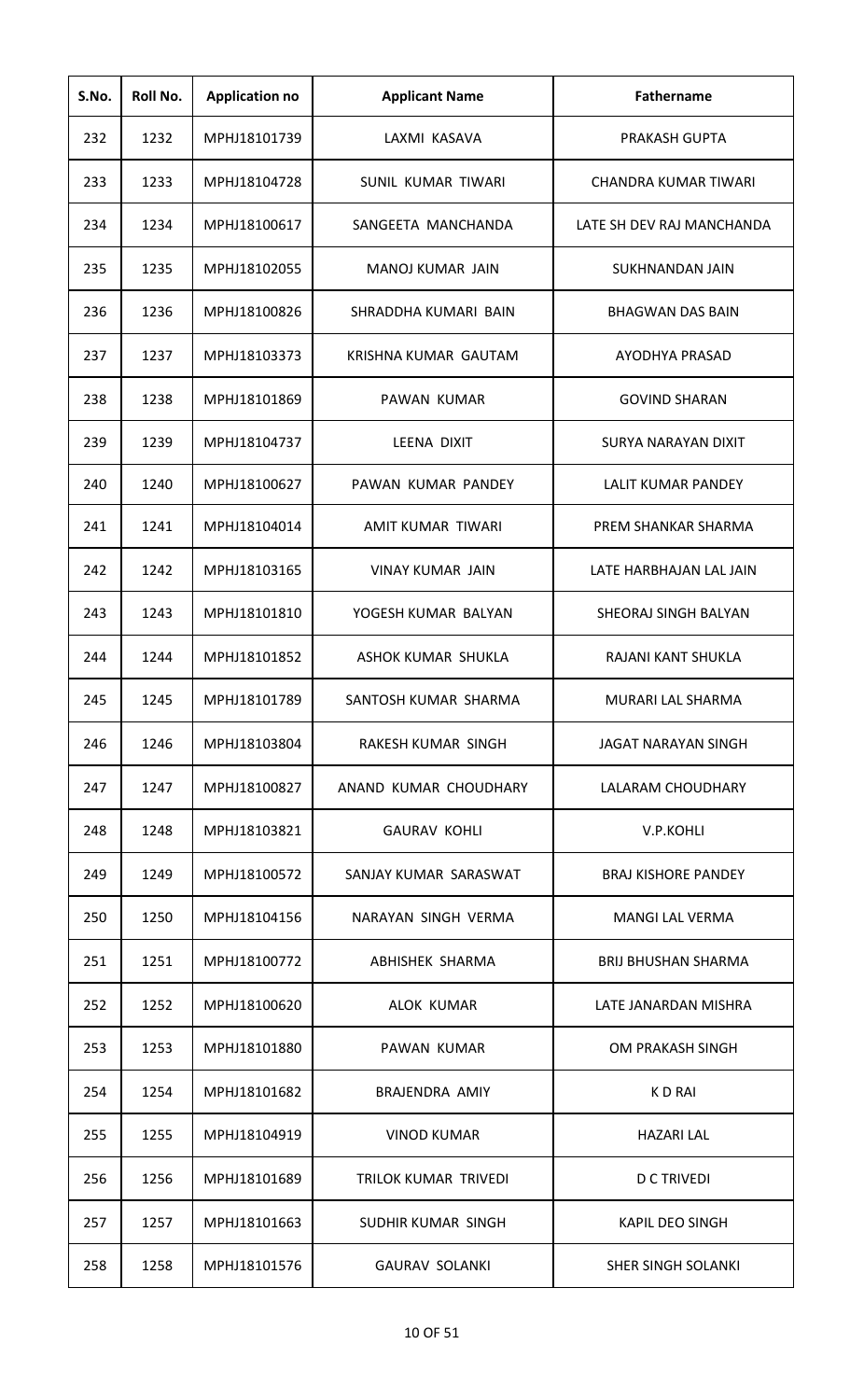| S.No. | Roll No. | <b>Application no</b> | <b>Applicant Name</b>     | <b>Fathername</b>           |
|-------|----------|-----------------------|---------------------------|-----------------------------|
| 259   | 1259     | MPHJ18104278          | <b>BHUPENDRA SINGH</b>    | <b>VIJAY SINGH</b>          |
| 260   | 1260     | MPHJ18100140          | <b>VISHAL KUMAR</b>       | SUDESH KUMAR GOYAL          |
| 261   | 1261     | MPHJ18102042          | ANNASAHEB PUNJA KADAM     | <b>PUNJA</b>                |
| 262   | 1262     | MPHJ18100981          | OMPRAKASH SURYAWANSHI     | SHYAM KUMAR SURYAWANSHI     |
| 263   | 1263     | MPHJ18103402          | YASHODHARA UNIYA          | <b>ASHOK UNIYA</b>          |
| 264   | 1264     | MPHJ18102102          | <b>NAVAL KISHOR SINGH</b> | Y P SINGH                   |
| 265   | 1265     | MPHJ18102140          | CHANDRA VEER SHARMA       | JAI PRAKASH SHARMA          |
| 266   | 1266     | MPHJ18103796          | RAJEEV KUMAR BHOLA        | <b>BHIM SEN BHOLA</b>       |
| 267   | 1267     | MPHJ18102660          | MOHAMMAD MUSTAFA          | MR. MOHD. AMIN              |
| 268   | 1268     | MPHJ18104642          | PANKAJ AHUJA              | SURENDRA KUMAR AHUJA        |
| 269   | 1269     | MPHJ18104225          | <b>SUNIL KUMAR</b>        | RAM KISHORE TIWARI          |
| 270   | 1270     | MPHJ18104565          | <b>UDAL SINGH JATAV</b>   | RAM DAYAL JATAW             |
| 271   | 1271     | MPHJ18101599          | SATYAPAL SINGH THAKUR     | <b>MANOHAR SINGH THAKUR</b> |
| 272   | 1272     | MPHJ18101404          | DHARMENDRA SINGH          | RAM NAZAR SINGH             |
| 273   | 1273     | MPHJ18100855          | PANKAJ SAINI              | <b>RAM NARAIN SAINI</b>     |
| 274   | 1274     | MPHJ18101818          | JATIN KUMAR DUBEY         | PRAVIN CHAND DUBEY          |
| 275   | 1275     | MPHJ18103826          | PRADEEP SINGH TOMAR       | NATHU SINGH TOMAR           |
| 276   | 1276     | MPHJ18100732          | DEEPAK KUMAR SINGH        | <b>BASANT KUMAR SINGH</b>   |
| 277   | 1277     | MPHJ18102452          | REENIKA GUPTA             | <b>MOHAN LAL GUPTA</b>      |
| 278   | 1278     | MPHJ18102001          | SHILPI KESHRI             | <b>ASHOK KUMAR KESHRI</b>   |
| 279   | 1279     | MPHJ18101500          | ASHOK KUMAR SHUKLA        | <b>BALRAM SHUKLA</b>        |
| 280   | 1280     | MPHJ18104750          | AMIT KUMAR SHARMA         | SUBHASH CHANDRA SHARMA      |
| 281   | 1281     | MPHJ18104304          | ASHISH KUMAR GUPTA        | SHAMBHU SHARAN GUPTA        |
| 282   | 1282     | MPHJ18103790          | RAVI SHANKER PATHAK       | SHYAM MOHAN PATHAK          |
| 283   | 1283     | MPHJ18101769          | <b>MOHAN BANSAL</b>       | DWARIKA PRASAD BANSAL       |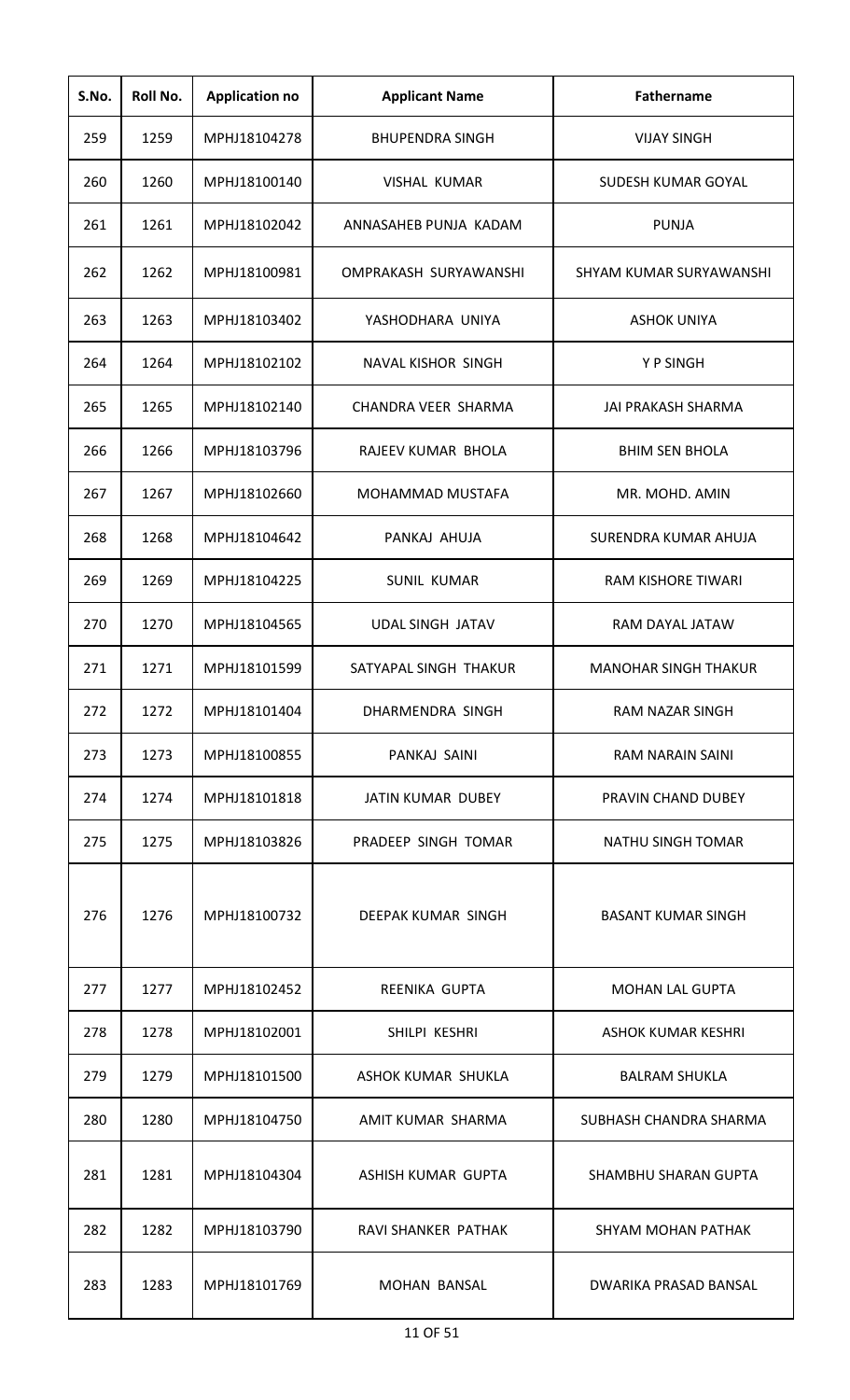| S.No. | Roll No. | <b>Application no</b> | <b>Applicant Name</b>        | Fathername                             |
|-------|----------|-----------------------|------------------------------|----------------------------------------|
| 284   | 1284     | MPHJ18103759          | SATYA KUMAR SINGH            | KRISHAN BAHADUR SINGH                  |
| 285   | 1285     | MPHJ18100775          | NISHA GHAI                   | RAJKUMAR BEDI                          |
| 286   | 1286     | MPHJ18102236          | RANJEETA KUMARI              | <b>DHARMJEET SINGH</b>                 |
| 287   | 1287     | MPHJ18103343          | PRASHANT KUMAR GUPTA         | <b>PYARE LAL GUPTA</b>                 |
| 288   | 1288     | MPHJ18102638          | DHIRENDRA PRATAP SINGH       | <b>AMAR NATH SINGH</b>                 |
| 289   | 1289     | MPHJ18103071          | SANTOSH KUMAR YADAV          | <b>RAM SHARAN YADAV</b>                |
| 290   | 1290     | MPHJ18103311          | KIRTI SUDHIR SHARMA          | <b>SUDHIR SHARMA</b>                   |
| 291   | 1291     | MPHJ18102601          | RENUKA POHARKAR              | ASHISH POHARKAR                        |
| 292   | 1292     | MPHJ18102926          | ABHISHEK KUMAR               | <b>ASHOK KUMAR</b>                     |
| 293   | 1293     | MPHJ18100649          | <b>GAURI SHANKAR YADAV</b>   | KALEDEEN YADAV                         |
| 294   | 1294     | MPHJ18102440          | HIMMAT SINGH SANKHLA         | <b>LAL SINGH SANKHLA</b>               |
| 295   | 1295     | MPHJ18103267          | PANKAJ KUMAR RATHORE         | <b>RAMLAL RATHORE</b>                  |
| 296   | 1296     | MPHJ18100924          | LALIT KUMAR SINGH            | AKHILESHWAR PRASAD SINGH               |
| 297   | 1297     | MPHJ18101882          | ANIL KUMAR TIWARI            | AMBIKA PRASAD TIWARI                   |
| 298   | 1298     | MPHJ18104960          | RAMKUMAR DANGI               | RAMJI SHARAN DANGI                     |
| 299   | 1299     | MPHJ18101358          | PRAMILA SHARMA               | MADAN GOPAL SHARMA                     |
| 300   | 1300     | MPHJ18100091          | YOGESH YADAV                 | SATYAPAL YADAV                         |
| 301   | 1301     | MPHJ18102043          | KALPANA YADAV                | RAJA SINGH YADAV                       |
| 302   | 1302     | MPHJ18101986          | KHEM CHAND CHOUDHARY         | KISHAN LAL CHOUDHARY                   |
| 303   | 1303     | MPHJ18101417          | PARIKSHIT GOWARDHANDAS SARDA | <b>GOWARDHANDAS KACHRULAL</b><br>SARDA |
| 304   | 1304     | MPHJ18101638          | RAJEEV KUMAR DUBEY           | <b>MAHESH KUMAR DUBEY</b>              |
| 305   | 1305     | MPHJ18102769          | KRISHNA KUMAR MANDLOI        | <b>GANESHI LAL MANDLOI</b>             |
| 306   | 1306     | MPHJ18100526          | ANIL KUMAR                   | <b>BRHAM SINGH</b>                     |
| 307   | 1307     | MPHJ18103219          | SOURABH PATHAK               | <b>SHANKER PATHAK</b>                  |
| 308   | 1308     | MPHJ18100251          | RAKESH KUMAR SHUKLA          | <b>D S SHUKLA</b>                      |
| 309   | 1309     | MPHJ18103865          | ANURAG SINGH KURMI           | <b>SHALAK RAM KURMI</b>                |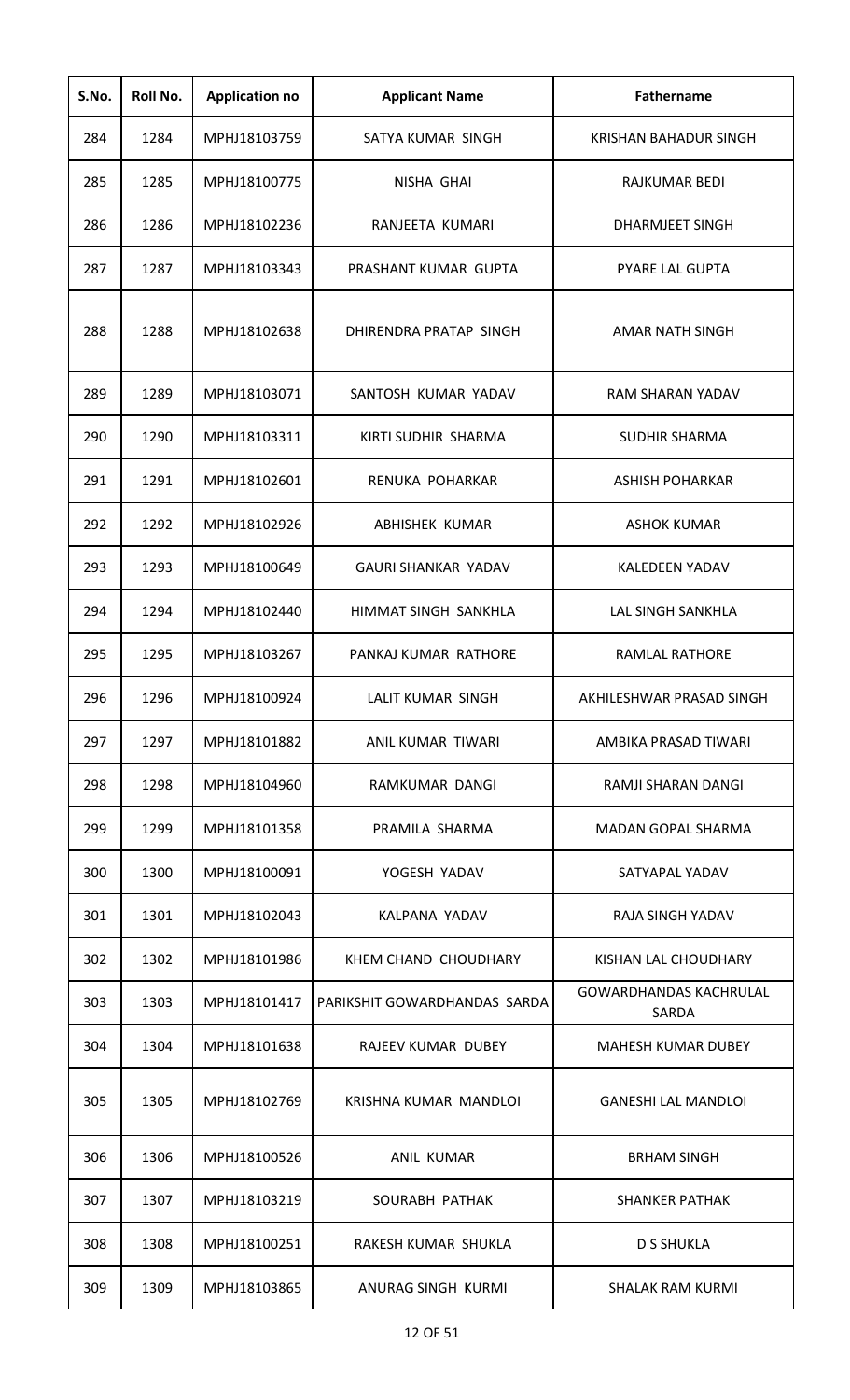| S.No. | Roll No. | <b>Application no</b> | <b>Applicant Name</b>     | <b>Fathername</b>            |
|-------|----------|-----------------------|---------------------------|------------------------------|
| 310   | 1310     | MPHJ18102870          | UMESH KUMAR GUHARIYA      | PREMCHAND GUHARIYA           |
| 311   | 1311     | MPHJ18100947          | SATENDRA KUMAR SRIVASTAVA | LATE BHAGWAT LAL             |
| 312   | 1312     | MPHJ18100846          | SANJEEV KUMAR MISHRA      | KAMTA PRASAD MISHRA          |
| 313   | 1313     | MPHJ18100984          | SHARAD KUMAR LATORIA      | <b>ARUN</b>                  |
| 314   | 1314     | MPHJ18103717          | SANGEETA SHARMA           | LEELA DHAR DHARMA            |
| 315   | 1315     | MPHJ18102092          | <b>RAKESH CHANDRA</b>     | PRABHAKAR THUFANI            |
| 316   | 1316     | MPHJ18101919          | KRISHAN KUMAR SURYAVANSHI | SEWARAM SURYAVANSHI          |
| 317   | 1317     | MPHJ18104811          | <b>DEEPALI KHARE</b>      | SALIL SHRIVASTAVA            |
| 318   | 1318     | MPHJ18102307          | NISHA MISHRA              | <b>ALOK MISHRA</b>           |
| 319   | 1319     | MPHJ18100714          | <b>VISHAL SHUKLA</b>      | RAM KRIPAL SHUKLA            |
| 320   | 1320     | MPHJ18103430          | <b>BAPU SINGH BILWAL</b>  | <b>MANIYA</b>                |
| 321   | 1321     | MPHJ18103870          | PARMANAND SHARMA          | RAMESHWAR DASS               |
| 322   | 1322     | MPHJ18104001          | SURENDRA SINGH BAGHEL     | <b>VIRENDRA SINGH BAGHEL</b> |
| 323   | 1323     | MPHJ18100896          | SHAKUNTLA ANTIL           | <b>NASIB SINGH</b>           |
| 324   | 1324     | MPHJ18102965          | RAM NANDAN SHRIVASTAV     | SUBHASH CHANDRA SHRIVASTA    |
| 325   | 1325     | MPHJ18101908          | SATENDRA KUMAR MISHRA     | DEO NANDAN MISHRA            |
| 326   | 1326     | MPHJ18102414          | RAJAT SHARMA              | OM PRAKASH SHARMA            |
| 327   | 1327     | MPHJ18103449          | SUDEEP PRATAP VARMA       | SHILENDRA PRATAP VARMA       |
| 328   | 1328     | MPHJ18100406          | SOURABH BEOHAR            | ROOP SHYAM BEOHAR            |
| 329   | 1329     | MPHJ18102476          | LOKENDRA CHAUDHARY        | NARENDRA SINGH CHAUDHARY     |
| 330   | 1330     | MPHJ18101282          | RASHMI DWIVEDI            | KAILASH NARAYAN DWIVEDI      |
| 331   | 1331     | MPHJ18102017          | <b>BHUPESH SINGH</b>      | <b>BADRI VISHAL SINGH</b>    |
| 332   | 1332     | MPHJ18100094          | RASHMI MISHRA             | <b>SHARAD MISHRA</b>         |
| 333   | 1333     | MPHJ18104158          | MAHIRAJ SINGH SISODIYA    | SURENDRA SINGH SISODIYA      |
| 334   | 1334     | MPHJ18100739          | RAJKUMAR MALIK            | <b>BALJIT MALIK</b>          |
| 335   | 1335     | MPHJ18102385          | ADARSH SINGH SOLANKI      | DAL BAHADUR SINGH SOLANKI    |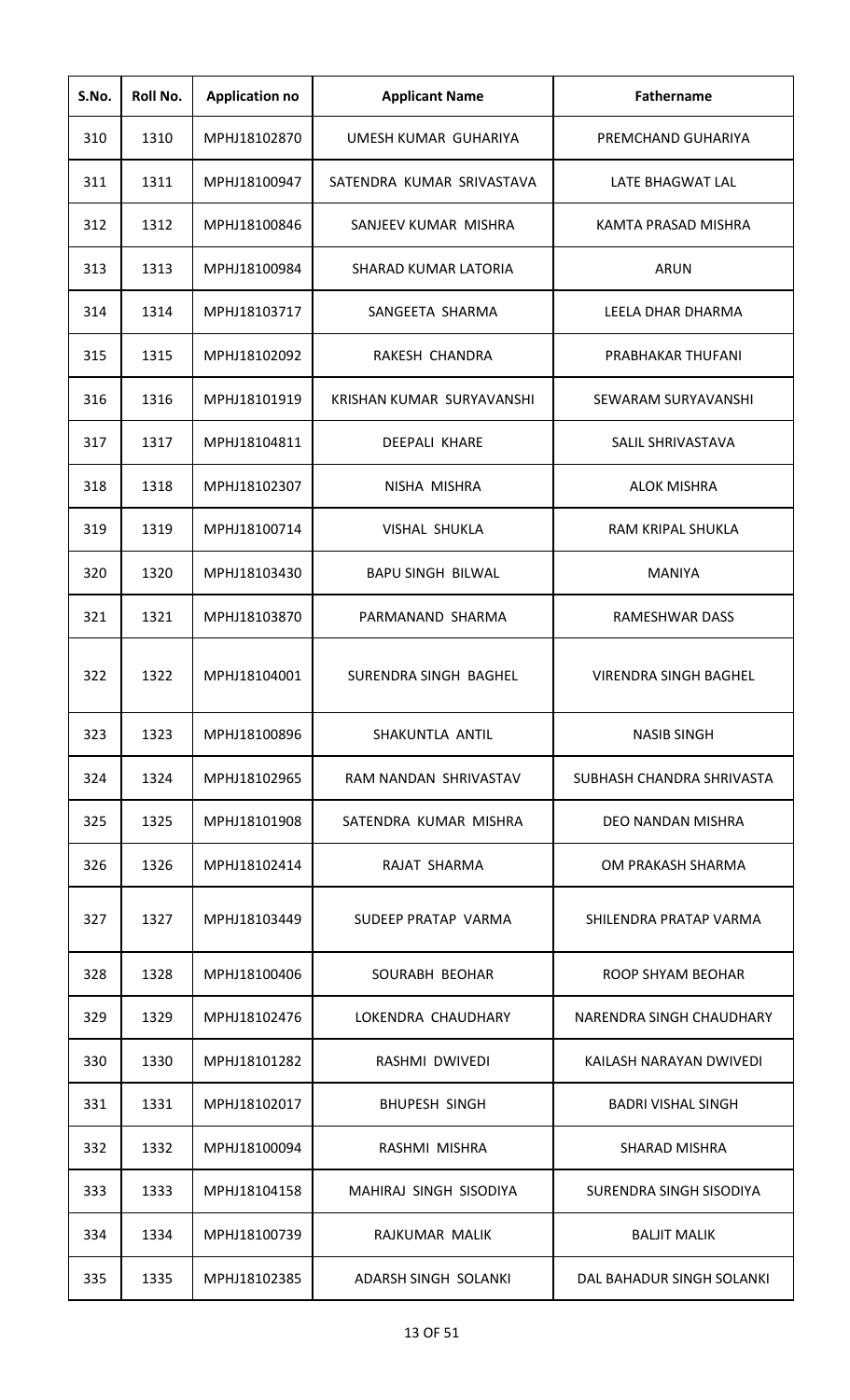| S.No. | Roll No. | <b>Application no</b> | <b>Applicant Name</b>     | <b>Fathername</b>             |
|-------|----------|-----------------------|---------------------------|-------------------------------|
| 336   | 1336     | MPHJ18103480          | PHOOL CHANDRA KUSHWAHA    | RAJA RAM KUSHWAHA             |
| 337   | 1337     | MPHJ18103043          | NALINI RANJAN SRIVASTAVA  | RAJENDRA PRASAD SRIVASTAV     |
| 338   | 1338     | MPHJ18104328          | <b>NASEEMA</b>            | <b>MUBARAK ALI</b>            |
| 339   | 1339     | MPHJ18100328          | KESHAV KUMAR SHARMA       | LATE SHRI YOGRAJ SHARMA       |
| 340   | 1340     | MPHJ18103357          | ASHUTOSH GUPTA            | <b>BHARAT BHUSHAN GUPTA</b>   |
| 341   | 1341     | MPHJ18101678          | <b>SHAMIM KHAN</b>        | <b>SHAFIQ KHAN</b>            |
| 342   | 1342     | MPHJ18103753          | ABDUL RAHMAN KHAN         | <b>MOHD SABBIR KHAN</b>       |
| 343   | 1343     | MPHJ18100209          | <b>KAPIL TYAGI</b>        | <b>MAHENDRA SINGH</b>         |
| 344   | 1344     | MPHJ18101152          | AKHIL KUMAR               | PRAMOD KUMAR TYAGI            |
| 345   | 1345     | MPHJ18100876          | NARENDER KUMAR            | <b>BHARAT SINGH</b>           |
| 346   | 1346     | MPHJ18103508          | SAJID ALI                 | MR ZAHID ALI                  |
| 347   | 1347     | MPHJ18103570          | UPENDRA MANI TRIPATHI     | NARMADA MANI TRIPATHI         |
| 348   | 1348     | MPHJ18104141          | PUSHPENDRA SINGH SAHARWAR | <b>BABULAL SAHARWAR</b>       |
| 349   | 1349     | MPHJ18100207          | ASHWANI SHARMA            | <b>CHANDRA PRAKASH SHARMA</b> |
| 350   | 1350     | MPHJ18102291          | SHARWAN KUMAR TRIPATHI    | OM PRAKASH TRIPATHI           |
| 351   | 1351     | MPHJ18101041          | RENU CHOUDHARY            | <b>ASVIR SINGH</b>            |
| 352   | 1352     | MPHJ18100022          | MOHAMMAD RAEES KHAN       | <b>NAWAB KHAN</b>             |
| 353   | 1353     | MPHJ18101225          | PAWAN KUMAR SRIVASTAVA    | <b>VIJAY PRATAP LAL</b>       |
| 354   | 1354     | MPHJ18100898          | UMESH SINGH TOMAR         | <b>GOVIND SINGH TOMAR</b>     |
| 355   | 1355     | MPHJ18103518          | KRISHNA KUMAR MISHRA      | S N MISHRA                    |
| 356   | 1356     | MPHJ18103189          | SNEH LATA                 | NAVINDER KUMAR KALYAN         |
| 357   | 1357     | MPHJ18100635          | <b>NEETU BANSAL</b>       | RAM RATTAN BANSAL             |
| 358   | 1358     | MPHJ18103176          | RAVIKANT KUMAR SATYARTHI  | <b>NALIN KUMAR</b>            |
| 359   | 1359     | MPHJ18100940          | SANDEEP KUMAR SINGH       | <b>BALVEER SINGH</b>          |
| 360   | 1360     | MPHJ18102505          | SANJIV KUMAR SINGH        | <b>KRISHNA CH GOPAL SINGH</b> |
| 361   | 1361     | MPHJ18100582          | <b>VIVEK SHIVHARE</b>     | SHIVNARAYAN                   |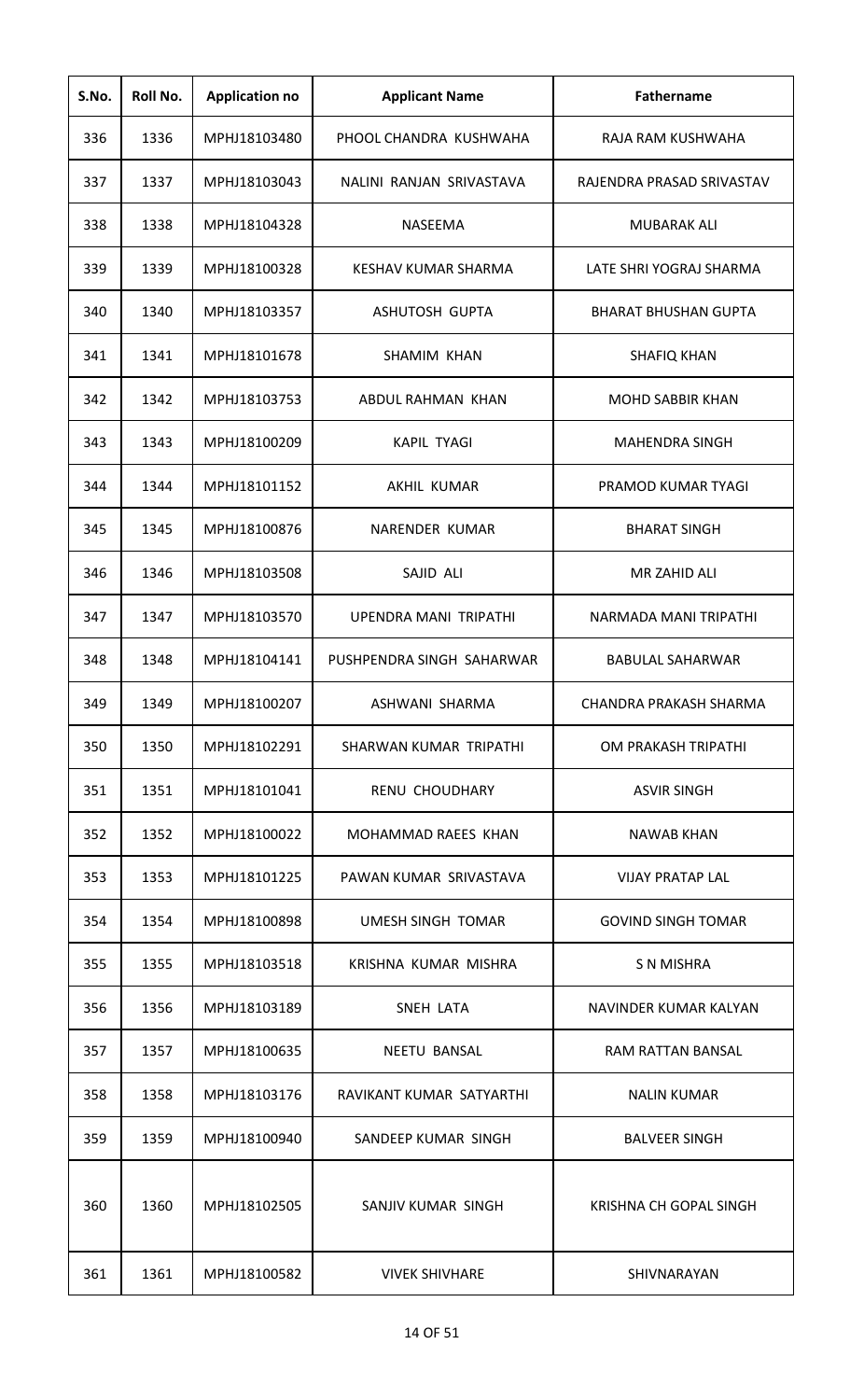| S.No. | Roll No. | <b>Application no</b> | <b>Applicant Name</b>    | <b>Fathername</b>              |
|-------|----------|-----------------------|--------------------------|--------------------------------|
| 362   | 1362     | MPHJ18100569          | RAKESH KUMAR PATIDAR     | RAMESH CHANDRA                 |
| 363   | 1363     | MPHJ18103157          | SUNIL PAHERIA            | SITARAM PAHERIA                |
| 364   | 1364     | MPHJ18104168          | SARVOTTAM VASHISTH       | <b>AJAY KUMAR PANDEY</b>       |
| 365   | 1365     | MPHJ18102317          | <b>NEENA PATEL</b>       | SHIVSHANKAR PATEL              |
| 366   | 1366     | MPHJ18100067          | KIRTI MALA SINGH         | <b>JANG BAHADUR SINGH</b>      |
| 367   | 1367     | MPHJ18103440          | PANKAJ DWIVEDI           | <b>BHAGVATI PRASAD</b>         |
| 368   | 1368     | MPHJ18100336          | PRASHANT BADONIA         | OM PRAKASH BADONIA             |
| 369   | 1369     | MPHJ18101243          | <b>CHANDAN KUMAR</b>     | PRASHANT KUMAR SINHA           |
| 370   | 1370     | MPHJ18102413          | PAPPU CHOUDHARY          | <b>SHRIRAM CHOUDHARY</b>       |
| 371   | 1371     | MPHJ18102040          | SANJAY KUMAR SINGH       | YAMUNA SINGH                   |
| 372   | 1372     | MPHJ18100125          | RAGINEE SHRIVASTAVA      | <b>SHRI MANOJ</b>              |
| 373   | 1373     | MPHJ18101151          | JAVAID MUZAFFAR          | MUZAFFAR HUSAIN                |
| 374   | 1374     | MPHJ18103608          | MONICA SAHAI             | KRISHAN MOHAN SAHAI            |
| 375   | 1375     | MPHJ18103000          | SHAILENDRA MANI TRIPATHI | <b>JWALA MANI TRIPATHI</b>     |
| 376   | 1376     | MPHJ18103364          | MANOJ UPADHAYAY          | <b>OMPRAKASH UPADHAYAY</b>     |
| 377   | 1377     | MPHJ18101666          | RAJKUMAR TORNIYA         | RAMESH TORNIYA                 |
| 378   | 1378     | MPHJ18100608          | NISHANT AGRAWAL          | NARAYAN PRASAD AGRAWAL         |
| 379   | 1379     | MPHJ18101727          | <b>BRIJESH UPADHYAY</b>  | RAJARAM UPADHYAY               |
| 380   | 1380     | MPHJ18105048          | DEEPAK KUMAR VYAS        | LT. SHRI P.N. DAROGA           |
| 381   | 1381     | MPHJ18103571          | <b>MANOHAR LILHARE</b>   | <b>DEVI LAL LILHARE</b>        |
| 382   | 1382     | MPHJ18103864          | NEERAJ MISHRA            | <b>RAMAKANT MISHRA</b>         |
| 383   | 1383     | MPHJ18100205          | <b>VAIBHAV SAXENA</b>    | <b>VINDO CHANDRA</b>           |
| 384   | 1384     | MPHJ18102262          | TRIBHUWAN KULMI          | <b>BALMUKUND KULMI</b>         |
| 385   | 1385     | MPHJ18102895          | VASANT ZOKARKAR          | <b>CHANDRASHEKHAR ZOKARKAR</b> |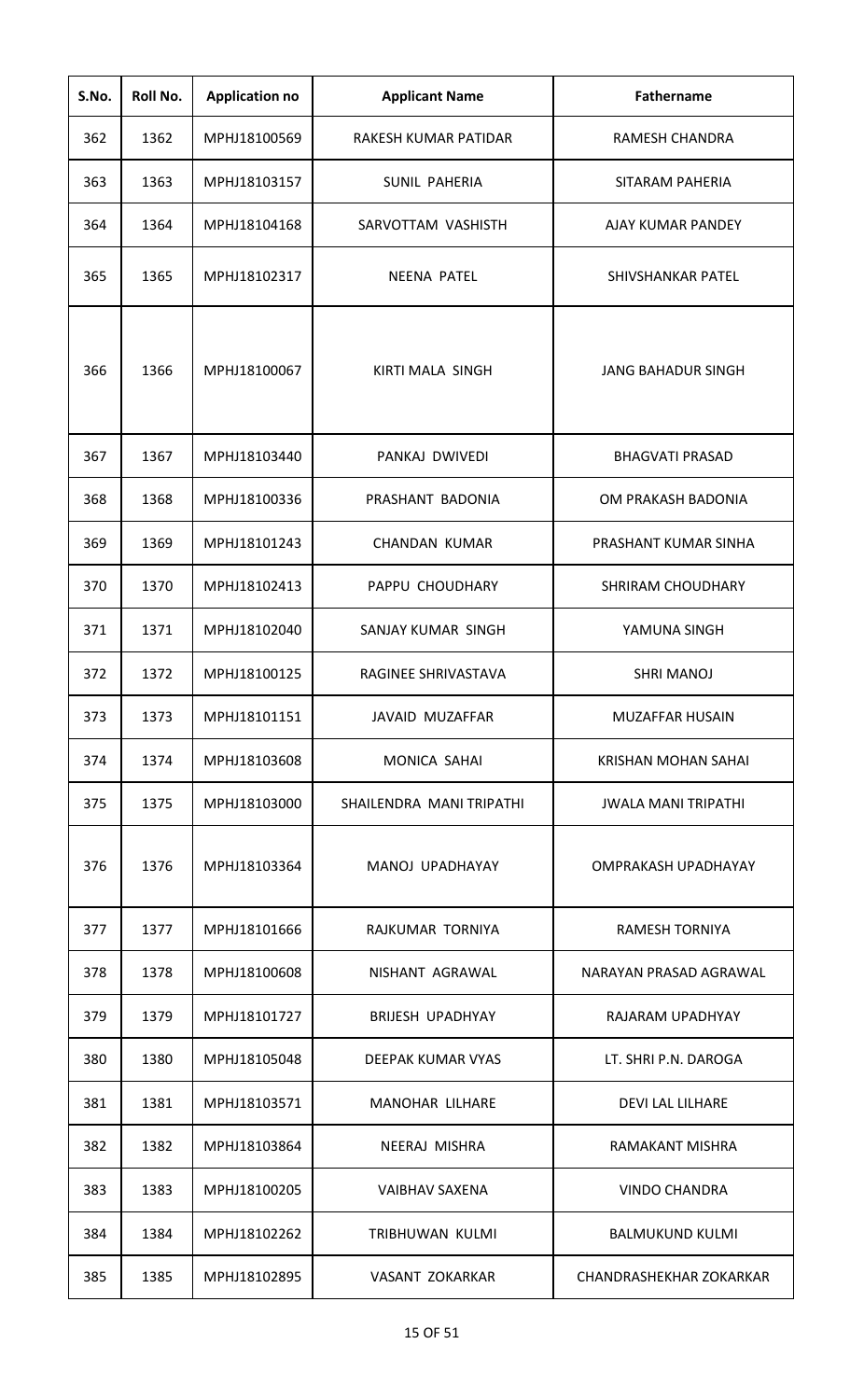| S.No. | Roll No. | <b>Application no</b> | <b>Applicant Name</b>    | <b>Fathername</b>        |
|-------|----------|-----------------------|--------------------------|--------------------------|
| 386   | 1386     | MPHJ18100565          | POOJA MAKWANA            | <b>HARISH MAKWANA</b>    |
| 387   | 1387     | MPHJ18102437          | KHUSH HAL                | <b>IKBAL</b>             |
| 388   | 1388     | MPHJ18100372          | PRATIBHA SHARMA          | <b>GULAB CHAND</b>       |
| 389   | 1389     | MPHJ18102653          | <b>VIVEK PANDEY</b>      | RAVINDRA KRISHAN PANDEY  |
| 390   | 1390     | MPHJ18100517          | MOHD SHAHANAWAZ          | <b>ABDUL GAFFAR</b>      |
| 391   | 1391     | MPHJ18104850          | AJAI KUMAR MISHRA        | YOGENDRA NATH MISHRA     |
| 392   | 1392     | MPHJ18100514          | PRADEEP KUMAR            | <b>KALU GIRI</b>         |
| 393   | 1393     | MPHJ18101707          | SANJU BARMAIYA           | <b>HARILAL BARMAIYA</b>  |
| 394   | 1394     | MPHJ18102226          | KALPANA CHOURASIYA       | RAJKUMAR CHOURASIYA      |
| 395   | 1395     | MPHJ18102639          | PRAMOD SINGH             | <b>SHIV PUJAN SINGH</b>  |
| 396   | 1396     | MPHJ18100123          | <b>VISHNU GARG</b>       | <b>DEEP CHAND GARG</b>   |
| 397   | 1397     | MPHJ18103194          | <b>VINOD SINGH LODHI</b> | NIRANJAN SINGH LODHI     |
| 398   | 1398     | MPHJ18100056          | KAVITA KASHYAP           | N.S. VISHWAKARMA         |
| 399   | 1399     | MPHJ18104846          | <b>GUFRAN KHAN</b>       | <b>NAKIUL HASAN KHAN</b> |
| 400   | 1400     | MPHJ18101411          | PRAMOD KUMAR SINGH       | LATE SHRI KRISHNA SINGH  |
| 401   | 1401     | MPHJ18100865          | ANURAG BUDHOLIA          | KRISHAN KUMAR BUDHOLIA   |
| 402   | 1402     | MPHJ18100160          | NAND LAL PANDEY          | <b>RAM DULARE PANDEY</b> |
| 403   | 1403     | MPHJ18100501          | SUBASH CHANDRA SINGH     | SHIVAJEE SINGH           |
| 404   | 1404     | MPHJ18103702          | ANUPAM BHATT             | LATE L L BHATT           |
| 405   | 1405     | MPHJ18103041          | ASHISH KUMAR RATHORE     | <b>HARIDAS RATHORE</b>   |
| 406   | 1406     | MPHJ18100886          | MANOJ KUMAR TIWARI       | SHRIPRAKASH TIWARI       |
| 407   | 1407     | MPHJ18102053          | ANUP KUMAR SINGH         | <b>RAM JANAK SINGH</b>   |
| 408   | 1408     | MPHJ18103863          | SUSHILA MAUSIK           | SURESH KUMAR DAHIKAR     |
| 409   | 1409     | MPHJ18104260          | MANISH BHARGAVA          | SANTOSH KUMAR KHADDAR    |
| 410   | 1410     | MPHJ18100731          | MANISH CHAUDHARY         | RAJ KUMAR CHAUDHARY      |
| 411   | 1411     | MPHJ18102271          | MANOJ KUMAR PATEL        | JAGESHWAR PRASAD PATEL   |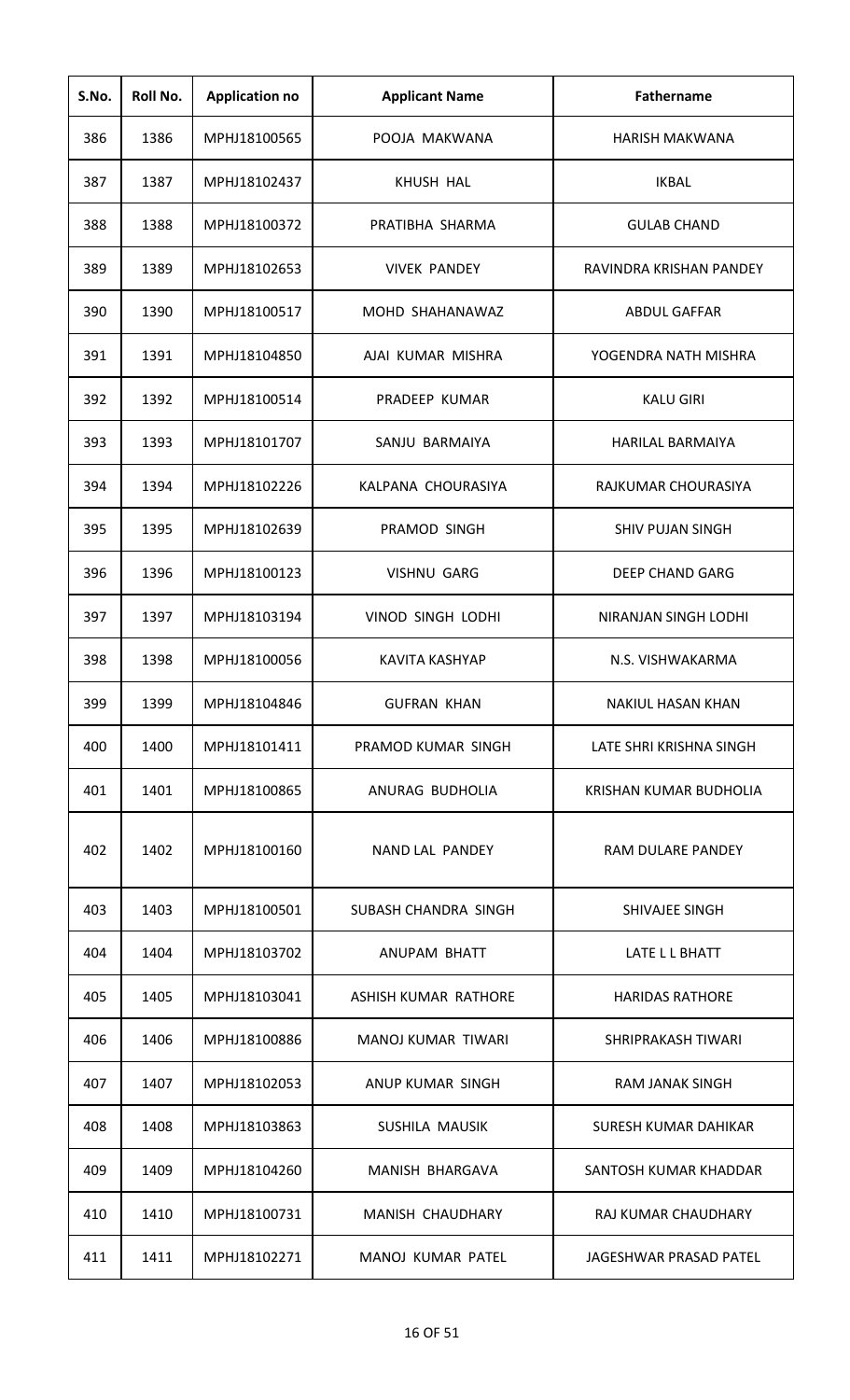| S.No. | Roll No. | <b>Application no</b> | <b>Applicant Name</b>       | <b>Fathername</b>              |
|-------|----------|-----------------------|-----------------------------|--------------------------------|
| 412   | 1412     | MPHJ18104295          | SANJEEV KUMAR SINGH         | <b>HARENDER KUMAR SINGH</b>    |
| 413   | 1413     | MPHJ18101742          | DEEPAK KUMAR SHARMA         | KISHORI LAL SHARMA             |
| 414   | 1414     | MPHJ18103575          | <b>ABHISHEK CHOUBEY</b>     | <b>VISHNU PRASAD CHOUBEY</b>   |
| 415   | 1415     | MPHJ18104448          | SANTOSH SAHU                | CHHADAMI LAL SAHU              |
| 416   | 1416     | MPHJ18103938          | SHRIOM SHARMA               | RAMSEVAK                       |
| 417   | 1417     | MPHJ18101606          | SOMA BISWAS                 | NIMAI CHAND BISWAS             |
| 418   | 1418     | MPHJ18104682          | KAUSHAL PRASAD KOSARE       | LAL DAS KOSARE                 |
| 419   | 1419     | MPHJ18102425          | ASHA GANGAREKAR             | <b>OMPRAKASH KOCHALE</b>       |
| 420   | 1420     | MPHJ18103904          | RITESH SHARMA               | SHRI SHIVA PRASAD SHARMA       |
| 421   | 1421     | MPHJ18103809          | JITENDRA KUMAR DUBEY        | DIWAKAR DUBEY                  |
| 422   | 1422     | MPHJ18104237          | <b>VIVEK MISHRA</b>         | RAM DUTT MISHRA                |
| 423   | 1423     | MPHJ18104933          | PRADEEP KUMAR BHATELE       | <b>B R BHATELE</b>             |
| 424   | 1424     | MPHJ18100991          | <b>VIPENDRA SINGH YADAV</b> | <b>HARNAM SINGH</b>            |
| 425   | 1425     | MPHJ18102316          | <b>VIBHA DUBEY</b>          | <b>RAJESH DUBEY</b>            |
| 426   | 1426     | MPHJ18102312          | <b>MANISHA DUBEY</b>        | PRASHANT DUBEY                 |
| 427   | 1427     | MPHJ18100102          | SAPNA JHUNJHUNWALA          | RAJNEESH JHUNJHUNWALA          |
| 428   | 1428     | MPHJ18101013          | BIRANJAN KUMAR SINGH        | <b>BUDHAN SINGH</b>            |
| 429   | 1429     | MPHJ18100203          | SANJEEV KUMAR               | <b>BABAN LAL DAS</b>           |
| 430   | 1430     | MPHJ18101005          | <b>MAYANK KUMAR</b>         | LATE HARNAM SAXENA             |
| 431   | 1431     | MPHJ18102944          | NISHANT SHAIVA              | <b>KAILASH CHANDER</b>         |
| 432   | 1432     | MPHJ18104477          | POOJA SINGH                 | <b>BIRPAL SINGH</b>            |
| 433   | 1433     | MPHJ18104395          | NEHA RADHESHYAM CHOWDHARY   | RADHESHYAM CHOWDHARY           |
| 434   | 1434     | MPHJ18102672          | RAVI SHANKER AGNIHOTRI      | <b>VISHNU PRASAD AGNIHOTRI</b> |
| 435   | 1435     | MPHJ18101494          | <b>VISHNU VARSHNEY</b>      | <b>SITA RAM VARSHNEY</b>       |
| 436   | 1436     | MPHJ18104657          | PRABHAT KIRAN               | <b>GANESH PRASAD SINGH</b>     |
| 437   | 1437     | MPHJ18102085          | <b>VINEETA BIDUA</b>        | <b>UMAKANT BIDUA</b>           |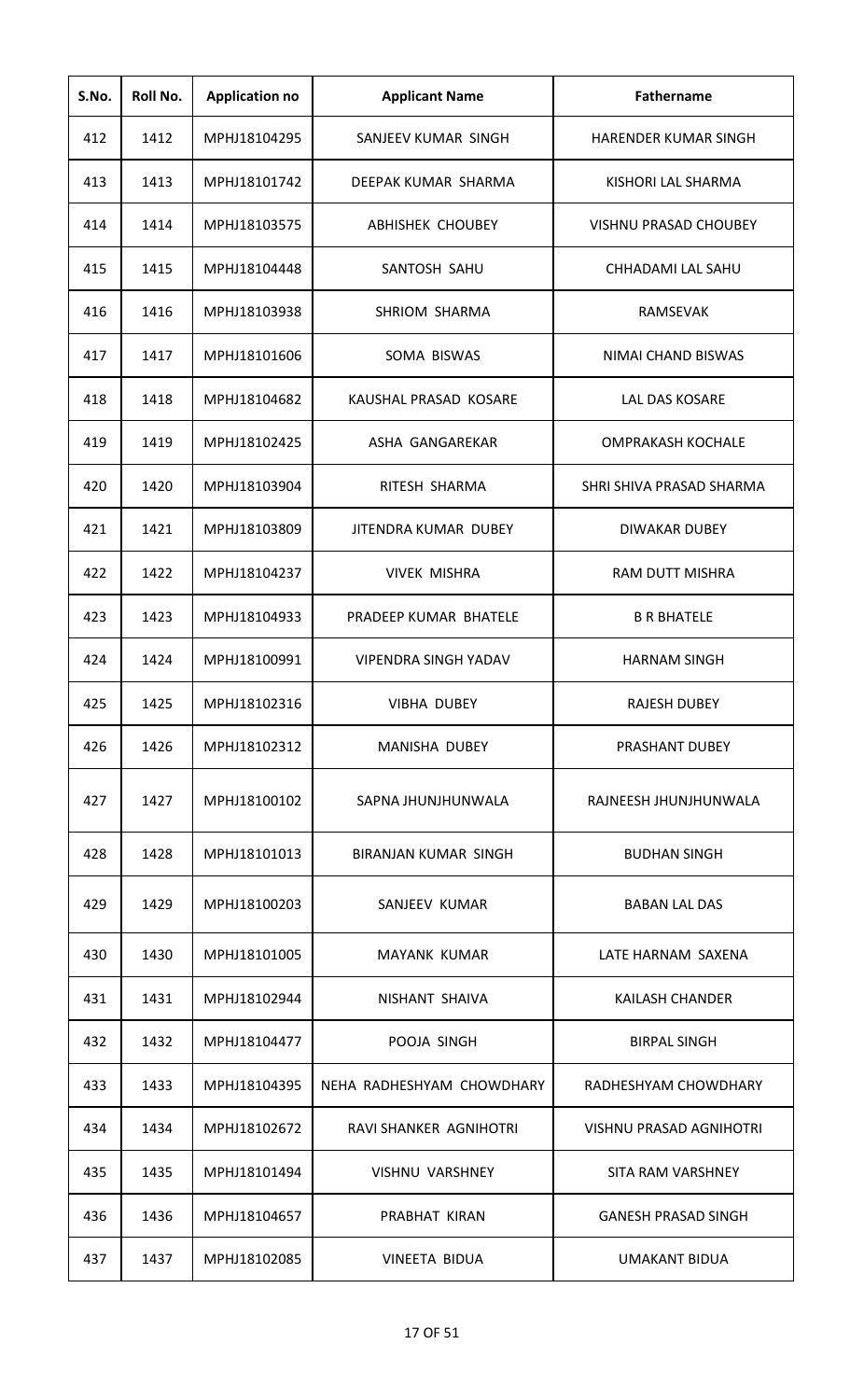| S.No. | Roll No. | <b>Application no</b> | <b>Applicant Name</b>      | Fathername                |
|-------|----------|-----------------------|----------------------------|---------------------------|
| 438   | 1438     | MPHJ18100052          | PRAMOD KUMAR SINGH CHAUHAN | AWADH NARESH SINGH        |
| 439   | 1439     | MPHJ18100916          | <b>VIKASH SHUKLA</b>       | SANTOSH K SHUKLA          |
| 440   | 1440     | MPHJ18100304          | AMRISH KUMAR               | LATE SH. RAM KISHOR       |
| 441   | 1441     | MPHJ18104033          | ABHAY NARAIN SINGH         | <b>INDRA DEO SINGH</b>    |
| 442   | 1442     | MPHJ18100151          | <b>GURUMUKH SINGH</b>      | PREM CHAND                |
| 443   | 1443     | MPHJ18101236          | PARIKSHIT MAHIPAL          | <b>V.K MAHIPAL</b>        |
| 444   | 1444     | MPHJ18101448          | RAMESH KUMAR SAROJ         | PREM NATH SAROJ           |
| 445   | 1445     | MPHJ18103861          | <b>VISHWAS KAUSHIK</b>     | L. N. SHARMA              |
| 446   | 1446     | MPHJ18102988          | <b>JOHARA JABIN</b>        | AKHLAQ AHMAD              |
| 447   | 1447     | MPHJ18101834          | AJAY KUMAR GAUTAM          | ANAND SWAROOP GAUTAM      |
| 448   | 1448     | MPHJ18102063          | AMITA GUPTA                | <b>VISHAL JAISWAL</b>     |
| 449   | 1449     | MPHJ18101597          | SANTOSH KUMAR TRIPATHI     | RAJENDRA PRASAD TRIPATHI  |
| 450   | 1450     | MPHJ18102502          | <b>TULSI SINGH YADAV</b>   | <b>BANWARI LAL</b>        |
| 451   | 1451     | MPHJ18101788          | DINESH KUMAR MALVIYA       | <b>GORE LAL MALVIYA</b>   |
| 452   | 1452     | MPHJ18100936          | SANJAY PANDEY              | KEWLA NAND PANDEY         |
| 453   | 1453     | MPHJ18100766          | AWAR DAN UJJWAL            | BERISHAL SINGH UJJWAL     |
| 454   | 1454     | MPHJ18100230          | <b>JAYA SINGH</b>          | SATISH SINGH              |
| 455   | 1455     | MPHJ18101309          | PRITI GAUR                 | SANJEEV KUMAR SHARMA      |
| 456   | 1456     | MPHJ18100349          | AJAY VIKRAM SINGH          | <b>SHIV SHANKAR SINGH</b> |
| 457   | 1457     | MPHJ18102711          | AKRAM KHAN MANSOORI        | <b>SHREEF KHAN</b>        |
| 458   | 1458     | MPHJ18102323          | REVATI RAMAN MISHRA        | NARVADA PRASAD MISHRA     |
| 459   | 1459     | MPHJ18100882          | <b>BABBAN SINGH</b>        | <b>UDAI PRATAP SINGH</b>  |
| 460   | 1460     | MPHJ18102272          | <b>GAURAV SHARMA</b>       | <b>SHIV CHARAN SHARMA</b> |
| 461   | 1461     | MPHJ18103816          | ASHISH KUMAR SRIVASTAVA    | LATE N L SRIVASTAVA       |
| 462   | 1462     | MPHJ18102139          | AARTI JADIYA               | LET.N.L                   |
| 463   | 1463     | MPHJ18100666          | DINESH KUMAR               | LATE SHRI KAILASH CHAND   |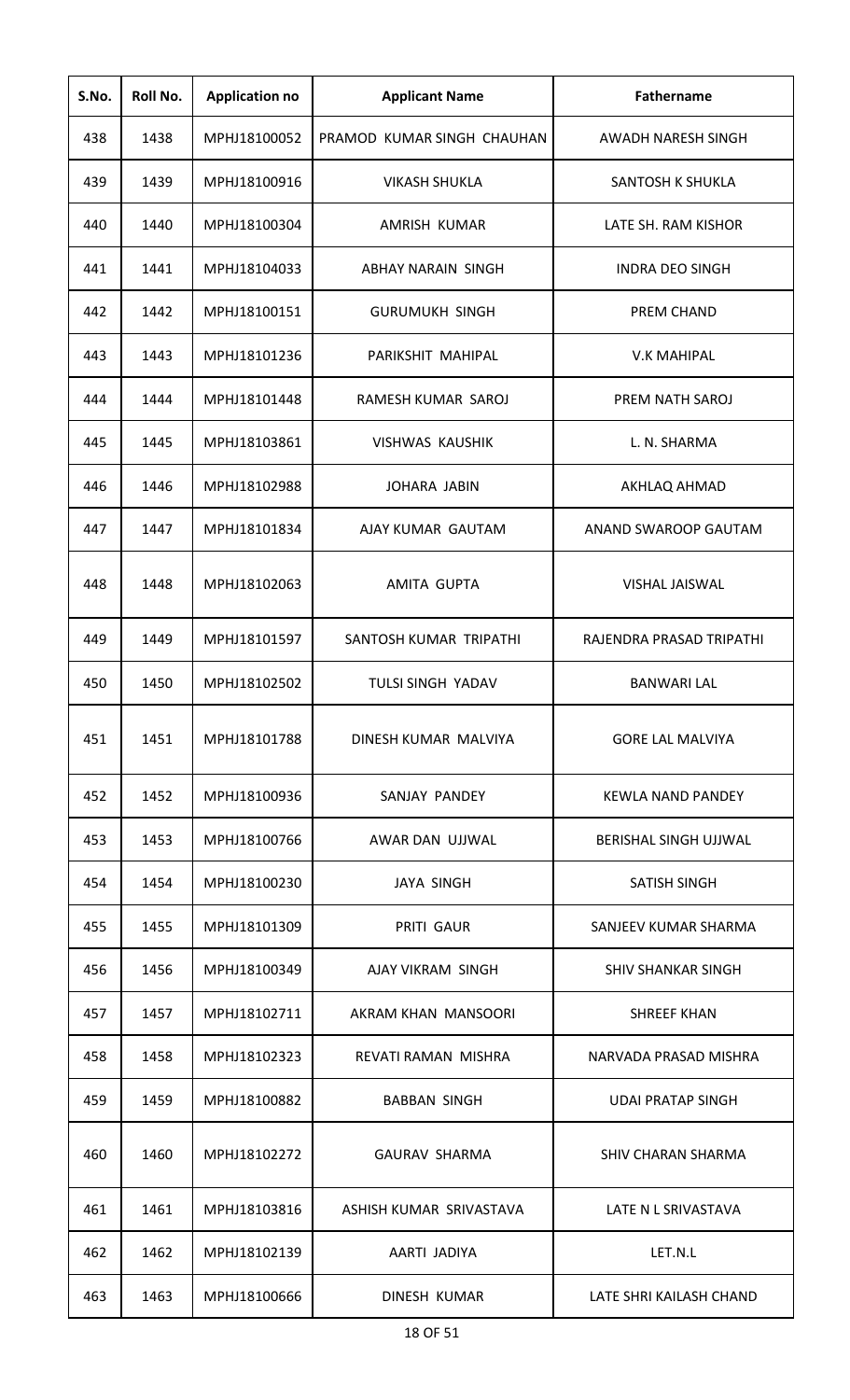| S.No. | Roll No. | <b>Application no</b> | <b>Applicant Name</b>                            | <b>Fathername</b>             |
|-------|----------|-----------------------|--------------------------------------------------|-------------------------------|
| 464   | 1464     | MPHJ18102162          | <b>VIJAYRAJ SHINDE</b>                           | UMAJI RAO SHINDE              |
| 465   | 1465     | MPHJ18100810          | <b>ARUN TYAGI</b>                                | <b>ASHA RAM TYAGI</b>         |
| 466   | 1466     | MPHJ18102248          | REETA RANI                                       | <b>DHARM VIR SINGH</b>        |
| 467   | 1467     | MPHJ18103276          | RISHIRAJ PANDEY                                  | <b>BADRINATH PANDEY</b>       |
| 468   | 1468     | MPHJ18101532          | <b>RAHUL SINGH</b>                               | ABHIMANYU SINGH               |
| 469   | 1469     | MPHJ18104247          | <b>NALINI</b>                                    | SURESH CHANDRA RAJORIA        |
| 470   | 1470     | MPHJ18101686          | AVADHESH KUMAR TRIPATHI                          | <b>GOVIND PRASAD TRIPATHI</b> |
| 471   | 1471     | MPHJ18100422          | AMAR DEEP                                        | <b>DESH RAJ</b>               |
| 472   | 1472     | MPHJ18100096          | RAVINDRA UPADHYAY                                | NARMADAPRASAD UPADHYAY        |
| 473   | 1473     | MPHJ18102434          | NAVEEN BHARGAVA                                  | <b>KESHAV PRASAD BHARGAVA</b> |
| 474   | 1474     | MPHJ18101202          | JITENDRA PRASAD PATHAK                           | <b>JAGAT NARAYAN PATHAK</b>   |
| 475   | 1475     | MPHJ18101890          | BANDANA KUMARI                                   | <b>AMAR NATH TEWARY</b>       |
| 476   | 1476     | MPHJ18101055          | ASHUTOSH KUMAR                                   | <b>RAMA SHANKAR</b>           |
| 477   | 1477     | MPHJ18102830          | SANJAY KUMAR PANDEY                              | <b>GANESH CHANDRA PANDEY</b>  |
| 478   | 1478     | MPHJ18101073          | <b>DURGESH MAHOBEY</b>                           | RAMADHAR MAHOBEY              |
| 479   | 1479     | MPHJ18101068          | DEO MANI PANDEY                                  | RAVINDRA NATH PANDEY          |
| 480   | 1480     | MPHJ18102702          | ASHISH TIWARI                                    | Y K TIWARI                    |
| 481   | 1481     | MPHJ18102905          | NARENDRA SINGH                                   | RAM AVTAR SINGH               |
| 482   | 1482     | MPHJ18100595          | <b>ABHILASH JAIN</b>                             | SHRI K.K. JAIN                |
| 483   | 1483     | MPHJ18101415          | <b>BRIJESH JAIN</b>                              | RATAN CHAND JAIN              |
| 484   | 1484     | MPHJ18102648          | ANURAG UPADHYAY                                  | DEVENDRA UPADHYAY             |
| 485   | 1485     | MPHJ18101393          | SHOBHANA SHARMA                                  | <b>CHANDRAKANT SHARMA</b>     |
| 486   | 1486     | MPHJ18101012          | <b>CHANDRAKANT KRISHNAKANT</b><br><b>NAPHADE</b> | <b>KRISHNAKANT</b>            |
| 487   | 1487     | MPHJ18103091          | VIJAYKUMAR MORESHWAR GEDAM                       | MORESHWAR                     |
| 488   | 1488     | MPHJ18100583          | NOOPUR CHOUDHARY                                 | KISHORI LAL CHOUDHARY         |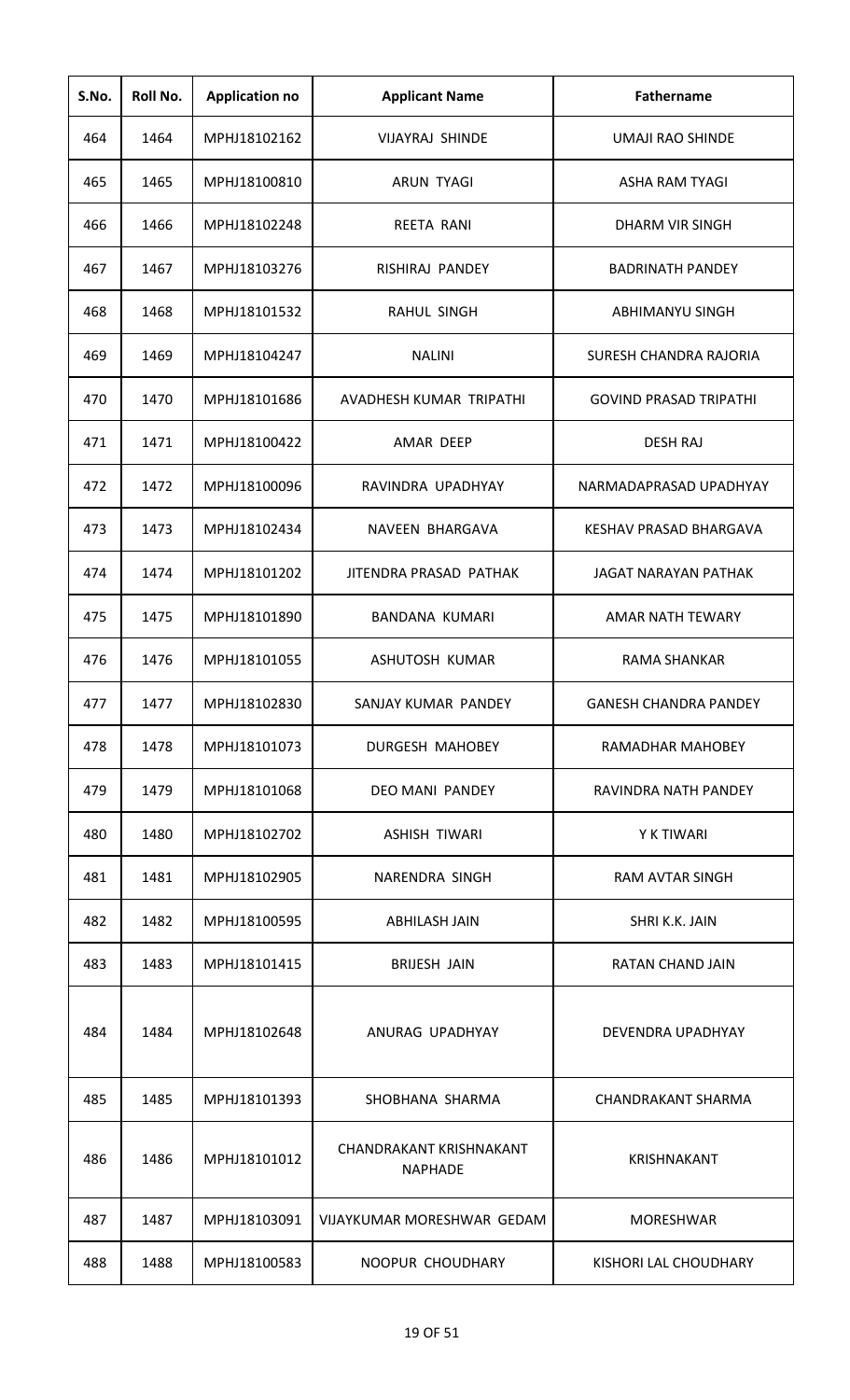| S.No. | Roll No. | <b>Application no</b> | <b>Applicant Name</b>      | <b>Fathername</b>           |
|-------|----------|-----------------------|----------------------------|-----------------------------|
| 489   | 1489     | MPHJ18102336          | SANJAY KUMAR               | <b>SARDAR SINGH</b>         |
| 490   | 1490     | MPHJ18101051          | <b>VIKRAM ANAND</b>        | ARJUN MODI                  |
| 491   | 1491     | MPHJ18103053          | SHISHIR JAMBHORKAR         | RAMAKANT                    |
| 492   | 1492     | MPHJ18100182          | <b>VIDYAPATI TRIPATHI</b>  | SHRI T.P. TRIPATHI          |
| 493   | 1493     | MPHJ18104641          | KRISHANGOPAL KUMAR SHARMA  | <b>BRAJMOHAN SHARMA</b>     |
| 494   | 1494     | MPHJ18101849          | DIGENDRA VASHISTHA         | RAMDAS VASHISTHA            |
| 495   | 1495     | MPHJ18102270          | <b>JYOTI BALA JOSHI</b>    | <b>BASANT KUMAR JOSHI</b>   |
| 496   | 1496     | MPHJ18102519          | <b>GEETANJALI AHUJA</b>    | <b>SUBHASH AHUJA</b>        |
| 497   | 1497     | MPHJ18104495          | AVINASH CHANDRA CHATURVEDI | SURENDRA NATH CHATURVEDI    |
| 498   | 1498     | MPHJ18101827          | MAMTA SHARMA               | PRAVEEN KUMAR SHARMA        |
| 499   | 1499     | MPHJ18104061          | SUNITA RAJPUT              | DEVENDRA SINGH RAJPUT       |
| 500   | 1500     | MPHJ18102940          | YOGENDRA KUMAR             | <b>TARA CHAND PALIWAL</b>   |
| 501   | 1501     | MPHJ18101277          | <b>KRISHNANAND TIWARI</b>  | RAM CHANDRA TIWARI          |
| 502   | 1502     | MPHJ18102318          | <b>NEHA NAGPURE</b>        | KHEM LAL NAGPURE            |
| 503   | 1503     | MPHJ18101161          | ABHAY SHARMA               | <b>SUKHBIR SINGH SHARMA</b> |
| 504   | 1504     | MPHJ18102898          | PRAHLAD CHOUDHARY          | <b>CHAMAN LAL CHOUDHARY</b> |
| 505   | 1505     | MPHJ18104382          | NILESH KUMAR JAIN          | <b>DHANRAJ</b>              |
| 506   | 1506     | MPHJ18100088          | <b>BAL KRISHAN</b>         | <b>MAHENDRA SINGH</b>       |
| 507   | 1507     | MPHJ18102677          | <b>KULDEEP</b>             | <b>HIRA LAL</b>             |
| 508   | 1508     | MPHJ18104490          | DEEPIKA KOHLI              | PARVESH CHANDER KOHLI       |
| 509   | 1509     | MPHJ18100136          | <b>VIJAI KUMAR</b>         | <b>BHEEM SINGH</b>          |
| 510   | 1510     | MPHJ18100489          | RAKESH TYAGI               | <b>MOHENDRA SINGH TYAGI</b> |
| 511   | 1511     | MPHJ18100231          | VIRENDRA KUMAR             | <b>RAM SEWAK MAURYA</b>     |
| 512   | 1512     | MPHJ18101165          | MANOJ KUMAR TYAGI          | SHRI RAM AVTAR TYAGI        |
| 513   | 1513     | MPHJ18102856          | <b>BELAL AHMAD KHAN</b>    | LATE ANSAR AHMAD KHAN       |
| 514   | 1514     | MPHJ18103737          | RAMESH KUMAR KAHAR         | LALA RAM KAHAR              |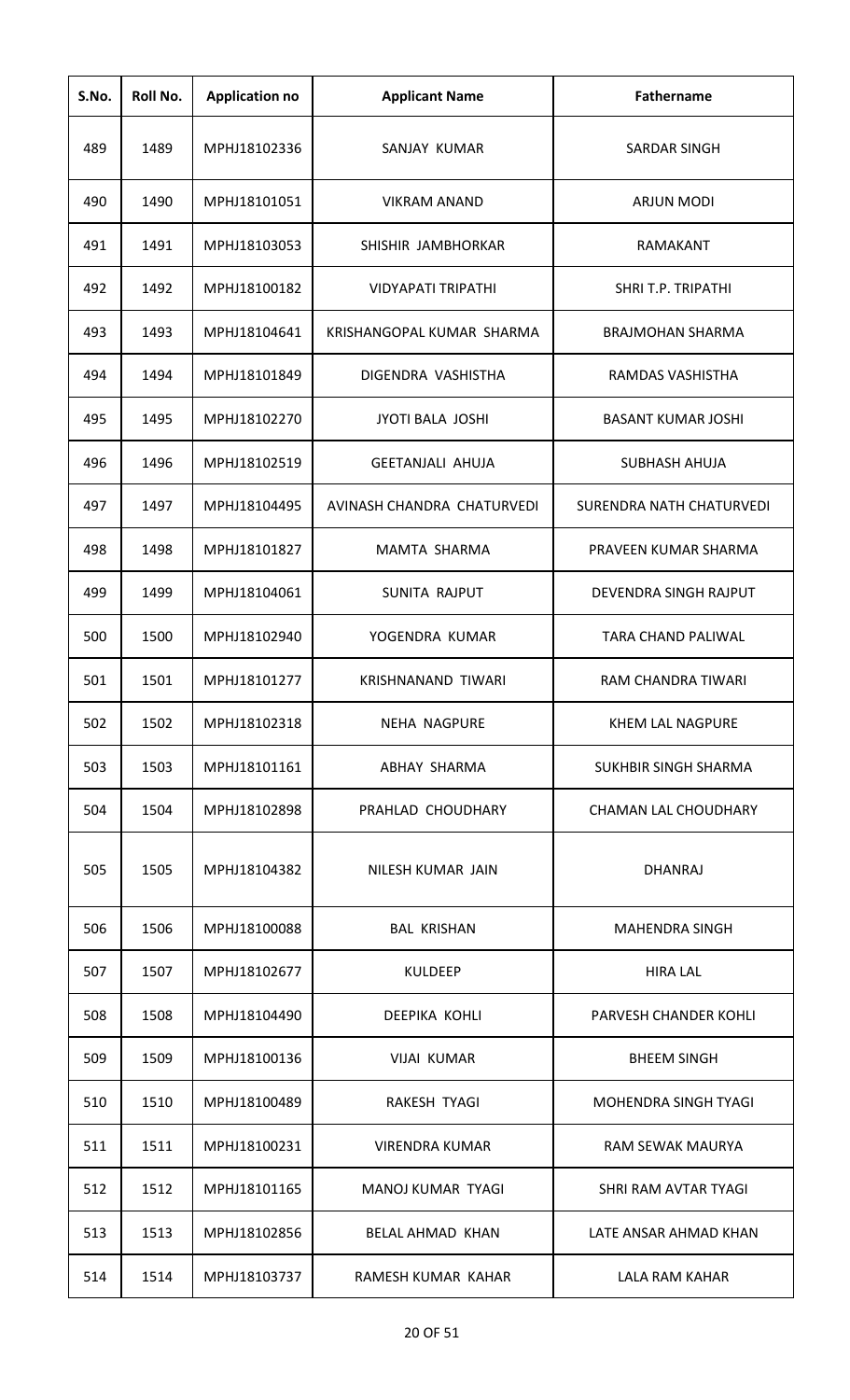| S.No. | Roll No. | <b>Application no</b> | <b>Applicant Name</b>       | <b>Fathername</b>              |
|-------|----------|-----------------------|-----------------------------|--------------------------------|
| 515   | 1515     | MPHJ18101078          | RAJESH BHANDARI             | KARAN SINGH BHANDARI           |
| 516   | 1516     | MPHJ18102022          | SUDEEP DWIVEDI              | SHANTA PRASAD DWIVEDI          |
| 517   | 1517     | MPHJ18103771          | <b>VIPIN KUMAR</b>          | <b>VIKRAM SINGH</b>            |
| 518   | 1518     | MPHJ18102713          | <b>GOPI DHANAK</b>          | PREM SINGH DHANAK              |
| 519   | 1519     | MPHJ18104860          | REKHA YADAV                 | <b>AKASH PANDEY</b>            |
| 520   | 1520     | MPHJ18101813          | PAWAN KUMAR SHARMA          | RAM GOPAL SHARMA               |
| 521   | 1521     | MPHJ18102104          | <b>RAVI KANT</b>            | <b>BHOOP SINGH</b>             |
| 522   | 1522     | MPHJ18103205          | SANDEEP GUPTA               | <b>B C GUPTA</b>               |
| 523   | 1523     | MPHJ18100334          | KRISHAN NIDHI PANDEY        | RAMNIDHI PANDEY                |
| 524   | 1524     | MPHJ18102288          | PRADEEP KUMAR MISHRA        | LALLU RAM MISHRA               |
| 525   | 1525     | MPHJ18100921          | RAJEEV SHRIVASTAVA          | RAMSWAROOP SHRIVASTAVA         |
| 526   | 1526     | MPHJ18101457          | <b>GAURAV RAWAT</b>         | DINESH KUMAR RAWAT             |
| 527   | 1527     | MPHJ18100145          | <b>ALOK PYASI</b>           | <b>MAHESH PYASI</b>            |
| 528   | 1528     | MPHJ18100047          | KAPIL KUMAR TYAGI           | BRIJESHWAR DUTT TYAGI          |
| 529   | 1529     | MPHJ18102597          | <b>SHRI KANT SINGH</b>      | LATE RAJ KISHOR SINGH          |
| 530   | 1530     | MPHJ18103464          | SANJAY SHARMA               | <b>BRIJABHAN PRASAD SHARMA</b> |
| 531   | 1531     | MPHJ18103917          | <b>NAVIN AHUJA</b>          | SHRI GANESH AHUJA              |
| 532   | 1532     | MPHJ18100687          | ASHUTOSH KUMAR TIWARI       | <b>RAM BADAN TIWARI</b>        |
| 533   | 1533     | MPHJ18102450          | MANVENDRA MUKUL             | UMESH PRASAD SINGH             |
| 534   | 1534     | MPHJ18101402          | <b>BHISHMA PRATAP SINGH</b> | PRITHVI NATH SINGH             |
| 535   | 1535     | MPHJ18103175          | SHIV NARAYAN YADAV          | <b>TANA RAM YADAV</b>          |
| 536   | 1536     | MPHJ18100961          | <b>BIPAN KUMAR</b>          | PRABHU DAYAL                   |
| 537   | 1537     | MPHJ18101453          | AJAY KUMAR SINGH            | <b>RAM MURTHY SINGH</b>        |
| 538   | 1538     | MPHJ18102698          | BIPIN KUMAR SHARMA          | PRAKASH CHAND SHARMA           |
| 539   | 1539     | MPHJ18102325          | PREM NATH PANDEY            | <b>HARIHAR PRASAD PANDEY</b>   |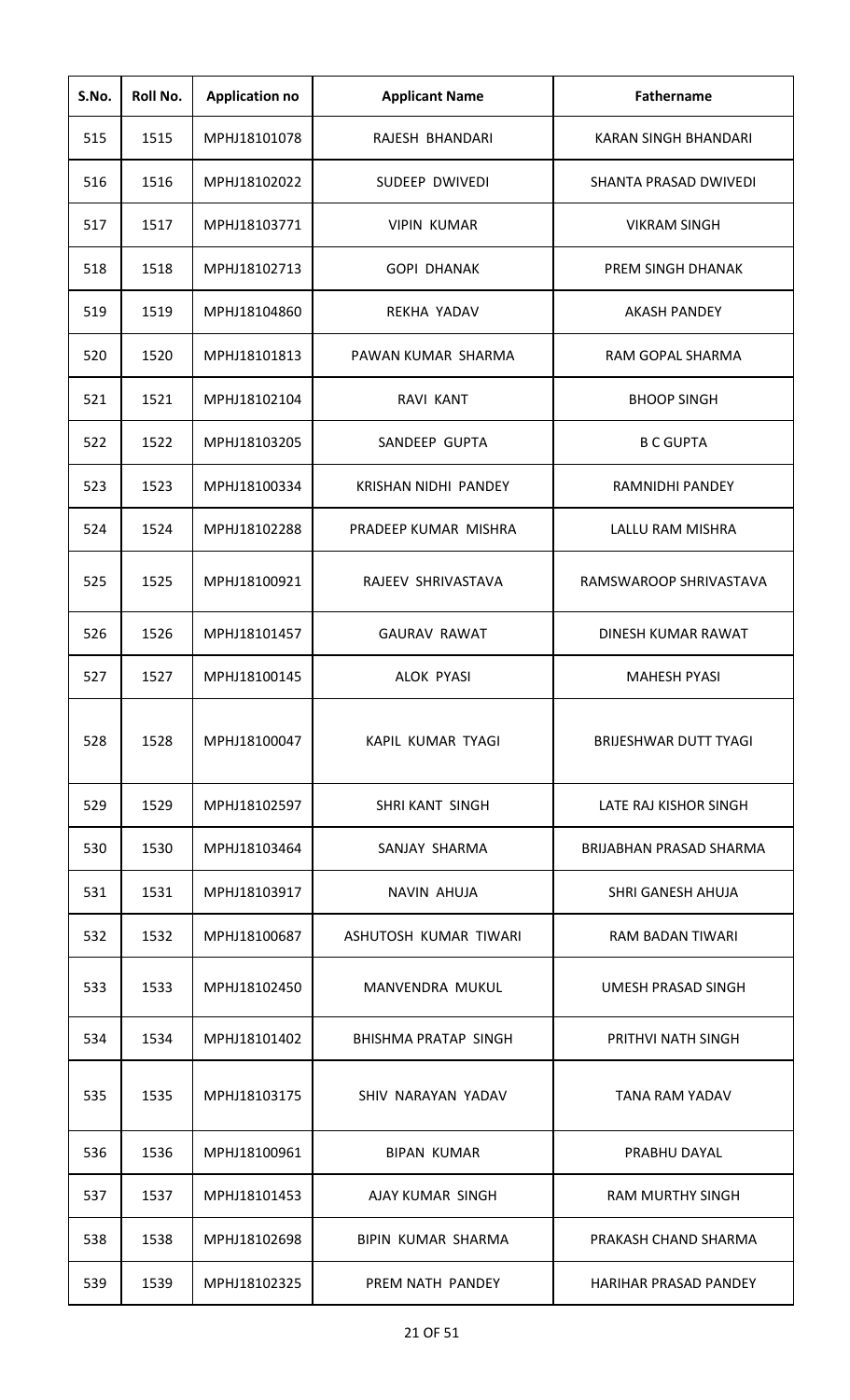| S.No. | Roll No. | <b>Application no</b> | <b>Applicant Name</b>   | <b>Fathername</b>            |
|-------|----------|-----------------------|-------------------------|------------------------------|
| 540   | 1540     | MPHJ18104759          | MAHENDRA SINGH DANGI    | LAL JI RAM DANGI             |
| 541   | 1541     | MPHJ18103292          | JAGBIR SINGH            | <b>UMED SINGH</b>            |
| 542   | 1542     | MPHJ18102144          | KALPANA GUPTA           | OM PRAKASH GUPTA             |
| 543   | 1543     | MPHJ18103453          | DIPAK KUMAR             | NARENDRA KUMAR SINGH         |
| 544   | 1544     | MPHJ18103848          | MAHENDRA KUMAR PATEL    | <b>CHAMPALAL PATEL</b>       |
| 545   | 1545     | MPHJ18103444          | <b>MADHURESH SINGH</b>  | <b>NARSINGH NARAIN SINGH</b> |
| 546   | 1546     | MPHJ18103999          | SAUHARDYA KULSHRESHTHA  | ABHIDEEP KULSHRESHTHA        |
| 547   | 1547     | MPHJ18103857          | SHIVANSH KHARE          | <b>SHRAVAN KHARE</b>         |
| 548   | 1548     | MPHJ18101896          | <b>SUNIL KUMAR MORE</b> | <b>RAMKISHOR MORE</b>        |
| 549   | 1549     | MPHJ18104429          | SRI MAN NARAYAN         | <b>KAMTA PRASAD</b>          |
| 550   | 1550     | MPHJ18104321          | NARENDRA SINGH          | <b>OMPAL SINGH</b>           |
| 551   | 1551     | MPHJ18101310          | AMIT SRIVASTAVA         | R. P. N. SRIVASTAVA          |
| 552   | 1552     | MPHJ18104393          | SANJEEV BHATIA          | SATINDER PAL BHATIA          |
| 553   | 1553     | MPHJ18101808          | ADI DEV                 | <b>UDAY VEER SINGH</b>       |
| 554   | 1554     | MPHJ18103367          | SHIVA KANT TRIPATHI     | <b>JAY KARAN TRIPATHI</b>    |
| 555   | 1555     | MPHJ18100306          | SUNANDA SAHAI           | LAL JI SAHAI                 |
| 556   | 1556     | MPHJ18103953          | KARUNA SAGAR MISHRA     | SUDHIR KUMAR MISHRA          |
| 557   | 1557     | MPHJ18101929          | <b>AKASH SAINI</b>      | <b>TARA CHAND SAINI</b>      |
| 558   | 1558     | MPHJ18101618          | NIRANJAN MISHRA         | <b>LALAN MISHRA</b>          |
| 559   | 1559     | MPHJ18100143          | RAJESH RIDLA            | <b>SAROOP SINGH</b>          |
| 560   | 1560     | MPHJ18101881          | SHYAM MOHAN JAISWAL     | ANANDI LAL JAISWAL           |
| 561   | 1561     | MPHJ18100330          | ARPANA MISHRA           | PRADEEP MISHRA               |
| 562   | 1562     | MPHJ18101775          | RAJESH KUMAR BAGGA      | RAJINDER PERSHAD VERMA       |
| 563   | 1563     | MPHJ18100326          | RAJEEV KUMAR            | <b>BHAG CHAND</b>            |
| 564   | 1564     | MPHJ18100970          | DIPENDRA SINGH BHADORIA | RAJENDRA SINGH BHADORIA      |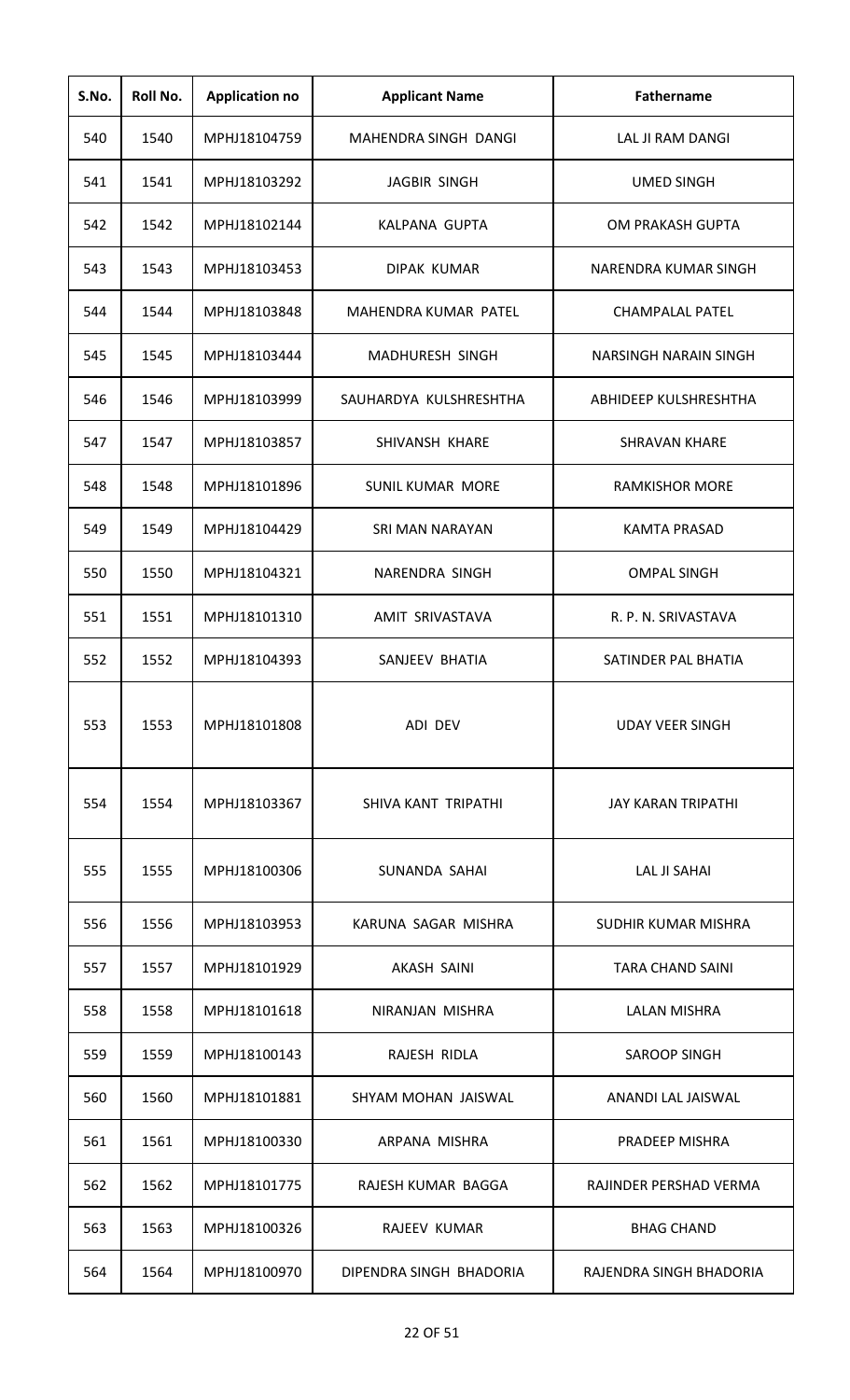| S.No. | Roll No. | <b>Application no</b> | <b>Applicant Name</b>     | <b>Fathername</b>         |
|-------|----------|-----------------------|---------------------------|---------------------------|
| 565   | 1565     | MPHJ18101079          | ASIF IQBAL                | <b>KHALID IQBAL</b>       |
| 566   | 1566     | MPHJ18100378          | ASHISH KUMAR SHUKLA       | R N SHUKLA                |
| 567   | 1567     | MPHJ18103363          | HARIOM KUSUMAKAR BAIS     | <b>KAMTA PRASAD</b>       |
| 568   | 1568     | MPHJ18101200          | AMIT KUMAR SRIVASTAVA     | RAMESH KUMAR SRIVASTAVA   |
| 569   | 1569     | MPHJ18101059          | ASHISH KUMAR BADGAIYAN    | <b>ASHWANI</b>            |
| 570   | 1570     | MPHJ18103541          | <b>SUNIL KUMAR DUBEY</b>  | KAILASH NATH DUBEY        |
| 571   | 1571     | MPHJ18100506          | SANJAY KUMAR PANDEY       | <b>GUPTESHWAR PANDEY</b>  |
| 572   | 1572     | MPHJ18104442          | <b>VIJAY KUMAR PANDEY</b> | SURENDRA NARAYAN PANDEY   |
| 573   | 1573     | MPHJ18100513          | PRITAM SINGH              | <b>BALBIR SINGH</b>       |
| 574   | 1574     | MPHJ18102888          | DHARMENDRA SINGH CHAUHAN  | RAM SWAROOP SINGH CHAUHAN |
| 575   | 1575     | MPHJ18100778          | SUSHIL KUMAR SRIVASTAVA   | RUDRA PRATAP N SRIVASTAVA |
| 576   | 1576     | MPHJ18102266          | LAVLESH KUMAR TRIPATHI    | TRIBHUVAN DATT TRIPATHI   |
| 577   | 1577     | MPHJ18100081          | YOGINDER PAL              | <b>KARTAR SINGH PAL</b>   |
| 578   | 1578     | MPHJ18100741          | POONAM CHAURASIA          | DILEEP KUMAR CHAURASIA    |
| 579   | 1579     | MPHJ18101126          | <b>SHIV KARAN</b>         | RAGHU NATH SINGH THAKUR   |
| 580   | 1580     | MPHJ18101639          | KRISHNA PAL SINGH         | SHIVNIDDHI SINGH          |
| 581   | 1581     | MPHJ18100127          | MR. OM PRAKASH            | <b>BHOLA PRASAD SINGH</b> |
| 582   | 1582     | MPHJ18103791          | SHRISH NATH TRIPATHI      | RAJKESHVAR P TRIPATHI     |
| 583   | 1583     | MPHJ18101561          | DILIP KUMAR SINGH         | NAKSHATRA PAL SINGH       |
| 584   | 1584     | MPHJ18100822          | SURAJ MISHRA              | RAJENDRA PRASAD MISHRA    |
| 585   | 1585     | MPHJ18103515          | RAKESH KUMAR UPADHYAY     | DAYA SHANKER UPADHYAY     |
| 586   | 1586     | MPHJ18100080          | <b>SUNIL KUMAR</b>        | <b>RAM SARAN</b>          |
| 587   | 1587     | MPHJ18101993          | AJAY KUMAR                | <b>GULAB SINGH</b>        |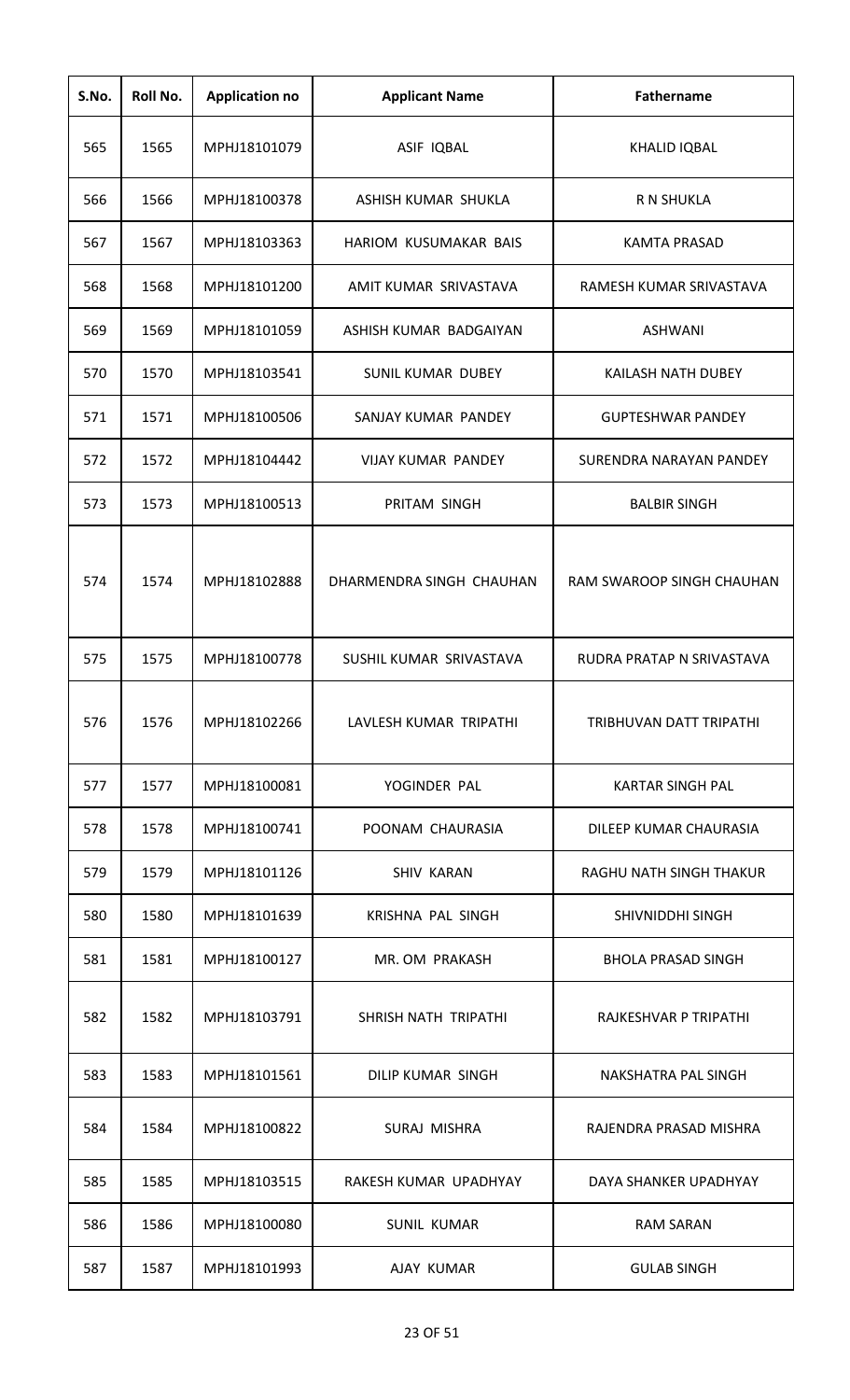| S.No. | Roll No. | <b>Application no</b> | <b>Applicant Name</b>             | <b>Fathername</b>           |
|-------|----------|-----------------------|-----------------------------------|-----------------------------|
| 588   | 1588     | MPHJ18101196          | <b>BIPIN RAKESH</b>               | SH WAKIL PRASAD SINGH       |
| 589   | 1589     | MPHJ18103184          | MEENA PRAJAPAT                    | KALICHARAN PRAJAPAT         |
| 590   | 1590     | MPHJ18104221          | RAKESH JATAV                      | <b>HEERA LAL JATAV</b>      |
| 591   | 1591     | MPHJ18103671          | SHASHI BHUSAN KUMAR SHANDIL       | ANANDI PRASAD SINGH         |
| 592   | 1592     | MPHJ18102105          | PALLVE RAGHUVANSHI<br>RAGHUVANSHI | <b>RATAN SINGH</b>          |
| 593   | 1593     | MPHJ18104794          | AJAY SHARMA                       | H.P. SHARMA                 |
| 594   | 1594     | MPHJ18102599          | AMARJIT SINGH                     | <b>CHANAN SINGH</b>         |
| 595   | 1595     | MPHJ18104799          | PRABHAKAR DUBEY                   | RAVI PRAKASH DHAR DUBEY     |
| 596   | 1596     | MPHJ18100624          | YASHWANT MALVIYA                  | SH. JAGDISH PRASAD          |
| 597   | 1597     | MPHJ18100997          | PANKAJ SHARMA                     | <b>NARAIN LAL SHARMA</b>    |
| 598   | 1598     | MPHJ18102420          | SNEH LATA CHANDEL                 | SHIV BHAJAN SINGH CHANDEL   |
| 599   | 1599     | MPHJ18102598          | <b>KRISHAN MOHAN</b>              | <b>PREM PARKASH</b>         |
| 600   | 1600     | MPHJ18101235          | ANUJ KUMAR                        | RAMENDER KUMAR              |
| 601   | 1601     | MPHJ18101082          | NITIN KUMAR JAIN                  | KISHORE CHANDRA JAIN        |
| 602   | 1602     | MPHJ18100183          | SUNIL SHARMA                      | <b>VIJAY PAL SHARMA</b>     |
| 603   | 1603     | MPHJ18103550          | SUSHIL KUMAR PANDEY               | KAMESHWAR NATH PANDEY       |
| 604   | 1604     | MPHJ18102616          | DINESH KUMAR DWIVEDI              | SANT KUMAR DWIVEDI          |
| 605   | 1605     | MPHJ18101396          | POOJA GAJRA                       | OM PRAKASH GAJRA            |
| 606   | 1606     | MPHJ18104338          | MANOJ KUMAR SRIVASTAVA            | <b>SHIV BAKSH LAL</b>       |
| 607   | 1607     | MPHJ18102968          | SHAILENDRA SHAKYA                 | RAM DAYAL SHAKYA            |
| 608   | 1608     | MPHJ18100580          | MUKESH KUMAR                      | <b>SHYAM LAL SINGHAL</b>    |
| 609   | 1609     | MPHJ18104226          | SHASHI KUMAR KHARE                | <b>BRAJNANDAN KHARE</b>     |
| 610   | 1610     | MPHJ18103690          | <b>BRAJESH PATEL</b>              | <b>MAHADEV PRASAD PATEL</b> |
| 611   | 1611     | MPHJ18101855          | SHALINI SAXENA                    | TRILOKI NATH SAXENA         |
| 612   | 1612     | MPHJ18103587          | <b>BRAJESH KUMAR</b>              | LATE MAHENDRA PD GUPTA      |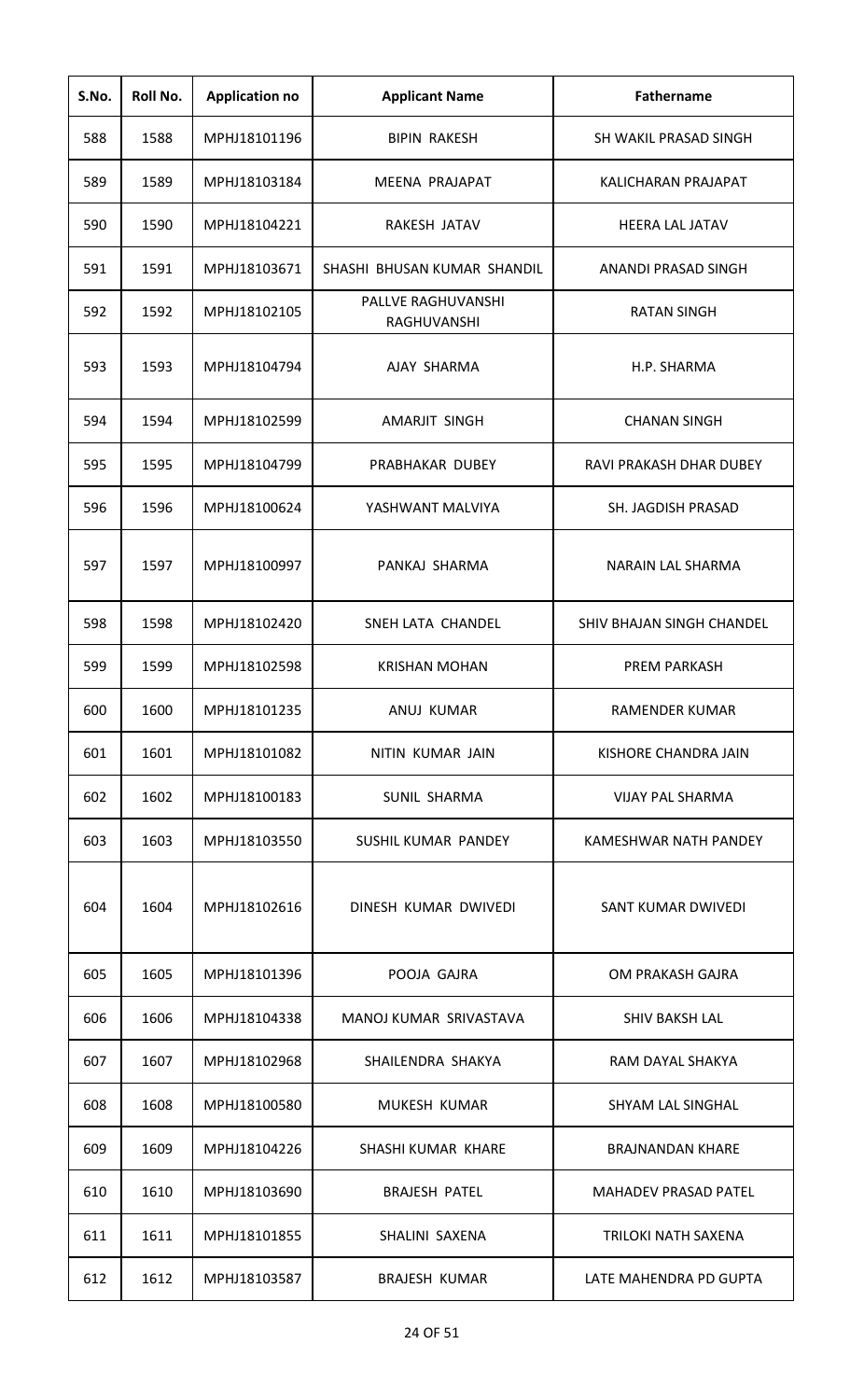| S.No. | Roll No. | <b>Application no</b> | <b>Applicant Name</b>     | <b>Fathername</b>         |
|-------|----------|-----------------------|---------------------------|---------------------------|
| 613   | 1613     | MPHJ18103445          | RAJESH MOHAN              | <b>TILAK SAO</b>          |
| 614   | 1614     | MPHJ18104785          | MANISH KUMAR VAID         | TEJ KUMAR VAID            |
| 615   | 1615     | MPHJ18104608          | PEA PANKAJ                | DR. UMESH PRASAD          |
| 616   | 1616     | MPHJ18100679          | DURGA DUTT MISHRA         | ANAND PRASAD MISHRA       |
| 617   | 1617     | MPHJ18101715          | DAVINDER SINGH            | <b>RAM KUMAR</b>          |
| 618   | 1618     | MPHJ18102347          | MOHD RASHID               | <b>ALTAF HUSAIN</b>       |
| 619   | 1619     | MPHJ18102569          | SANDEEP KUMAR SRIVASTAVA  | LAXMIKANT SRIVASTAVA      |
| 620   | 1620     | MPHJ18100681          | VIMLA KUMARI MALAV        | <b>BIHARI LAL MALAV</b>   |
| 621   | 1621     | MPHJ18101469          | HARI OM KANAUJIA          | <b>BAIJ NATH KANAUJIA</b> |
| 622   | 1622     | MPHJ18103795          | ANIMESH                   | SHRI TRILOKI NATH VERMA   |
| 623   | 1623     | MPHJ18102368          | JAI PRAKASH KHARE         | <b>RATAN KUMAR KHARE</b>  |
| 624   | 1624     | MPHJ18103014          | AJAY KUMAR                | <b>BABULAL</b>            |
| 625   | 1625     | MPHJ18104571          | CHANDRA PRAKASH PANDEY    | CHANDRAMA PANDEY          |
| 626   | 1626     | MPHJ18101779          | RAMPRAKASH VERMA          | RAMMILAN VERMA            |
| 627   | 1627     | MPHJ18102539          | PANKAJ SHRIVASTAVA        | UMASHANKAR SHRIVASTAVA    |
| 628   | 1628     | MPHJ18100500          | MAHESH KUMAR YADAV        | <b>ROHTASH SINGH</b>      |
| 629   | 1629     | MPHJ18103748          | PUSHPENDRA KHARE          | LATE SHRI RAMRAJ KHARE    |
| 630   | 1630     | MPHJ18101665          | RAM KRISHNA MISHRA        | NARSINGH PRASAD MISHRA    |
| 631   | 1631     | MPHJ18101857          | <b>MANOJ KUMAR TIWARI</b> | RAVINDRA KUMAR TIWARI     |
| 632   | 1632     | MPHJ18100083          | MAKBOOL KHAN              | MOHAMMAD YUSUF KHAN       |
| 633   | 1633     | MPHJ18101010          | MOHD SHAFIQUE             | LATE SHRI SHAIKH WAHEED   |
| 634   | 1634     | MPHJ18100670          | <b>VINOD KUMAR</b>        | <b>BISHAMBER DAYAL</b>    |
| 635   | 1635     | MPHJ18101338          | SATYENDRA KUMAR TRIPATHI  | ARUNENDRA PRASAD TRIPATHI |
| 636   | 1636     | MPHJ18104118          | SANTOSH KUMAR             | PHULCHAND PANDEY          |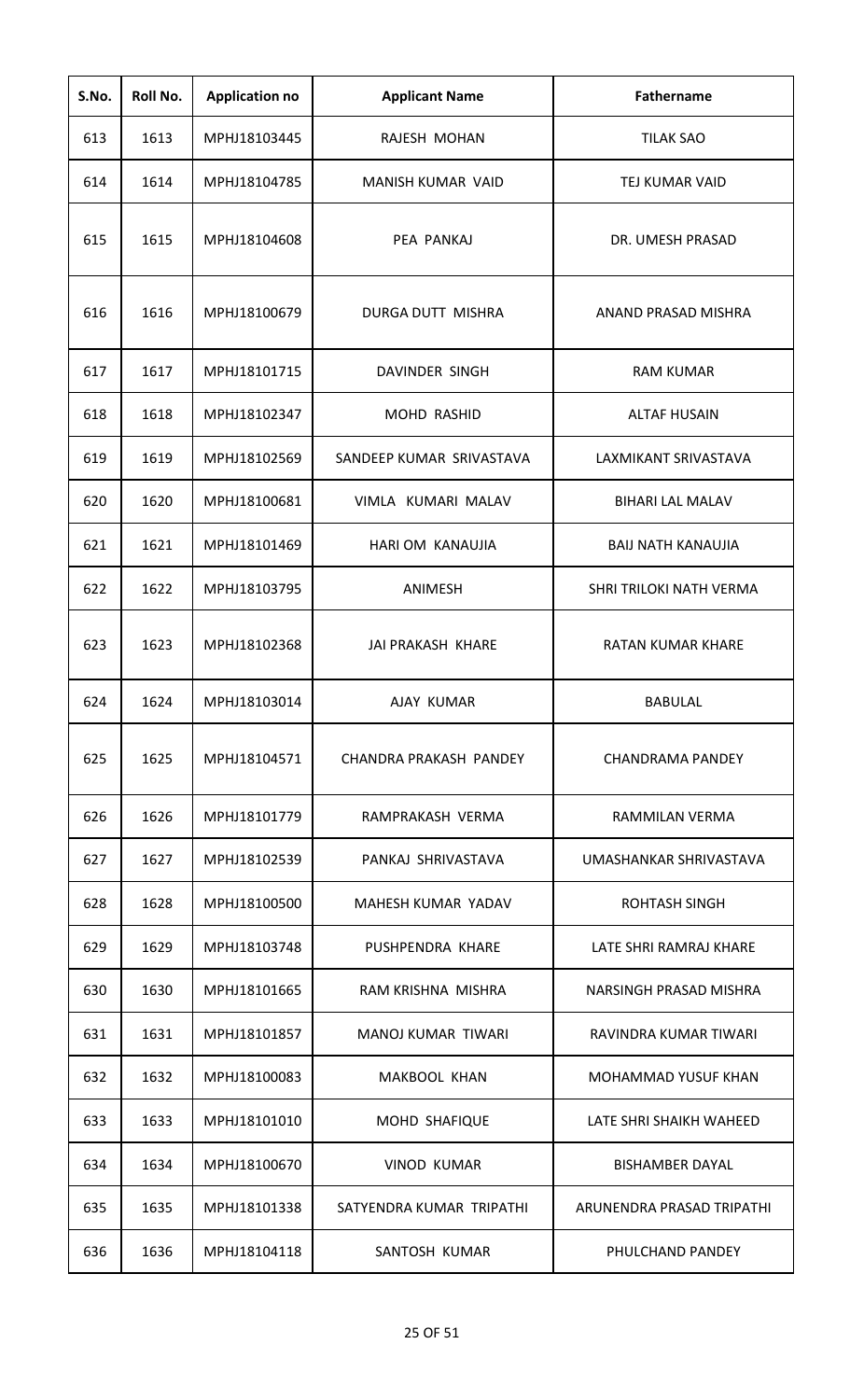| S.No. | Roll No. | <b>Application no</b> | <b>Applicant Name</b>         | <b>Fathername</b>           |
|-------|----------|-----------------------|-------------------------------|-----------------------------|
| 637   | 1637     | MPHJ18103869          | AMIT CHANSORIYA               | <b>B. K. CHANSORIYA</b>     |
| 638   | 1638     | MPHJ18102603          | <b>RAJEEV KUMAR</b>           | <b>KAMTA NATH DUBEY</b>     |
| 639   | 1639     | MPHJ18102966          | PREM NARAYAN SINGH            | <b>BHANU PRATAP SINGH</b>   |
| 640   | 1640     | MPHJ18102561          | KAMALUDDIN                    | <b>IJJAT ALI</b>            |
| 641   | 1641     | MPHJ18102991          | DEO PRATAP TIWARI             | <b>BECHU TIWARI</b>         |
| 642   | 1642     | MPHJ18102204          | <b>CHANDRA BHUSHAN PANDEY</b> | <b>KESHAV PRASAD PANDEY</b> |
| 643   | 1643     | MPHJ18101351          | <b>ASHA DEVI BHATT</b>        | <b>CHANDER MANI BHATT</b>   |
| 644   | 1644     | MPHJ18101222          | SAURABH MAHESWARI             | VIRENDRA KUMAR MAHESWARI    |
| 645   | 1645     | MPHJ18103567          | SHASHANK SHEKHAR SINHA        | SURENDRA PRASAD SINHA       |
| 646   | 1646     | MPHJ18100888          | MANOJ KUMAR PANDEY            | RADHEYSHYAM PANDEY          |
| 647   | 1647     | MPHJ18101066          | SANTOSH KUMAR                 | OM PRAKASH UPADHYAY         |
| 648   | 1648     | MPHJ18102478          | UMA SHANKER PANDEY            | RAM GOPAL PANDEY            |
| 649   | 1649     | MPHJ18102341          | <b>BIRENDRA PATHAK</b>        | LATE MAHESHWAR PATHAK       |
| 650   | 1650     | MPHJ18101463          | ARBIND KUMAR SINGH            | <b>DAROGA SINGH</b>         |
| 651   | 1651     | MPHJ18102544          | DHARMENDRA KUMAR PANDEY       | RAMPRATAP PANDEY            |
| 652   | 1652     | MPHJ18102247          | SUDIP OJHA                    | <b>BAL MUKUND OJHA</b>      |
| 653   | 1653     | MPHJ18102364          | AJAY KUMAR SINGH              | RAM DAYAL SINGH             |
| 654   | 1654     | MPHJ18101127          | MAHESH KUMAR PANDEY           | SHIV NARAYAN PANDEY         |
| 655   | 1655     | MPHJ18102635          | RAJESH YADAV                  | RAM NAYAN YADAV             |
| 656   | 1656     | MPHJ18104435          | <b>VINATEE PANDEY</b>         | DEO PRATAP TIWARI           |
| 657   | 1657     | MPHJ18102507          | <b>VIJENDER KUMAR VATS</b>    | SHRI JAI BHAGWAN VATS       |
| 658   | 1658     | MPHJ18100085          | <b>VINIT KUMAR BHUTANI</b>    | <b>SANT LAL BHUTANI</b>     |
| 659   | 1659     | MPHJ18100350          | PURUSHOTTAM SONI              | <b>GHANSHYAM DAS SONI</b>   |
| 660   | 1660     | MPHJ18101564          | ANITA KUMARI                  | <b>RAM KUMAR</b>            |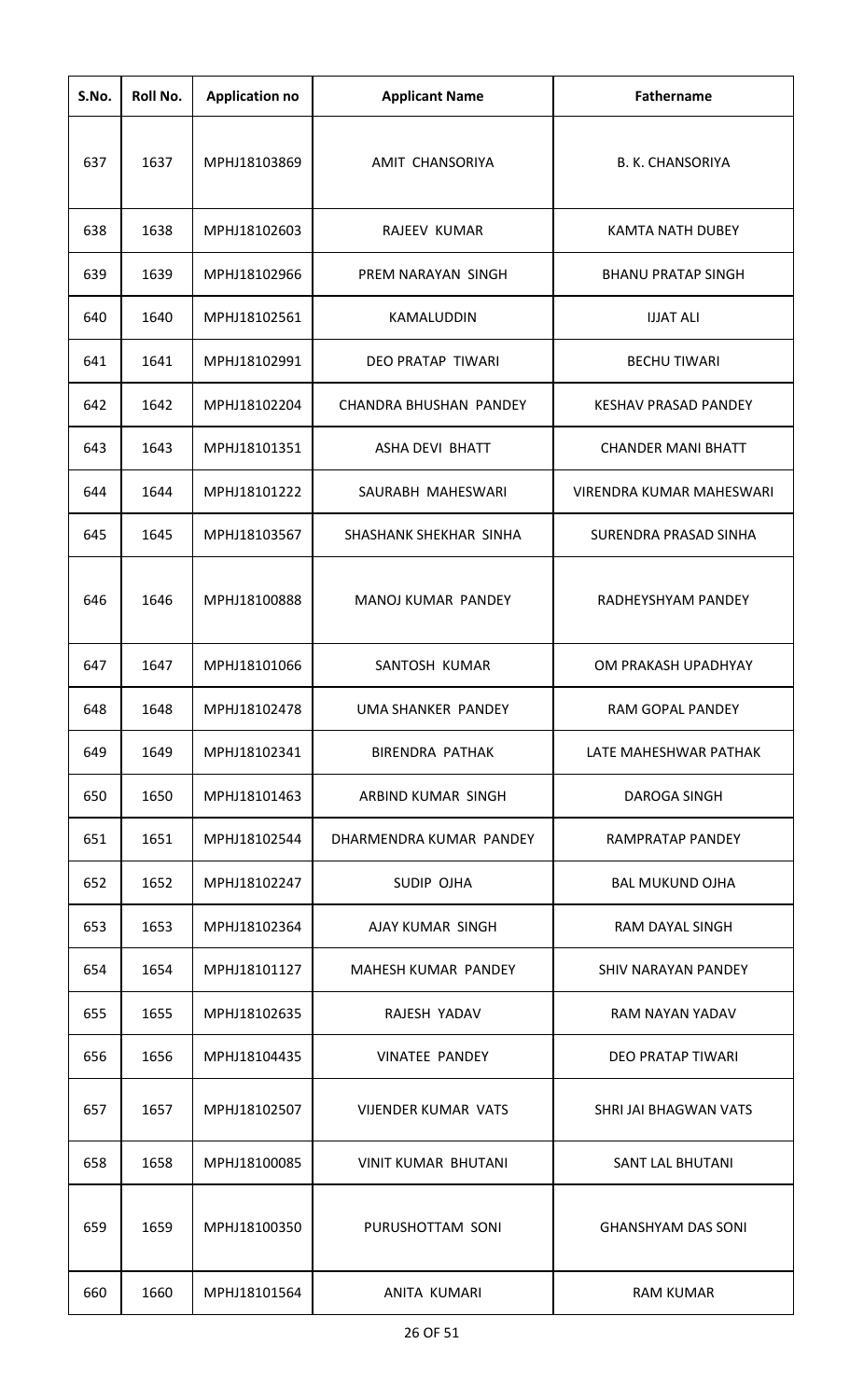| S.No. | Roll No. | <b>Application no</b> | <b>Applicant Name</b>                       | Fathername                   |
|-------|----------|-----------------------|---------------------------------------------|------------------------------|
| 661   | 1661     | MPHJ18102265          | RAJVEER SINGH GURJAR                        | RUPE SINGH GURJAR            |
| 662   | 1662     | MPHJ18104592          | DHEERENDRA NATH NANDE                       | <b>SHEO KUMAR NANDE</b>      |
| 663   | 1663     | MPHJ18103585          | RAJ KUMAR                                   | DAL CHAND YADAV              |
| 664   | 1664     | MPHJ18104662          | NILU TRIPATHI                               | SURANDRA PRAKASH TRIPATHI    |
| 665   | 1665     | MPHJ18100237          | <b>AMIT TYAGI</b>                           | RAM NIWAS TYAGI              |
| 666   | 1666     | MPHJ18103372          | SANJAY VERMA                                | RAJENDRA KUMAR VERMA         |
| 667   | 1667     | MPHJ18100652          | SHATRUGHAN JEE PANDEY                       | LATE SUBHASH CHANDRA PAND    |
| 668   | 1668     | MPHJ18104300          | DHEERAJ KUMAR                               | <b>RAM DARASH SINGH</b>      |
| 669   | 1669     | MPHJ18102910          | UMESH CHANDRA SAXENA                        | SUBHASH CHANDRA SAXENA       |
| 670   | 1670     | MPHJ18102367          | MAHIDHAR NARAYAN PUROHIT                    | ACHYUT NARAYAN PUROHIT       |
| 671   | 1671     | MPHJ18102780          | PRAVIN KUMAR TAANK                          | MR. JOHRI MAL TAANK          |
| 672   | 1672     | MPHJ18104370          | <b>KUMAR SANJAY</b>                         | <b>SUBHASH MAUAR</b>         |
| 673   | 1673     | MPHJ18102719          | JAVED AHAMAD DOST MOHAMMED<br><b>ANSARI</b> | DOST MOHAMMED A G ANSARI     |
| 674   | 1674     | MPHJ18103020          | DIVYA KAMTHAN                               | <b>KESHAV PRASAD KAMTHAN</b> |
| 675   | 1675     | MPHJ18102188          | PARMOD KUMAR                                | <b>VISHNU DAYAL SINGH</b>    |
| 676   | 1676     | MPHJ18101308          | MOHD TARIQ SAMI                             | <b>ABDUL SAMI</b>            |
| 677   | 1677     | MPHJ18104614          | <b>SUMIT MARAN</b>                          | SHIV NARAYAN MARAN           |
| 678   | 1678     | MPHJ18102422          | PRAMOD KUMAR SRIVASTAVA                     | SURYA NARAYAN LAL SRIVAST    |
| 679   | 1679     | MPHJ18102026          | SANJEEV PATHAK                              | <b>HARE RAM PATHAK</b>       |
| 680   | 1680     | MPHJ18101172          | YAGYA NATH DHAR DWIVEDI                     | RAM KRISHNA DHAR DWIVEDI     |
| 681   | 1681     | MPHJ18101108          | SANJEEV KUMAR SINGH                         | NARENDRA PRATAP SINGH        |
| 682   | 1682     | MPHJ18101911          | AKHILENDRA NARAYAN SINGH                    | SURENDRA NARAYAN SINGH       |
| 683   | 1683     | MPHJ18103017          | <b>BHARTI LAKKAD</b>                        | VISHVANATH LAKKAD            |
| 684   | 1684     | MPHJ18101800          | MITHUN KUMAR SINGH RATHORE                  | <b>PREM NARAIN RATHORE</b>   |
| 685   | 1685     | MPHJ18103452          | <b>VARSHA BHARTI</b>                        | <b>RAM KISHAN</b>            |
| 686   | 1686     | MPHJ18100222          | AIKTA JHA                                   | DEEPAK JHA                   |
| 687   | 1687     | MPHJ18102576          | RAJ KUMAR MISHRA                            | SHOBH NATH MISHRA            |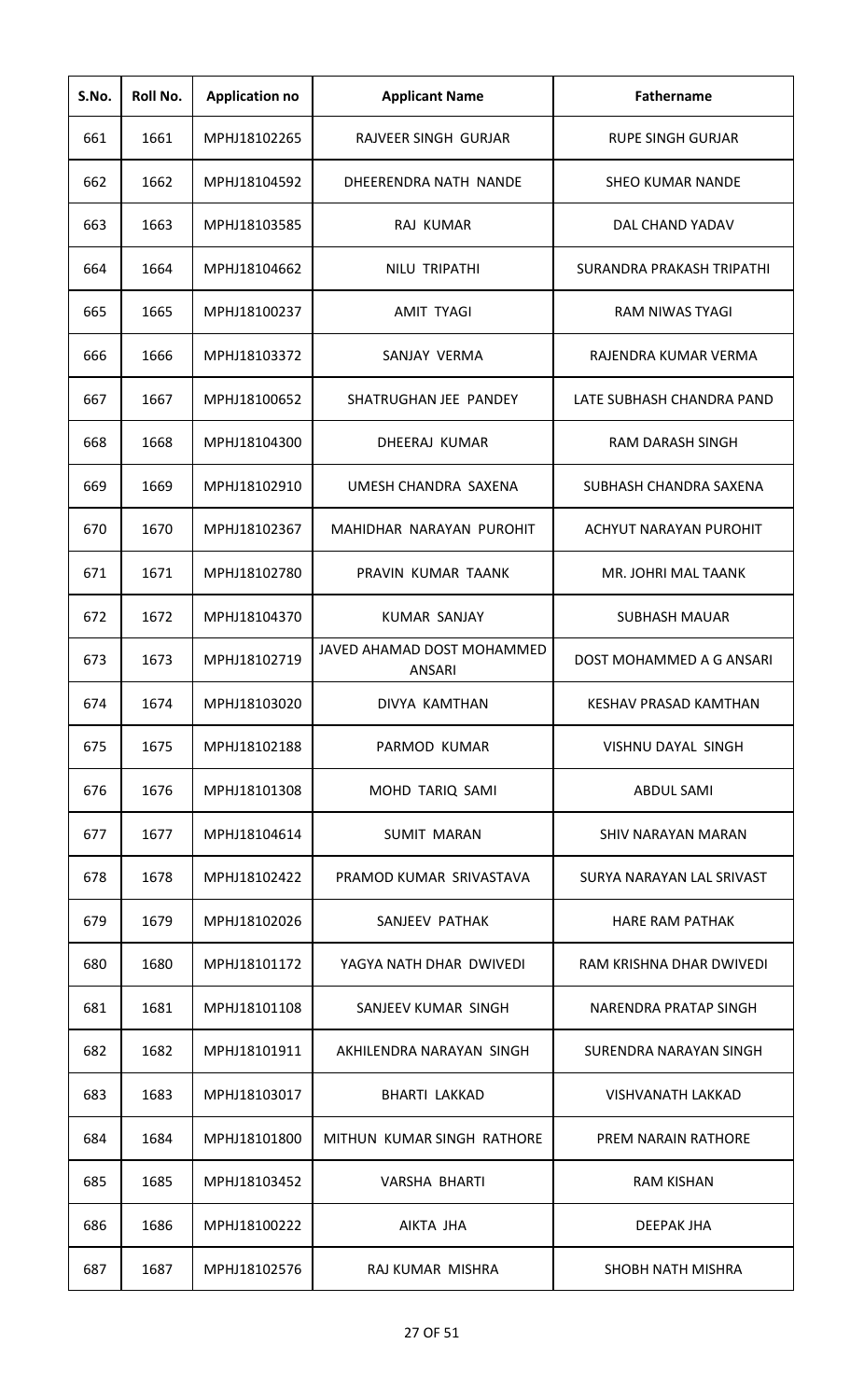| S.No. | Roll No. | <b>Application no</b> | <b>Applicant Name</b>      | <b>Fathername</b>          |
|-------|----------|-----------------------|----------------------------|----------------------------|
| 688   | 1688     | MPHJ18103026          | DINESH KUMAR KHATRI        | <b>HAWA SINGH</b>          |
| 689   | 1689     | MPHJ18102343          | UDAYBHAN SINGH MAVAI       | RAMESH SINGH MAVAI         |
| 690   | 1690     | MPHJ18100533          | SUDHANSHU SINHA            | LATE SHRI H.P. SINHA       |
| 691   | 1691     | MPHJ18103669          | SAPNA MOURYA               | SHANKAR LAL MOURYA         |
| 692   | 1692     | MPHJ18100589          | <b>NAUSHIN KHAN</b>        | SAQUIB ALI KHAN            |
| 693   | 1693     | MPHJ18101112          | MAYANK SWAROOP RAJGURU     | SURESH CHANDRA RAJGURU     |
| 694   | 1694     | MPHJ18103926          | <b>GUNJAN GOEL</b>         | R.C.GOEL                   |
| 695   | 1695     | MPHJ18101623          | KAUSHLESH PRASAD PATEL     | <b>TIRATH PATEL</b>        |
| 696   | 1696     | MPHJ18103531          | LAL JEE KHARE              | <b>CHOTE LAL KHARE</b>     |
| 697   | 1697     | MPHJ18104256          | ANIL KUMAR TIWARI          | <b>LAKHAN LAL TIWARI</b>   |
| 698   | 1698     | MPHJ18102086          | RATNA MISHRA               | RAJNARAYAN MISHRA          |
| 699   | 1699     | MPHJ18102827          | RAVINDRA SINGH             | RAMAYAN PRATAP SINGH       |
| 700   | 1700     | MPHJ18100971          | GAURAV PRAGYANAN           | LATE LAUJARI SINGH YADAV   |
| 701   | 1701     | MPHJ18100077          | KASHI RAM PATEL            | <b>SITA RAM PATEL</b>      |
| 702   | 1702     | MPHJ18100199          | GAJRAJ SINGH VAISH         | <b>HANUMAN SINGH</b>       |
| 703   | 1703     | MPHJ18103210          | ASSEM KUMAR MOURYA         | RAMESH CHANDRA MOURYA      |
| 704   | 1704     | MPHJ18103781          | SHRIKANT BENDEY            | <b>MASTRAM BENDEY</b>      |
| 705   | 1705     | MPHJ18101768          | SUNDEEP SINGH BHADORIYA    | LAXMAN SINGH BHADORIYA     |
| 706   | 1706     | MPHJ18101864          | SATISH KUMAR BORBAN        | <b>BABULAL BORBAN</b>      |
| 707   | 1707     | MPHJ18102301          | JEETENDRA KUMAR GUPTA      | DWARIKA PRASAD GUPYA       |
| 708   | 1708     | MPHJ18100927          | <b>JYOTI DONGRE SHARMA</b> | <b>BALVEER SHARMA</b>      |
| 709   | 1709     | MPHJ18101547          | KRISHNA KUMAR PRAJAPATI    | <b>MOHAN LAL PRAJAPATI</b> |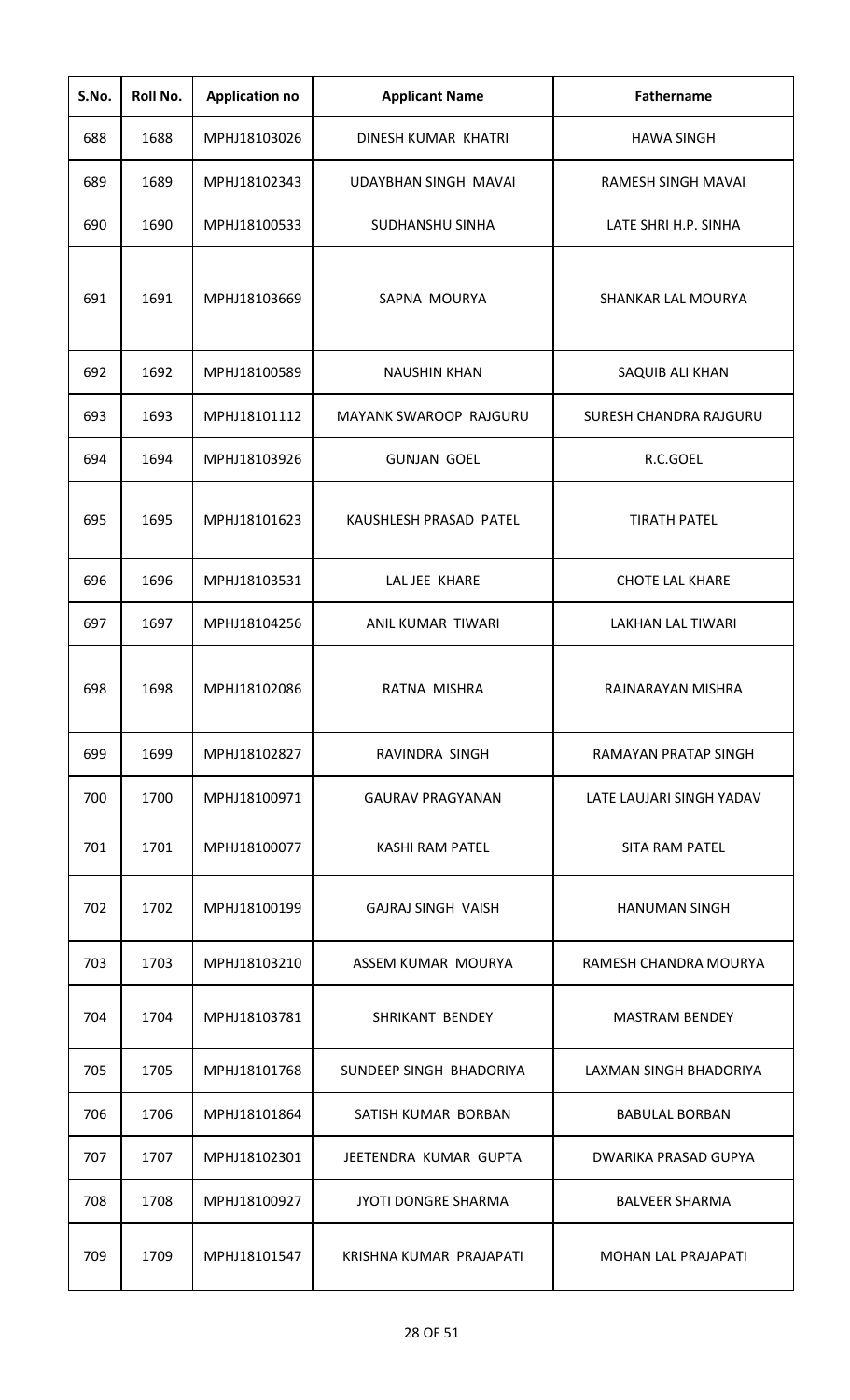| S.No. | Roll No. | <b>Application no</b> | <b>Applicant Name</b>        | Fathername                   |
|-------|----------|-----------------------|------------------------------|------------------------------|
| 710   | 1710     | MPHJ18100116          | BALDEV PRASAD RAIKWAR        | <b>SUKHLAL RAIKWAR</b>       |
| 711   | 1711     | MPHJ18103581          | VIJAI KUMAR SRIVASTAVA       | LALITKISHORLAL SRIVASTAVA    |
| 712   | 1712     | MPHJ18102083          | ASHUTOSH KUMAR SRIVASTAVA    | VIRENDRA KUMAR SRIVASTAVA    |
| 713   | 1713     | MPHJ18101297          | PRAVEEN SINGH SIKARWAR       | JAI SINGH SIKARWAR           |
| 714   | 1714     | MPHJ18103029          | RAKESH KUMAR MISHRA          | <b>SHIV PRASAD MISHRA</b>    |
| 715   | 1715     | MPHJ18101295          | INDRESH KUMAR PRADHAN        | SHRINIWAS PRADHAN            |
| 716   | 1716     | MPHJ18104809          | SANCHITA AWASTHI             | <b>UMAKANT AWASTHI</b>       |
| 717   | 1717     | MPHJ18101120          | AJAY KUMAR DWIVEDI           | <b>BISHNU PRASAD DWIVEDI</b> |
| 718   | 1718     | MPHJ18101257          | SUSHIL KUMAR VERMA           | RAMENDRA KUMAR VERMA         |
| 719   | 1719     | MPHJ18104003          | JAG PRASAD MISHRA            | <b>KRIPA RAM MISHRA</b>      |
| 720   | 1720     | MPHJ18102128          | KIRTI KUMAR PANDEY           | <b>MADAN KUMAR PANDEY</b>    |
| 721   | 1721     | MPHJ18101745          | ASHISH KUMAR SRIVASTAVA      | RAMBALI SRIVASTAVA           |
| 722   | 1722     | MPHJ18101722          | RAMDAS RAJ                   | RAMPRASAD RAJ                |
| 723   | 1723     | MPHJ18101807          | SATISH KUMAR PANDEY          | AWADHRAJ PANDEY              |
| 724   | 1724     | MPHJ18102199          | <b>HARSH BARDHAN CHOUBEY</b> | ACHYUTA NAND CHOUBEY         |
| 725   | 1725     | MPHJ18100614          | RAJESH KUMAR GUPTA           | DAYA SHANKAR GUPTA           |
| 726   | 1726     | MPHJ18102468          | ANUJA DIXIT                  | KRISHNA MURARI DIXIT         |
| 727   | 1727     | MPHJ18101589          | SHASHI BHAN MISHRA           | SITA RAM MISHRA              |
| 728   | 1728     | MPHJ18102619          | MADHAVESH MISHRA             | SERVESH C MISHRA             |
| 729   | 1729     | MPHJ18103674          | SRIBALLABH SHARAN            | <b>BAIDEHI SHARAN</b>        |
| 730   | 1730     | MPHJ18101459          | <b>BASANT KUMAR</b>          | PANCH RAM                    |
| 731   | 1731     | MPHJ18103946          | <b>BHAWNA GUPTA</b>          | DHIRENRA SINGH               |
| 732   | 1732     | MPHJ18101609          | RISHI KUMAR SINGH            | ADITYA NARAYAN SINGH         |
| 733   | 1733     | MPHJ18101204          | RAJESHWARI DINESH SHAHARE    | DINESH PARASHRAM SHAHARE     |
| 734   | 1734     | MPHJ18104431          | MANOJ GUPTA                  | RAMJI LAL GUPTA              |
| 735   | 1735     | MPHJ18101845          | AJAY KUMAR SINGH             | <b>RANA PRATAP SINGH</b>     |
| 736   | 1736     | MPHJ18102464          | DINESH SINGH CHANDEL         | DEENBANDHU SINGH CHANDEL     |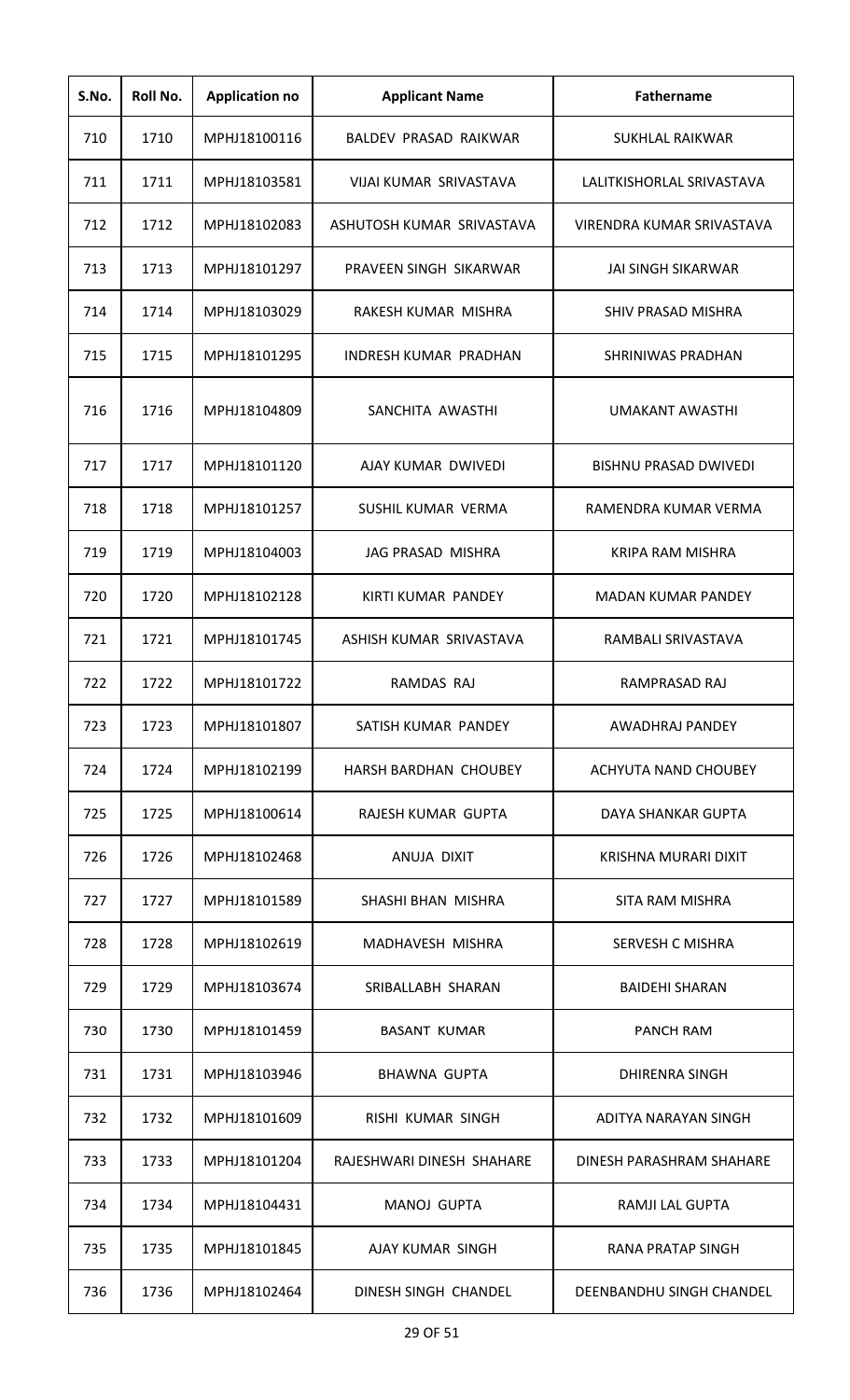| S.No. | Roll No. | <b>Application no</b> | <b>Applicant Name</b>      | <b>Fathername</b>         |
|-------|----------|-----------------------|----------------------------|---------------------------|
| 737   | 1737     | MPHJ18103485          | PHOOL KUMAR                | <b>MANGE RAM</b>          |
| 738   | 1738     | MPHJ18101153          | NARAYAN PRASAD             | <b>BHARAT BHUSHAN</b>     |
| 739   | 1739     | MPHJ18105045          | SHYAM SUNDER SHARMA        | SATYA PRAKASH SHARMA      |
| 740   | 1740     | MPHJ18103666          | JAI PRAKASH MISHRA         | <b>GURU PRASAD MISHRA</b> |
| 741   | 1741     | MPHJ18104864          | SUNIL KUMAR SINGH          | <b>RAM ANURAG SINGH</b>   |
| 742   | 1742     | MPHJ18101169          | SATYENDRA KUMAR RAI        | <b>SURYADEO RAI</b>       |
| 743   | 1743     | MPHJ18103241          | SANJAY KUMAR               | RAM SEHATEY BAJPAI        |
| 744   | 1744     | MPHJ18101578          | ZAMIR AHMAD                | <b>KHALIL KHAN</b>        |
| 745   | 1745     | MPHJ18101245          | <b>VARSHA KATARE</b>       | <b>TARUN KATARE</b>       |
| 746   | 1746     | MPHJ18104969          | <b>SUNIL KUMAR JHA</b>     | <b>HARI SHANKAR JHA</b>   |
| 747   | 1747     | MPHJ18104099          | <b>TOSH KUMAR SHARMA</b>   | LATE PURUSHOTTAM SHARMA   |
| 748   | 1748     | MPHJ18103916          | INDRA VIKRAM SINGH BUNDELA | SRI R. B. S. BUNDELA      |
| 749   | 1749     | MPHJ18102157          | ANIL KUMAR PANDEY          | BATESHWAR NATH PANDEY     |
| 750   | 1750     | MPHJ18100025          | RITESH TIWARI              | ROOP KISHORE SHARMA       |
| 751   | 1751     | MPHJ18103140          | MOHAMMAD FEEROZ ANSARI     | MOHAMMAD MAHMOOD ANSARI   |
| 752   | 1752     | MPHJ18100063          | <b>BHUPESH KUMAR</b>       | PARMA NAND                |
| 753   | 1753     | MPHJ18104741          | RAKESH SINGH NEGI          | <b>GAUR SINGH</b>         |
| 754   | 1754     | MPHJ18104457          | DEEPAK KUMAR               | DHRUB NARAIN PRASAD GUPTA |
| 755   | 1755     | MPHJ18103360          | SANJEEV KUMAR PALIWAL      | ASHOK KUMAR PALIWAL       |
| 756   | 1756     | MPHJ18100062          | VINAI KUMAR MISHRA         | PARMANAND MISHRA          |
| 757   | 1757     | MPHJ18104554          | ARCHANA KALA               | PRADEEP KALA              |
| 758   | 1758     | MPHJ18101551          | HARSHWARDHAN SINGH RAJPUT  | <b>S S RAJPUT</b>         |
| 759   | 1759     | MPHJ18100696          | SUNILKUMAR TULSIRAM JAGTAP | <b>TULSIRAM</b>           |
| 760   | 1760     | MPHJ18103778          | <b>MANISH TIWARI</b>       | <b>HRISHIKESH TIWARI</b>  |
| 761   | 1761     | MPHJ18100253          | NEERAJ KUMAR SHARMA        | <b>RAJ KUMAR SHARMA</b>   |
| 762   | 1762     | MPHJ18100483          | <b>VISHAL KUMAR</b>        | AJIT KUMAR SRIVASTAVA     |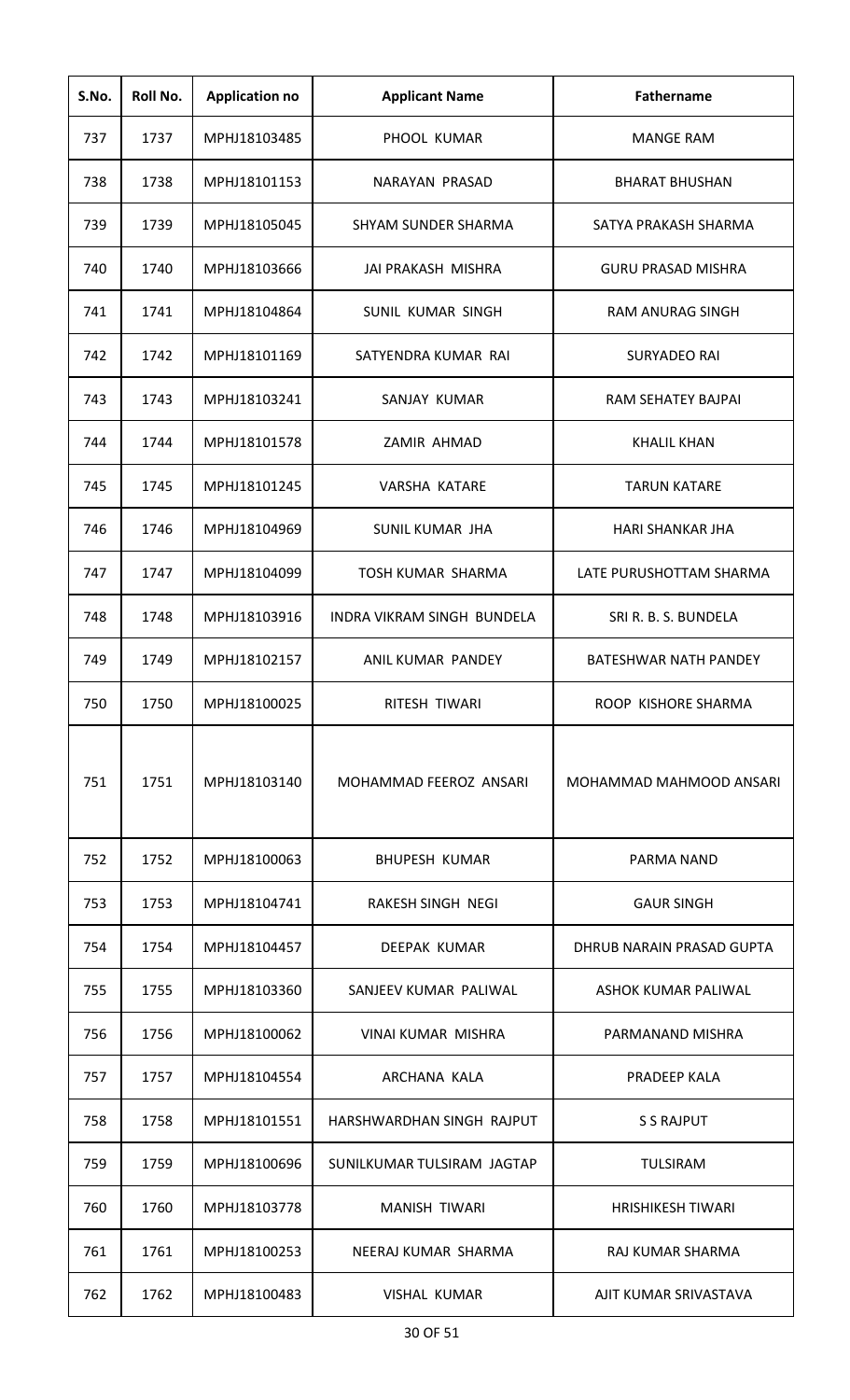| S.No. | Roll No. | <b>Application no</b> | <b>Applicant Name</b>     | <b>Fathername</b>         |
|-------|----------|-----------------------|---------------------------|---------------------------|
| 763   | 1763     | MPHJ18103922          | <b>GAUTAM RAJ</b>         | LATE SHRI. PARMANAND RAJ  |
| 764   | 1764     | MPHJ18103296          | <b>MANOJ KUMAR RATHI</b>  | <b>MANOHAR LAL RATHI</b>  |
| 765   | 1765     | MPHJ18101265          | SUREKHA JAGDISH DABI      | <b>JAGDISH DABI</b>       |
| 766   | 1766     | MPHJ18101299          | RAMSHANKAR TIWARI         | <b>RAMCHARIT TIWARI</b>   |
| 767   | 1767     | MPHJ18104083          | <b>MANAS KUMAR JIRETY</b> | <b>NAND KISHORE</b>       |
| 768   | 1768     | MPHJ18102101          | MANISH KUMAR PAREEK       | <b>UMA SHANKAR PAREEK</b> |
| 769   | 1769     | MPHJ18101036          | ANIL KUMAR YADAV          | RAJENDRA PRASAD YADAV     |
| 770   | 1770     | MPHJ18100210          | <b>VIPIN KUMAR</b>        | <b>RAMAN KUMAR</b>        |
| 771   | 1771     | MPHJ18103200          | SONIA SHARMA              | CHANDRA SHEKHAR SHARMA    |
| 772   | 1772     | MPHJ18101616          | <b>GOVIND KUMAR SINGH</b> | RADHA KRISHNA SINGH       |
| 773   | 1773     | MPHJ18101017          | PRIYANKA AGARWAL          | <b>RAM NATH</b>           |
| 774   | 1774     | MPHJ18104311          | PRAVEEN KUMAR BITHALE     | <b>SHRI SHOBHARAM</b>     |
| 775   | 1775     | MPHJ18102401          | <b>KIRAN TIWARI</b>       | R P SHARMA                |
| 776   | 1776     | MPHJ18102037          | ASHISH SHRIVASTAVA        | AMBRISH SHRIVASTAVA       |
| 777   | 1777     | MPHJ18101025          | <b>NISHANT KUMAR</b>      | <b>MANIKANT CHOUDHARY</b> |
| 778   | 1778     | MPHJ18100124          | PRAVEEN KUMAR             | <b>SH. SURESH KUMAR</b>   |
| 779   | 1779     | MPHJ18102244          | VINAY KUMAR VISHWAKARMA   | PRABHULALJI               |
| 780   | 1780     | MPHJ18104922          | BHARAT BHUSHAN PRADHAN    | MANOHAR LAL PRADHAN       |
| 781   | 1781     | MPHJ18100430          | ABSAR AHMAD               | <b>SHRI JUMMA</b>         |
| 782   | 1782     | MPHJ18101871          | <b>KUBER TEKANKER</b>     | <b>NIBBU TEKANKER</b>     |
| 783   | 1783     | MPHJ18100093          | SARIKA GIRI SHARMA        | PRADEEP SHARMA            |
| 784   | 1784     | MPHJ18103028          | SUKHJEET SINGH            | PARDUMAN SINGH            |
| 785   | 1785     | MPHJ18100392          | SEEMA SHAKYA              | RAJ KUMAR SHAKYA          |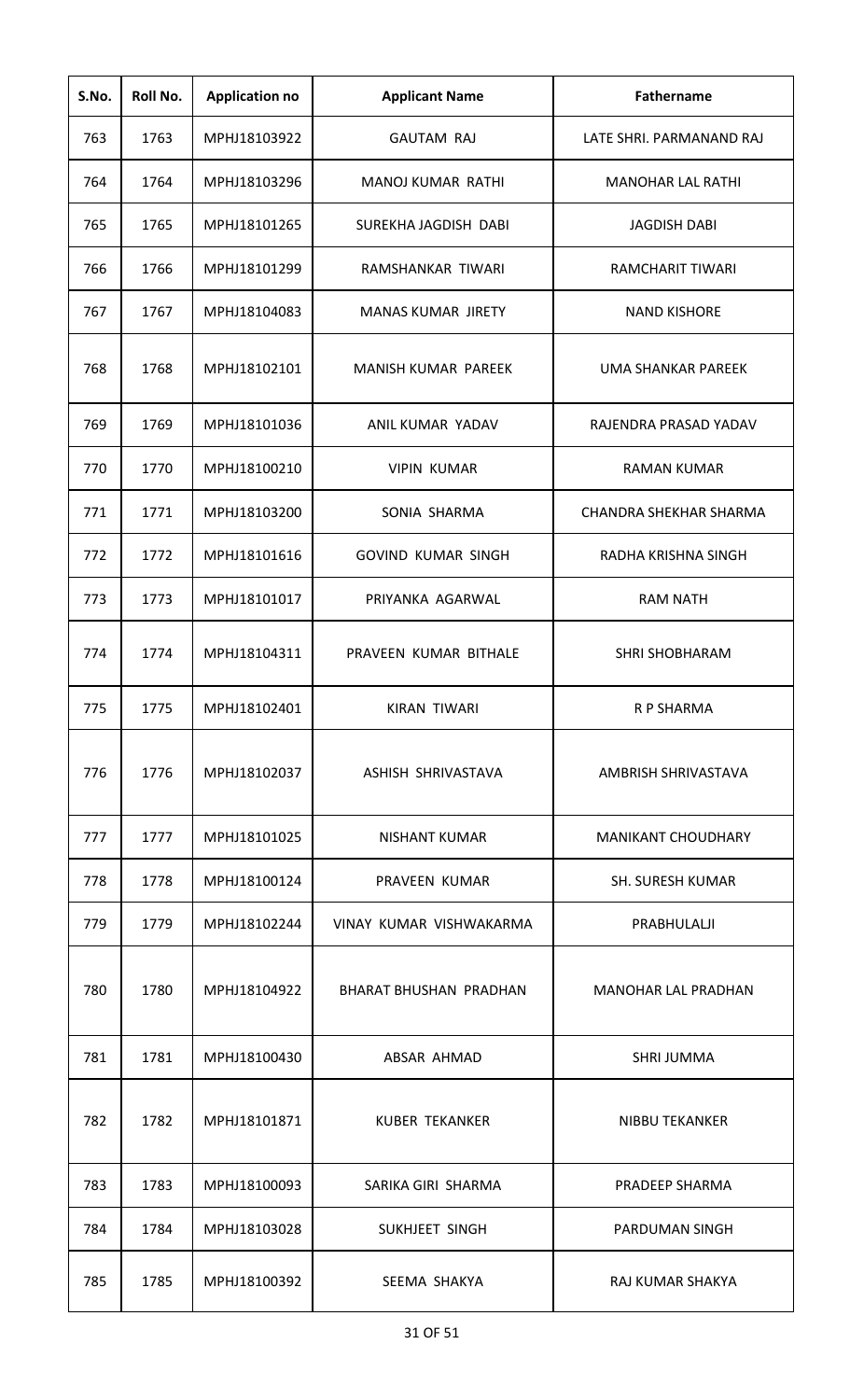| S.No. | Roll No. | <b>Application no</b> | <b>Applicant Name</b>  | <b>Fathername</b>          |
|-------|----------|-----------------------|------------------------|----------------------------|
| 786   | 1786     | MPHJ18100516          | SHEKHAR RANA           | RAMAVTAR                   |
| 787   | 1787     | MPHJ18102477          | RAMBIHARI LAL SHARMA   | SURYADEO SHARMA            |
| 788   | 1788     | MPHJ18103196          | PRABHA SHUKLA          | ANAND MOHAN SHUKLA         |
| 789   | 1789     | MPHJ18101868          | AARTI KAPLE            | SHRI PRABHAKAR RAO         |
| 790   | 1790     | MPHJ18101107          | MEENU SAXENA           | <b>DEEPAK SAXENA</b>       |
| 791   | 1791     | MPHJ18101653          | YOGESH KUMAR GUJAR     | <b>BENIRAM GUJAR</b>       |
| 792   | 1792     | MPHJ18102192          | MANOJ KUMAR SINGH      | <b>GANGODAR SINGH</b>      |
| 793   | 1793     | MPHJ18100923          | SANJAY KUMAR YADAV     | <b>SURYA BHAN YADAV</b>    |
| 794   | 1794     | MPHJ18101847          | ADITYA KUMAR DWIVEDI   | <b>ASHOK DWIVEDI</b>       |
| 795   | 1795     | MPHJ18102365          | ARVIND KUMAR DUBEY     | RAMA SHANKER DUBEY         |
| 796   | 1796     | MPHJ18100206          | SANDEEP SANDEEP        | <b>GYAN PRAKASH</b>        |
| 797   | 1797     | MPHJ18100842          | KUMAR MITAKSHAR        | <b>UMESH CHANDRA</b>       |
| 798   | 1798     | MPHJ18103178          | LOKESH KUMAR DUBEY     | MAHESH PRASAD DUBEY        |
| 799   | 1799     | MPHJ18102406          | VIJAY KUMAR BHARATI    | JAI NARAYAN RAM            |
| 800   | 1800     | MPHJ18104928          | ASHUTOSH MANI TRIPATHI | DAYA SHANKAR MANI TRIPATH  |
| 801   | 1801     | MPHJ18101619          | ANOOP KUMAR MISHRA     | <b>GANGA PRASAD MISHRA</b> |
| 802   | 1802     | MPHJ18101069          | PANKAJ KUMAR OJHA      | KAMALA KANT OJHA           |
| 803   | 1803     | MPHJ18101296          | <b>KSHITIZ SHARMA</b>  | RADHA MOHAN                |
| 804   | 1804     | MPHJ18103986          | <b>RAFIK KHAN</b>      | <b>RAHIS KHAN</b>          |
| 805   | 1805     | MPHJ18104511          | ASHISH KUMAR AGRAWAL   | RAI GOVIND AGRAWAL         |
| 806   | 1806     | MPHJ18103718          | ANTRIKSH SAXENA        | YOGESH CHANDRA SAXENA      |
| 807   | 1807     | MPHJ18100292          | SANGITA GHAI           | <b>HARBHAGWAN GHAI</b>     |
| 808   | 1808     | MPHJ18102273          | AJITA SINGH THAKUR     | <b>BHERO SINGH THAKUR</b>  |
| 809   | 1809     | MPHJ18100050          | ANIL KUMAR YADAV       | <b>BHAGWATI PRASAD</b>     |
| 810   | 1810     | MPHJ18102659          | AVINASH CHAND YADAV    | SHREE KRISHNA YADAV        |
| 811   | 1811     | MPHJ18100902          | AMANDEEP SIBIA         | <b>HARBHAJAN SINGH</b>     |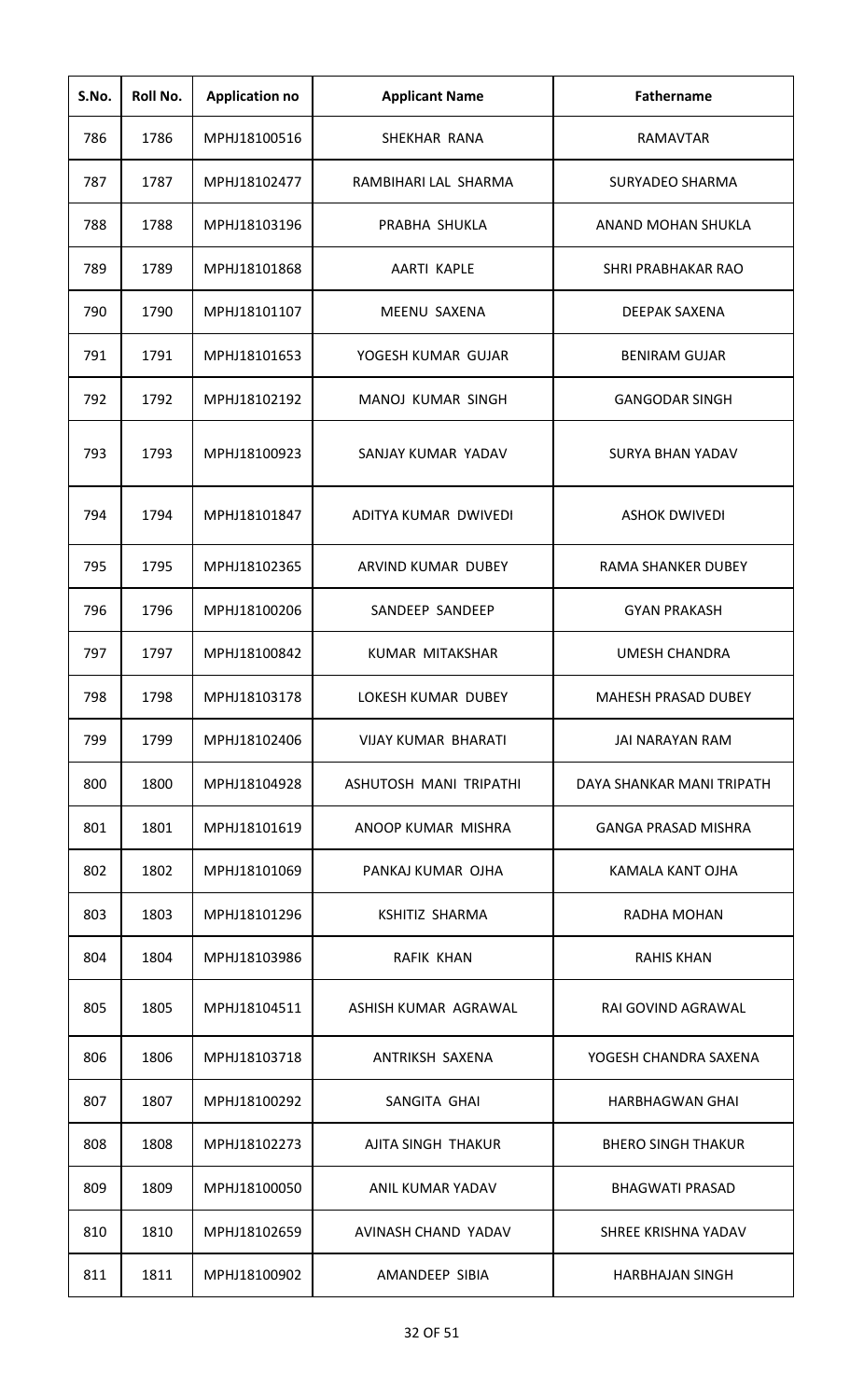| S.No. | Roll No. | <b>Application no</b> | <b>Applicant Name</b>         | <b>Fathername</b>           |
|-------|----------|-----------------------|-------------------------------|-----------------------------|
| 812   | 1812     | MPHJ18102465          | SWETA SINHA                   | <b>PANKAJ</b>               |
| 813   | 1813     | MPHJ18101340          | JAMSHED AKHTAR                | MOHAMMAD QAMRUDDIN ANSARI   |
| 814   | 1814     | MPHJ18100615          | <b>GYANENDRA KUMAR SHUKLA</b> | <b>RAM SUPHAL SHUKLA</b>    |
| 815   | 1815     | MPHJ18100086          | <b>SACHIN JAIN</b>            | <b>SUMER CHAND JAIN</b>     |
| 816   | 1816     | MPHJ18103782          | AMIT KUMAR SHARMA             | <b>G P SHARMA</b>           |
| 817   | 1817     | MPHJ18102447          | <b>KOMILA KIRTANI</b>         | <b>HARISH KIRTANI</b>       |
| 818   | 1818     | MPHJ18100542          | PRAKASH CHANDRA SHUKLA        | <b>G S SHUKLA</b>           |
| 819   | 1819     | MPHJ18102460          | <b>UMA KANT PANDEY</b>        | <b>TIKAM DUTT PANDEY</b>    |
| 820   | 1820     | MPHJ18101790          | SONAL GUPTA                   | <b>MUKESH GUPTA</b>         |
| 821   | 1821     | MPHJ18101159          | SHLOK SRIVASTAVA              | SATAYA PRAKASH SRIVASTAVA   |
| 822   | 1822     | MPHJ18100419          | KAPIL KUMAR DAHERIYA          | <b>RAMNATH</b>              |
| 823   | 1823     | MPHJ18102050          | RAM BHAWAN SINGH              | NAGESHWER SINGH             |
| 824   | 1824     | MPHJ18100914          | MADHULIKA SHARMA              | RAJESH KUMAR SHARMA         |
| 825   | 1825     | MPHJ18105025          | DURGESH KUMAR VISHWAKARMA     | LATE SUKHLAL VISHWAKARMA    |
| 826   | 1826     | MPHJ18101186          | SHOBHIT SRIVASTAVA            | SURESH CHANDRA SRIVASTAVA   |
| 827   | 1827     | MPHJ18102134          | UMESH CHANDRA                 | RAJA RAM KUSHWAHA           |
| 828   | 1828     | MPHJ18100176          | NEERAJ SINGH                  | SUKH PAL SINGH              |
| 829   | 1829     | MPHJ18103376          | VINOD KUMAR KUSHWAH           | RAMSWAROOP KUSHWAH          |
| 830   | 1830     | MPHJ18101305          | AMAR JEET                     | <b>KRISHAN GOPAL</b>        |
| 831   | 1831     | MPHJ18101376          | <b>BRAJESH KUMAR SINGH</b>    | <b>LALITA SINGH</b>         |
| 832   | 1832     | MPHJ18100119          | RAJESH DUBEY                  | <b>RAM ASREY DUBEY</b>      |
| 833   | 1833     | MPHJ18104537          | SANDEEP BILTHARE              | SHAMBHU PRASAD BILTHARE     |
| 834   | 1834     | MPHJ18100250          | AMIT KUMAR VYAS               | <b>CHANDRA SHEKHAR VYAS</b> |
| 835   | 1835     | MPHJ18103300          | <b>JATA SHANKAR MISHRA</b>    | <b>RAMESH MISHRA</b>        |
| 836   | 1836     | MPHJ18103001          | MALLIKA SAXENA                | <b>JAI PRAKASH</b>          |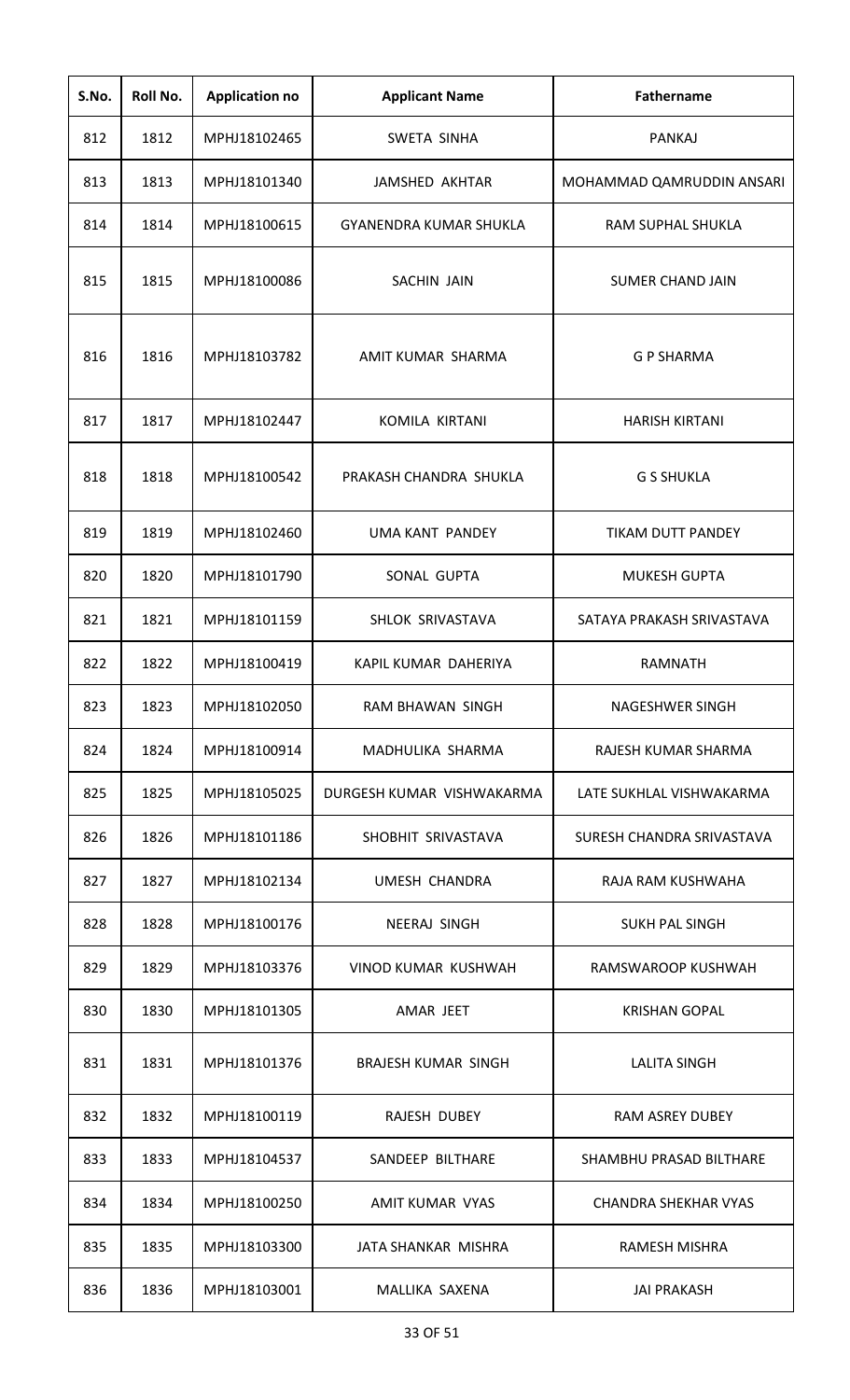| S.No. | Roll No. | <b>Application no</b> | <b>Applicant Name</b>       | <b>Fathername</b>             |
|-------|----------|-----------------------|-----------------------------|-------------------------------|
| 837   | 1837     | MPHJ18105020          | NEERAJ SHARMA               | DEVENDRA KUMAR SHARMA         |
| 838   | 1838     | MPHJ18101140          | <b>KAVITA MADAN</b>         | AMRIT LAL MADAN               |
| 839   | 1839     | MPHJ18102054          | SARITA KUMARI               | <b>MAHIPAL SINGH</b>          |
| 840   | 1840     | MPHJ18101505          | MUNISH BANSAL               | <b>SHAM LAL BANSAL</b>        |
| 841   | 1841     | MPHJ18103877          | <b>VINEET VERMA</b>         | <b>SHRIRAM VERMA</b>          |
| 842   | 1842     | MPHJ18103763          | SAVARNI MISHRA              | C M MISHRA                    |
| 843   | 1843     | MPHJ18100318          | <b>KEDAR SINGH KAURAV</b>   | <b>LATE MANGAL SINGH</b>      |
| 844   | 1844     | MPHJ18101255          | PANKAJ VASANTRAO MAHALE     | VASANTRAO BABANRAO MAHALE     |
| 845   | 1845     | MPHJ18104830          | ANIL KUMAR CHANDEL          | <b>KASHMIR SINGH</b>          |
| 846   | 1846     | MPHJ18101811          | AZAD KUMAR MISHRA           | <b>BHARAT BHUSHAN MISHRA</b>  |
| 847   | 1847     | MPHJ18101536          | ANIRUDH SINGH SHEKHAWAT     | PUSHPENDRA SHEKHAWAT          |
| 848   | 1848     | MPHJ18103528          | <b>RITU SINGH</b>           | <b>RAJENDRA SINGH</b>         |
| 849   | 1849     | MPHJ18103765          | PATANJALI CHATURVEDI        | V.S.CHAUBEY                   |
| 850   | 1850     | MPHJ18102203          | NITIN SRIVASTAVA            | <b>KRISHNA CHANDRA</b>        |
| 851   | 1851     | MPHJ18100900          | SARAD KUMAR TRIPATHI        | <b>GAUTAM PRASAD TRIPATHI</b> |
| 852   | 1852     | MPHJ18103182          | AMJAD MANSOORI              | MOHAMMAD SALIM MANSOORI       |
| 853   | 1853     | MPHJ18105046          | DHARMRAJ MIMROT             | RADHAKISHAN                   |
| 854   | 1854     | MPHJ18100440          | HARSH ARORA                 | OM PRAKASH ARORA              |
| 855   | 1855     | MPHJ18104783          | PRABHU NARAYAN SINGH        | UPENDRA PRATAP SINGH          |
| 856   | 1856     | MPHJ18100548          | JAYENDRA KUMAR              | <b>RAM KUMAR</b>              |
| 857   | 1857     | MPHJ18100726          | SUBASH CHANDRA TIWARI       | LATE BASHISTH TIWARI          |
| 858   | 1858     | MPHJ18100829          | RAVI KANT CHAUBEY           | SUDARSHAN CHAUBEY             |
| 859   | 1859     | MPHJ18101658          | SURESH CHANDRA JANGDE       | LAXMAN SINGH JANGDE           |
| 860   | 1860     | MPHJ18100685          | <b>VIJAY KUMAR TRIPATHI</b> | LALJI PRASAD TRIPATHI         |
| 861   | 1861     | MPHJ18101603          | MANISH SHARMA               | <b>MANOHAR LAL</b>            |
| 862   | 1862     | MPHJ18103898          | ATULYA KUMAR DWEDI          | <b>GANESH DWEDI</b>           |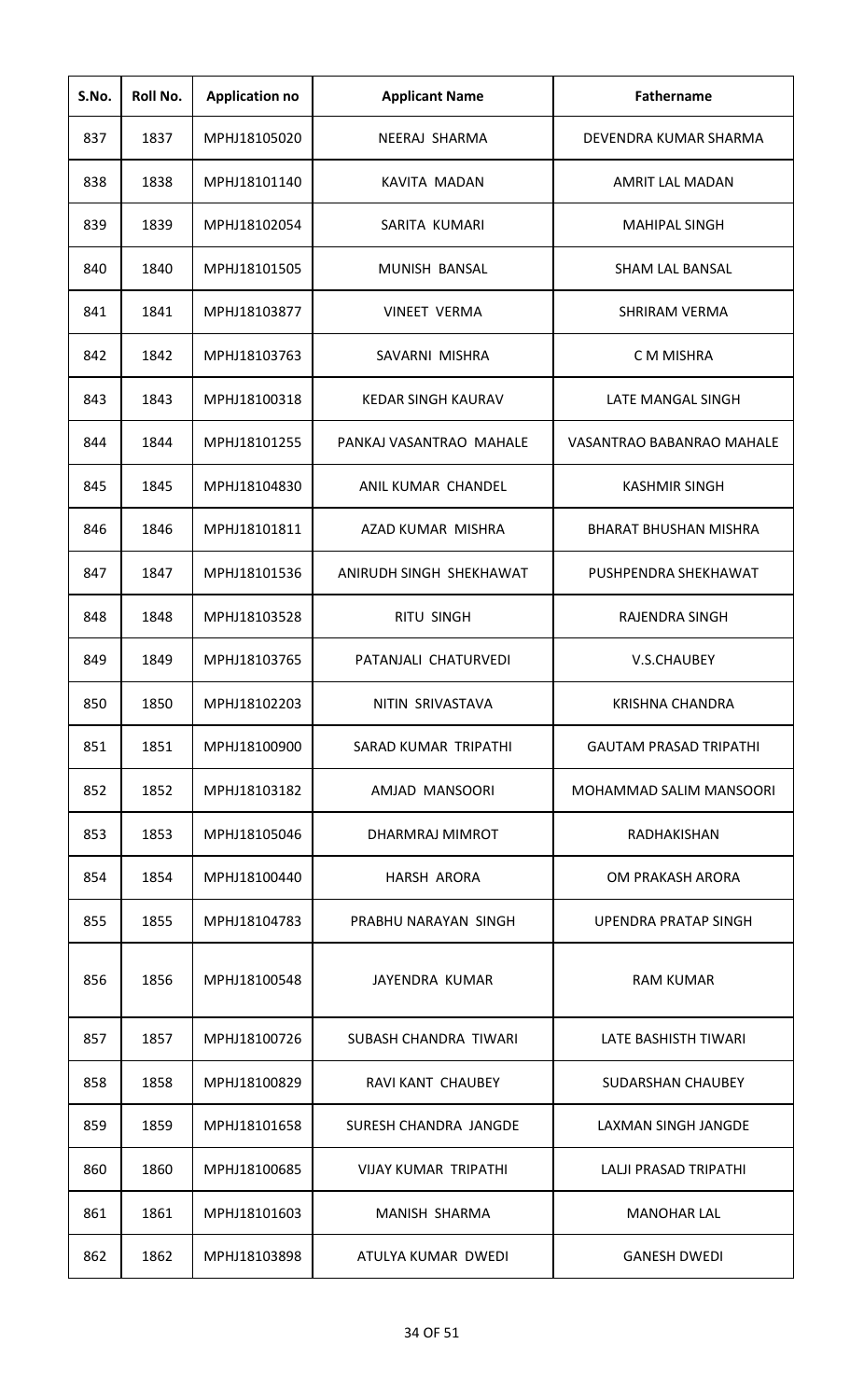| S.No. | Roll No. | <b>Application no</b> | <b>Applicant Name</b>      | Fathername                   |
|-------|----------|-----------------------|----------------------------|------------------------------|
| 863   | 1863     | MPHJ18101801          | <b>HARIOM AVASTHI</b>      | RAMDAYAL AVASTHI             |
| 864   | 1864     | MPHJ18102950          | SURENDRA PAL SINGH         | <b>OM PRAKASH</b>            |
| 865   | 1865     | MPHJ18100828          | AKHILESH KUMAR MAURYA      | <b>BANKEY LAL MAURYA</b>     |
| 866   | 1866     | MPHJ18100909          | JITENDRA KUMAR DIKSHIT     | <b>RAM SURAT DIKSHIT</b>     |
| 867   | 1867     | MPHJ18101581          | AJEET SHUKLA               | RADHA KRISHNA SHUKLA         |
| 868   | 1868     | MPHJ18100132          | RAM MILAN PRAJAPATI        | LAKHAN LAL PRAJAPATI         |
| 869   | 1869     | MPHJ18100043          | SANTOSH KUMAR MISHRA       | RAMSHARAN MISHRA             |
| 870   | 1870     | MPHJ18100735          | <b>VIJAY SHANKAR SINGH</b> | <b>BISHWANATH SINGH</b>      |
| 871   | 1871     | MPHJ18100068          | RAJENDRA PRASAD SHUKLA     | <b>BHUMESH PRASAD SHUKLA</b> |
| 872   | 1872     | MPHJ18100073          | AJEET KUMAR TIWARI         | LATE GOPIKA PRASAD TIWARI    |
| 873   | 1873     | MPHJ18102380          | SANJAY SHANKAR PAL         | <b>SHIV SHANKAR PAL</b>      |
| 874   | 1874     | MPHJ18101884          | LAXMI PRASAD KURMI         | RAMSEVAK KURMI               |
| 875   | 1875     | MPHJ18100438          | CHANDRA BHOOSHAN MISHRA    | <b>JAGMOHAN LAL MISHRA</b>   |
| 876   | 1876     | MPHJ18102361          | PRADEEP SINGH BAGHEL       | SHIV PRATAP SINGH            |
| 877   | 1877     | MPHJ18100689          | SHEKH MEHABOOB             | <b>SHEKH RAHEEM</b>          |
| 878   | 1878     | MPHJ18103188          | ASHISH ANAND PANDEY        | <b>GOVIND PRASAD PANDEY</b>  |
| 879   | 1879     | MPHJ18100692          | <b>TRIPTI TAMRAKAR</b>     | <b>SUNIL TAMRAKAR</b>        |
| 880   | 1880     | MPHJ18100862          | <b>BRAJ BIHARI YADAV</b>   | <b>SUNNU LAL YADAV</b>       |
| 881   | 1881     | MPHJ18102324          | SANAND GOPAL SHRIVASTAVA   | MADAN GOPAL SHRIVASATAVA     |
| 882   | 1882     | MPHJ18102373          | VANDANA YADAV              | JAMUNA PRASAD YADAV          |
| 883   | 1883     | MPHJ18101009          | SHUBHANGI SHARMA           | RAMESH CHANDRA SHARMA        |
| 884   | 1884     | MPHJ18101458          | MANUJ KUMAR SHILAKARI      | RAJARAM SHILAKARI            |
| 885   | 1885     | MPHJ18100226          | YOGESH SINGH BAGHEL        | N N SINGH BAGHEL             |
| 886   | 1886     | MPHJ18100242          | ANKIT SAXENA               | PANKAJ SAXENA                |
| 887   | 1887     | MPHJ18101052          | <b>VINOD KUMAR</b>         | <b>KANCHAN</b>               |
| 888   | 1888     | MPHJ18102238          | <b>ARVIND PRATAP</b>       | <b>ASHOK KUMAR</b>           |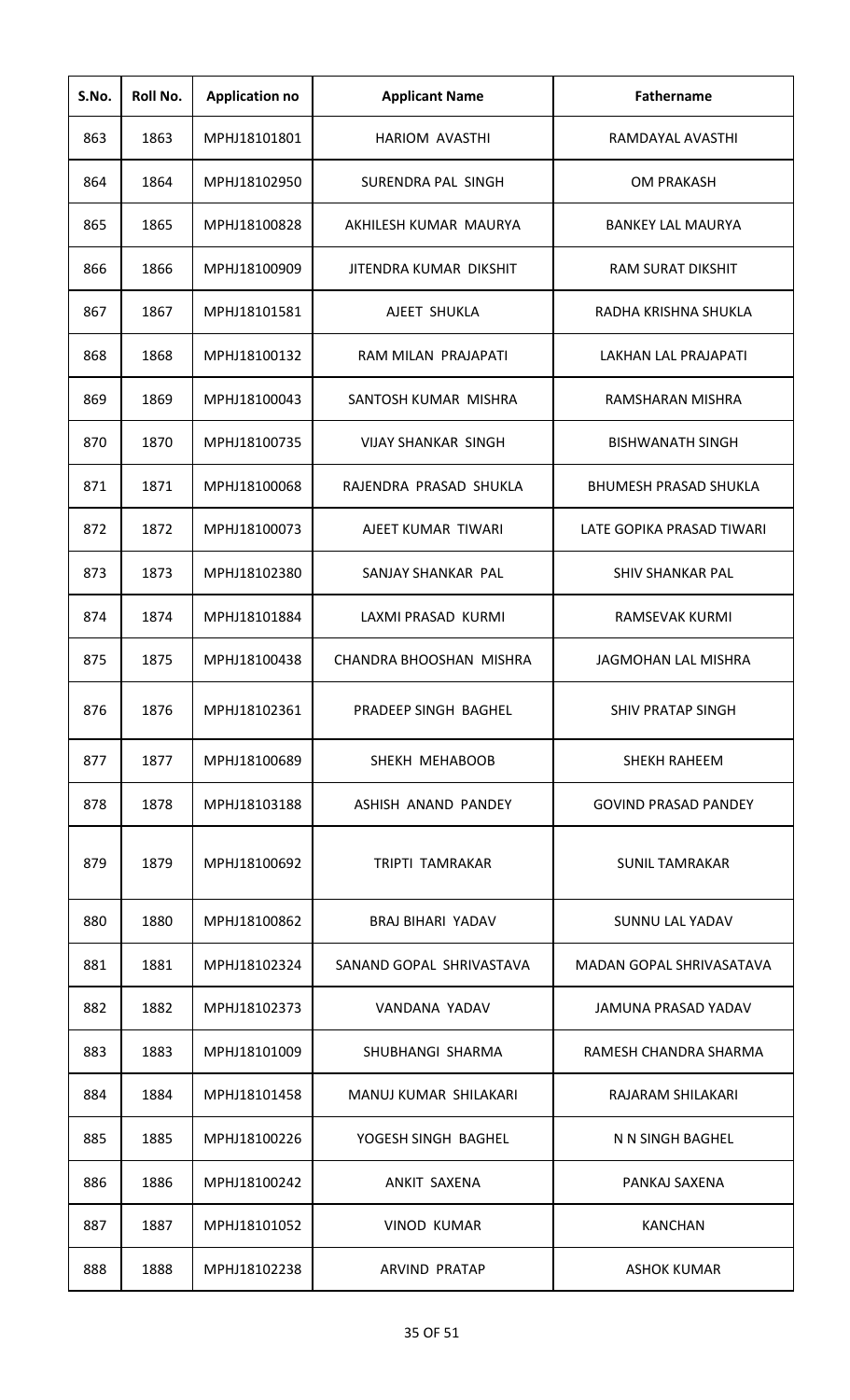| S.No. | Roll No. | <b>Application no</b> | <b>Applicant Name</b>     | <b>Fathername</b>               |
|-------|----------|-----------------------|---------------------------|---------------------------------|
| 889   | 1889     | MPHJ18102459          | <b>VED PRAKASH PANDEY</b> | RAJENDRA PRASAD PANDEY          |
| 890   | 1890     | MPHJ18102299          | KAVITA LAHOTI             | <b>MANOJ LAHOTI</b>             |
| 891   | 1891     | MPHJ18101526          | MUKESH BAJOLIYA           | R N BAJOLIYA                    |
| 892   | 1892     | MPHJ18101791          | RAJEEV RANJAN             | SRI ANIL KUMAR VERMA            |
| 893   | 1893     | MPHJ18101676          | DINESH CHANDRA SRIWASTAVA | SURENDRA PRASAD VERMA           |
| 894   | 1894     | MPHJ18101749          | PRAMESH KUMAR SONI        | SHATRUGHAN LAL                  |
| 895   | 1895     | MPHJ18100585          | PRATEEK SHRIVASTAVA       | <b>OM PRAKASH</b>               |
| 896   | 1896     | MPHJ18100451          | HEMANT KUMAR SRIVASTAV    | KRISHNA MURARI SRIVASTAVA       |
| 897   | 1897     | MPHJ18102663          | SOURABH SAXENA            | <b>DINESH SAXENA</b>            |
| 898   | 1898     | MPHJ18100184          | HARJEET SINGH KUKREJA     | <b>CHARANJEET SINGH KUKREJA</b> |
| 899   | 1899     | MPHJ18101038          | PANKAJ SRIVASTAVA         | SURYA NARAYAN SRIVASTAVA        |
| 900   | 1900     | MPHJ18102389          | NARAYAN SHARMA            | <b>GOVIND SHARMA</b>            |
| 901   | 1901     | MPHJ18101016          | MAHESH CHAURASIYA         | DAYARAM CHAURASIYA              |
| 902   | 1902     | MPHJ18104317          | <b>VIJAY SINGH JAMRA</b>  | KUNVAR SINGH JAMRA              |
| 903   | 1903     | MPHJ18103195          | PRAVEEN SINGH             | <b>DEO MUNI SINGH</b>           |
| 904   | 1904     | MPHJ18100272          | SATYA PRAKASH SHUKLA      | UMA SHANKAR SHUKLA              |
| 905   | 1905     | MPHJ18100464          | PUSHPENDRA SINGH          | <b>CHHOTE LAL SINGH</b>         |
| 906   | 1906     | MPHJ18102531          | SURYA PRAKASH DWIVEDI     | ADYA PRASAD DWIVEDI             |
| 907   | 1907     | MPHJ18103024          | EKTA GUPTA SHARMA         | <b>AJAY</b>                     |
| 908   | 1908     | MPHJ18101778          | RAMBEER SINGH JATAV       | NATTHILAL JATAV                 |
| 909   | 1909     | MPHJ18103250          | RAJEEV SINGH              | <b>JASWANT SINGH</b>            |
| 910   | 1910     | MPHJ18102348          | AKHILESH SHRIVASTAV       | <b>OM PRAKASH</b>               |
| 911   | 1911     | MPHJ18102416          | RIPIN SOOD                | <b>SURENDER KUMAR SOOD</b>      |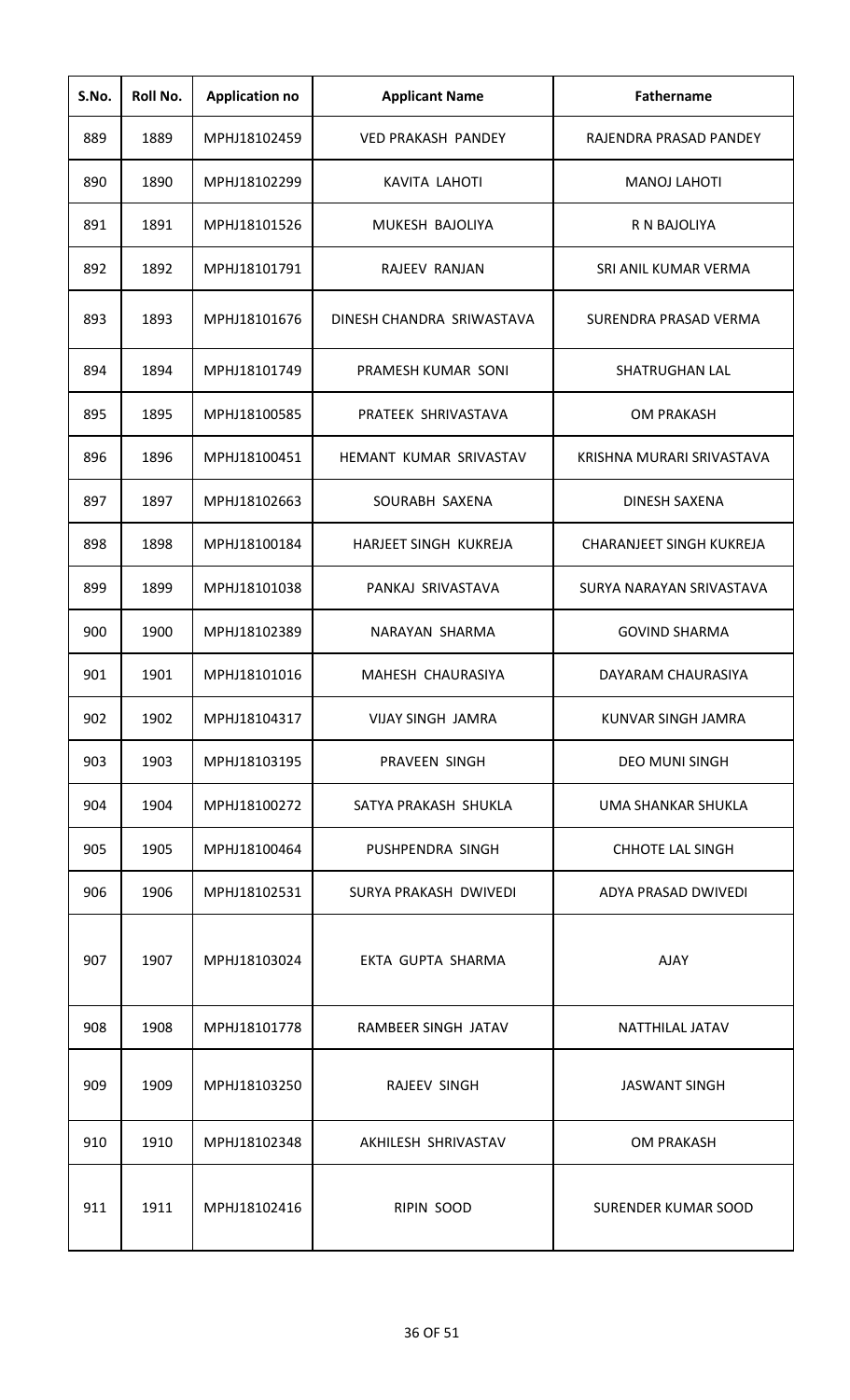| S.No. | Roll No. | <b>Application no</b> | <b>Applicant Name</b>    | <b>Fathername</b>             |
|-------|----------|-----------------------|--------------------------|-------------------------------|
| 912   | 1912     | MPHJ18101312          | PANKAJ KUMAR VERMA       | OM PRAKASH VERMA              |
| 913   | 1913     | MPHJ18101468          | DATTA GOVINDA DHOBLE     | <b>GOVINDA NARAYAN DHOBLE</b> |
| 914   | 1914     | MPHJ18103894          | <b>AJAY KORI</b>         | <b>DALCHAND KORI</b>          |
| 915   | 1915     | MPHJ18101803          | AMIT KUMAR SHUKLA        | SHRI SHASHIKANT SHUKLA        |
| 916   | 1916     | MPHJ18102410          | HEENA MOHANLAL MISTRY    | <b>MOHANLAL</b>               |
| 917   | 1917     | MPHJ18100075          | JAGDEEP SINGH            | <b>BABU SINGH</b>             |
| 918   | 1918     | MPHJ18101061          | SHAILENDRA PANDEY        | <b>GOVIND PANDEY</b>          |
| 919   | 1919     | MPHJ18101215          | AFTAB ALAM               | LIYAQAT ALI                   |
| 920   | 1920     | MPHJ18100385          | MUKESH KUMAR             | RADHEY SHYAM SHARMA           |
| 921   | 1921     | MPHJ18102179          | ARVIND SINGH             | RAM AJOR YADAV                |
| 922   | 1922     | MPHJ18101850          | PUSTKALA WASNIK          | LAXMANRAO WASNIK              |
| 923   | 1923     | MPHJ18103351          | SHALINI                  | JAGDISH CHAND                 |
| 924   | 1924     | MPHJ18100935          | HEMANT KUMAR DWIVEDI     | R K DWIVEDI                   |
| 925   | 1925     | MPHJ18102461          | HITESH KUMAR MALVIYA     | SURENDRA KUMAR MALVIYA        |
| 926   | 1926     | MPHJ18104691          | SANDEEP KUMAR SHARMA     | <b>HEERA LAL</b>              |
| 927   | 1927     | MPHJ18101703          | PRADEEP SINGH            | DAYA NAND                     |
| 928   | 1928     | MPHJ18100720          | ALOK SHRIVASTAVA         | SATYA NARAYAN SHRIVASTAVA     |
| 929   | 1929     | MPHJ18100452          | ANIRUDH KUMAR SRIVASTAVA | KRISHNA MURARI SRIVASTAVA     |
| 930   | 1930     | MPHJ18100632          | SANDEEP KUMAR UPADHYAY   | DAYA SHANKAR UPADHYAY         |
| 931   | 1931     | MPHJ18102645          | <b>BHARAT AGRAWAL</b>    | <b>BALCHAND AGRAWAL</b>       |
| 932   | 1932     | MPHJ18100767          | <b>BHISHMA GIRI</b>      | LATE SHRI SAKHANAND GIRI      |
| 933   | 1933     | MPHJ18100255          | PRABHA CHAUDHARY         | SHRIRAM PRATAP SINGH CHAU     |
| 934   | 1934     | MPHJ18100694          | AMNA HASHMI              | SHAFIQ AHMAD HASHMI           |
| 935   | 1935     | MPHJ18100845          | DIVYA RAJVANSHI          | PIYUSH AGGARWAL               |
| 936   | 1936     | MPHJ18100784          | <b>RANJEET SEN</b>       | SHRI DHRUVA PRASAD SEN        |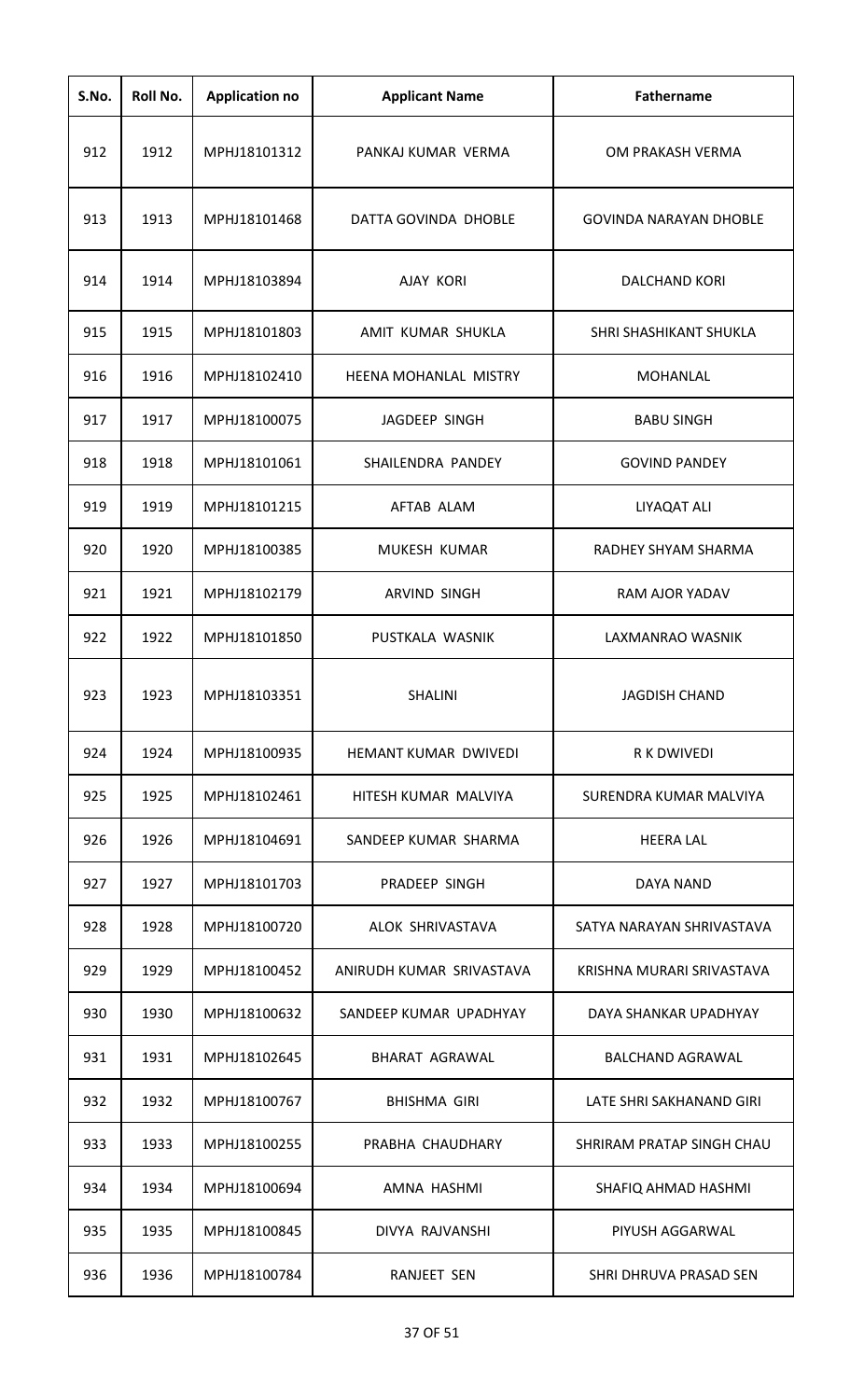| S.No. | Roll No. | <b>Application no</b> | <b>Applicant Name</b>       | <b>Fathername</b>             |
|-------|----------|-----------------------|-----------------------------|-------------------------------|
| 937   | 1937     | MPHJ18100041          | NITESH NITESH               | RAJESH KUMAR                  |
| 938   | 1938     | MPHJ18100015          | <b>KUMAR MANISH</b>         | <b>BINOD KUMAR SINGH</b>      |
| 939   | 1939     | MPHJ18101327          | PARUL KAUSHIK               | MAHENDRA KUMAR KAUSHIK        |
| 940   | 1940     | MPHJ18100332          | <b>KANCHAN DUBEY</b>        | <b>SHIKHAR DUBEY</b>          |
| 941   | 1941     | MPHJ18101573          | PUNIT KUMAR SRIVASTAVA      | NANDKISHOR LAL SRIVASTAVA     |
| 942   | 1942     | MPHJ18102674          | RAJEEV KUMAR SRIVASTAVA     | <b>BANSHI DHAR SRIVASTAVA</b> |
| 943   | 1943     | MPHJ18102039          | <b>GOVIND NARAIN MISHRA</b> | DHYANI MISHRA                 |
| 944   | 1944     | MPHJ18102555          | DIVYA PRAKASH               | <b>JAGESHWARI PRASAD</b>      |
| 945   | 1945     | MPHJ18101851          | MEENA WAGDE                 | <b>BABULAL WAGDE</b>          |
| 946   | 1946     | MPHJ18102123          | <b>TUSHAR RAO BHATT</b>     | YASHWANT RAO BHATT            |
| 947   | 1947     | MPHJ18100360          | NEELAM YADAV                | MAHADEO PRASAD YADAV          |
| 948   | 1948     | MPHJ18101771          | AJAY KUMAR SINGH            | KAILASH NATH SINGH            |
| 949   | 1949     | MPHJ18104586          | VIKRAM DAHIYA               | <b>GULZAR SINGH</b>           |
| 950   | 1950     | MPHJ18100448          | <b>MANOJ KUMAR DUBEY</b>    | LAXMI NARAYAN DUBEY           |
| 951   | 1951     | MPHJ18100256          | GIRISH SHRIVASTAVA          | HARI KRISHANA SHRIVASTAVA     |
| 952   | 1952     | MPHJ18102034          | ABHISHEK BUNDELA            | P S BUNDELA                   |
| 953   | 1953     | MPHJ18101940          | MANI PRAKASH GUPTA          | SACHCHIDANAND GUPTA           |
| 954   | 1954     | MPHJ18101996          | ARVIND KUMAR GUPTA          | <b>VISHWANATH GUPTA</b>       |
| 955   | 1955     | MPHJ18102166          | RAVINDRA KUMAR              | <b>MOHAN SINGH</b>            |
| 956   | 1956     | MPHJ18101281          | VINAY KUMAR MUDGAL          | SHIV KUMAR MUDGAL             |
| 957   | 1957     | MPHJ18101821          | NIKHIL SHRIVASTAVA          | KRIPAL DAS SHRIVASTAVA        |
| 958   | 1958     | MPHJ18101671          | AMIT SINGH GOUTAM           | R P SINGH GOUTAM              |
| 959   | 1959     | MPHJ18103980          | SHAILESH SAMAIYA            | MAHENDRA KUMAR JAIN           |
| 960   | 1960     | MPHJ18102047          | MAYANK BAJPAI               | <b>MAHESH PRASAD</b>          |
| 961   | 1961     | MPHJ18101285          | <b>BUBNESH KUMAR</b>        | <b>KRISHAN DUTT</b>           |
| 962   | 1962     | MPHJ18100511          | AKHIL JAIN                  | <b>ANIL JAIN</b>              |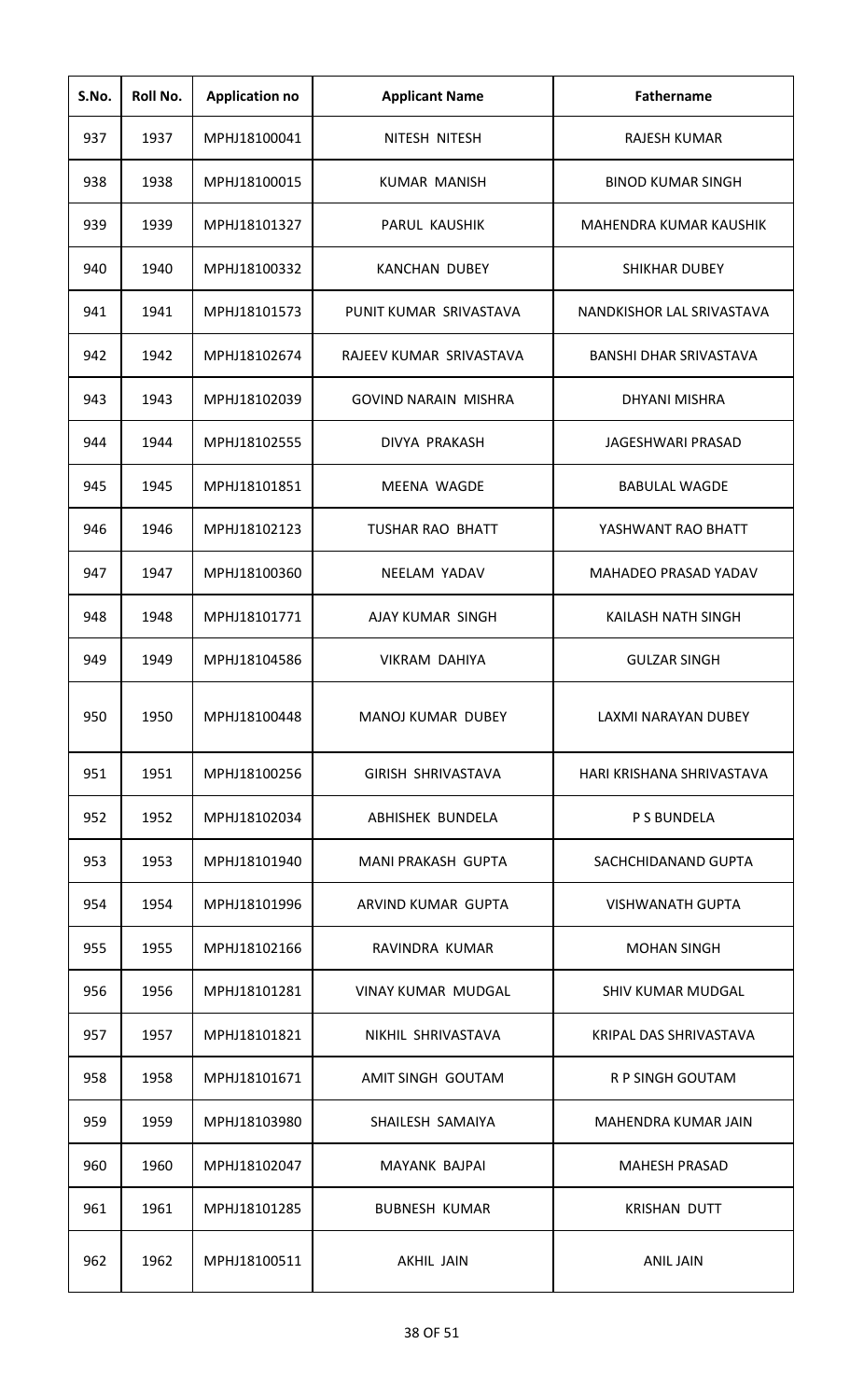| S.No. | Roll No. | <b>Application no</b> | <b>Applicant Name</b>   | Fathername                  |
|-------|----------|-----------------------|-------------------------|-----------------------------|
| 963   | 1963     | MPHJ18102607          | PANKAJ YADAV            | NARAMADA PRASAD YADAV       |
| 964   | 1964     | MPHJ18103962          | SANTOSH KUMAR PANDEY    | RAMESHWAR PRASAD PANDEY     |
| 965   | 1965     | MPHJ18104387          | NARENDRA JATAV          | P S JATAV                   |
| 966   | 1966     | MPHJ18101087          | KRISHNA KANT MISHRA     | <b>HIRA LAL MISHRA</b>      |
| 967   | 1967     | MPHJ18103240          | RAM JIYAWAN YADAVA      | LACHHIMAN YADAVA            |
| 968   | 1968     | MPHJ18101353          | <b>BEENA NAIR</b>       | <b>SUMESH KUMAR NAIR</b>    |
| 969   | 1969     | MPHJ18104874          | SANJAY KUMAR MITTAL     | <b>MAKHANLAL MITTAL</b>     |
| 970   | 1970     | MPHJ18100053          | AWADHESH KUMAR UPADHYAY | RAM KOMAL UPADHYAY          |
| 971   | 1971     | MPHJ18100227          | MANOJ KUMAR SRIVASTAVA  | RAVINDRA N. SRIVASTAVA      |
| 972   | 1972     | MPHJ18100994          | PRAVIN KUMAR SINHA      | PRASANT KR. SINHA           |
| 973   | 1973     | MPHJ18100341          | LAKSHYENDRA JHA         | MUNNA LAL JHA               |
| 974   | 1974     | MPHJ18103310          | JASVANT SINGH DANGI     | SAUDAN SINGH DANGI          |
| 975   | 1975     | MPHJ18100678          | NEERAJ KUMAR UPADHYAY   | <b>BAJRANG LAL UPADHYAY</b> |
| 976   | 1976     | MPHJ18100684          | SATYA NARAYAN YADAW     | ANAND MADHAW YADAV          |
| 977   | 1977     | MPHJ18103837          | ANJANI KUMAR            | <b>SARDA SETH</b>           |
| 978   | 1978     | MPHJ18102418          | MANISH KUMAR SHARMA     | <b>GOVIND RAM SHARMA</b>    |
| 979   | 1979     | MPHJ18101557          | RAJ KUMAR SINGH         | <b>KRIPAL SINGH</b>         |
| 980   | 1980     | MPHJ18100308          | <b>SURESH CHANDRA</b>   | SH PANNA LAL                |
| 981   | 1981     | MPHJ18100297          | <b>SANDEEP GUPTA</b>    | SH C.R. GUPTA               |
| 982   | 1982     | MPHJ18102145          | RAHUL KUMAR             | <b>ROOP SINGH</b>           |
| 983   | 1983     | MPHJ18102103          | RAJEEV KUMAR SINGHAL    | SHARVAN KUMAR SINGHAL       |
| 984   | 1984     | MPHJ18103441          | PRAGYA PARASHAR         | <b>OMPRAKASH PARASHAR</b>   |
| 985   | 1985     | MPHJ18104803          | ARUN SHARMA             | H.P. SHARMA                 |
| 986   | 1986     | MPHJ18100907          | <b>VIVEK MISHRA</b>     | PREM CHANDRA MISHRA         |
| 987   | 1987     | MPHJ18102609          | RAHUL MISHRA            | SOMESH PRASAD MISHRA        |
| 988   | 1988     | MPHJ18104566          | NEERAJ RAGHUVANSHI      | <b>HARI SINGH NIRBHAY</b>   |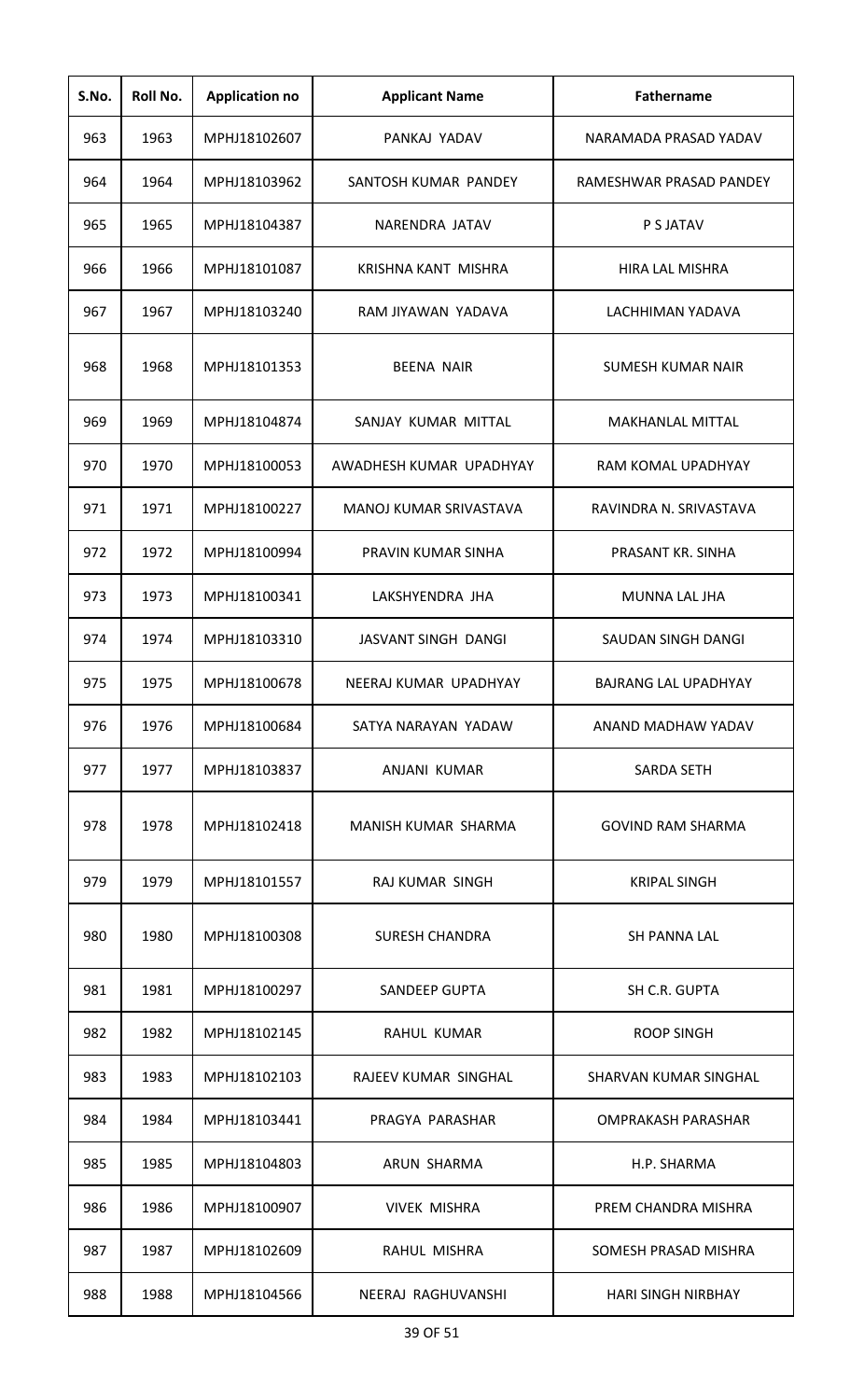| S.No. | Roll No. | <b>Application no</b> | <b>Applicant Name</b>     | <b>Fathername</b>            |
|-------|----------|-----------------------|---------------------------|------------------------------|
| 989   | 1989     | MPHJ18101527          | SHILPI SHRIVASTAVA        | <b>MD SHRIVASTAVA</b>        |
| 990   | 1990     | MPHJ18103432          | RUPESH KUMAR UCHCHAKOTIYA | <b>GENDALAL UCHCHAKOTIYA</b> |
| 991   | 1991     | MPHJ18101129          | PRAVESH KUMAR AHIRWAR     | <b>VRANDAVAN AHIRWAR</b>     |
| 992   | 1992     | MPHJ18100485          | RAJEEV KAMAL              | <b>LAL BHADUR SINGH</b>      |
| 993   | 1993     | MPHJ18100648          | KANISHK KUMAR SINGH       | MAHENDRA PRATAP SINGH        |
| 994   | 1994     | MPHJ18102652          | SUNITA RANI               | <b>RAMKISHORE</b>            |
| 995   | 1995     | MPHJ18104440          | RAMENDRA SINGH GURJAR     | <b>LOCHAN SINGH GURJAR</b>   |
| 996   | 1996     | MPHJ18102836          | <b>SAGAR SHANKAR</b>      | <b>PS VARSHNEY</b>           |
| 997   | 1997     | MPHJ18100366          | <b>ASHOK KUMAR</b>        | <b>OM PARKASH</b>            |
| 998   | 1998     | MPHJ18104248          | <b>RAVINDER SINGH</b>     | <b>VIRENDER SINGH</b>        |
| 999   | 1999     | MPHJ18100368          | JILE DIN                  | <b>MANGA</b>                 |
| 1000  | 2000     | MPHJ18100165          | <b>JITENDER SINGH</b>     | <b>KARAN PAL</b>             |
| 1001  | 2001     | MPHJ18100449          | NITESH KUMAR TRIPATHI     | RAM UCHCHHOH TIWARI          |
| 1002  | 2002     | MPHJ18102110          | <b>HEMANT RAO GHADGE</b>  | RAMAKANT RAO GHADGE          |
| 1003  | 2003     | MPHJ18100337          | RAVINDRA KUMAWAT          | SHRI RAMESHCHAND KUMAWAT     |
| 1004  | 2004     | MPHJ18102536          | RANDHIR SINGH HOODA       | MR.D.S.HOODA                 |
| 1005  | 2005     | MPHJ18104747          | SHIVA PANWAR              | <b>JOHRI LAL PANWAR</b>      |
| 1006  | 2006     | MPHJ18100219          | PRIYANKA UPADHYAY         | K.N. UPADHYAY                |
| 1007  | 2007     | MPHJ18102999          | KAVITA YADAV              | ANIL SINGH YADAV             |
| 1008  | 2008     | MPHJ18102344          | ANANT SINGH THAKUR        | <b>RAM SINGH THAKUR</b>      |
| 1009  | 2009     | MPHJ18102575          | AMITABH BHARTI            | <b>VIJAY KUMAR BHARTI</b>    |
| 1010  | 2010     | MPHJ18102682          | AVNISH SAXENA             | <b>CHANDRA BHAN SAXENA</b>   |
| 1011  | 2011     | MPHJ18101767          | <b>IMRAT LAL AHIRWAR</b>  | PUNUWAN AHIRWAR              |
| 1012  | 2012     | MPHJ18100561          | <b>NISHANT KUMAR</b>      | RAVINDRA MANI TRIPATHI       |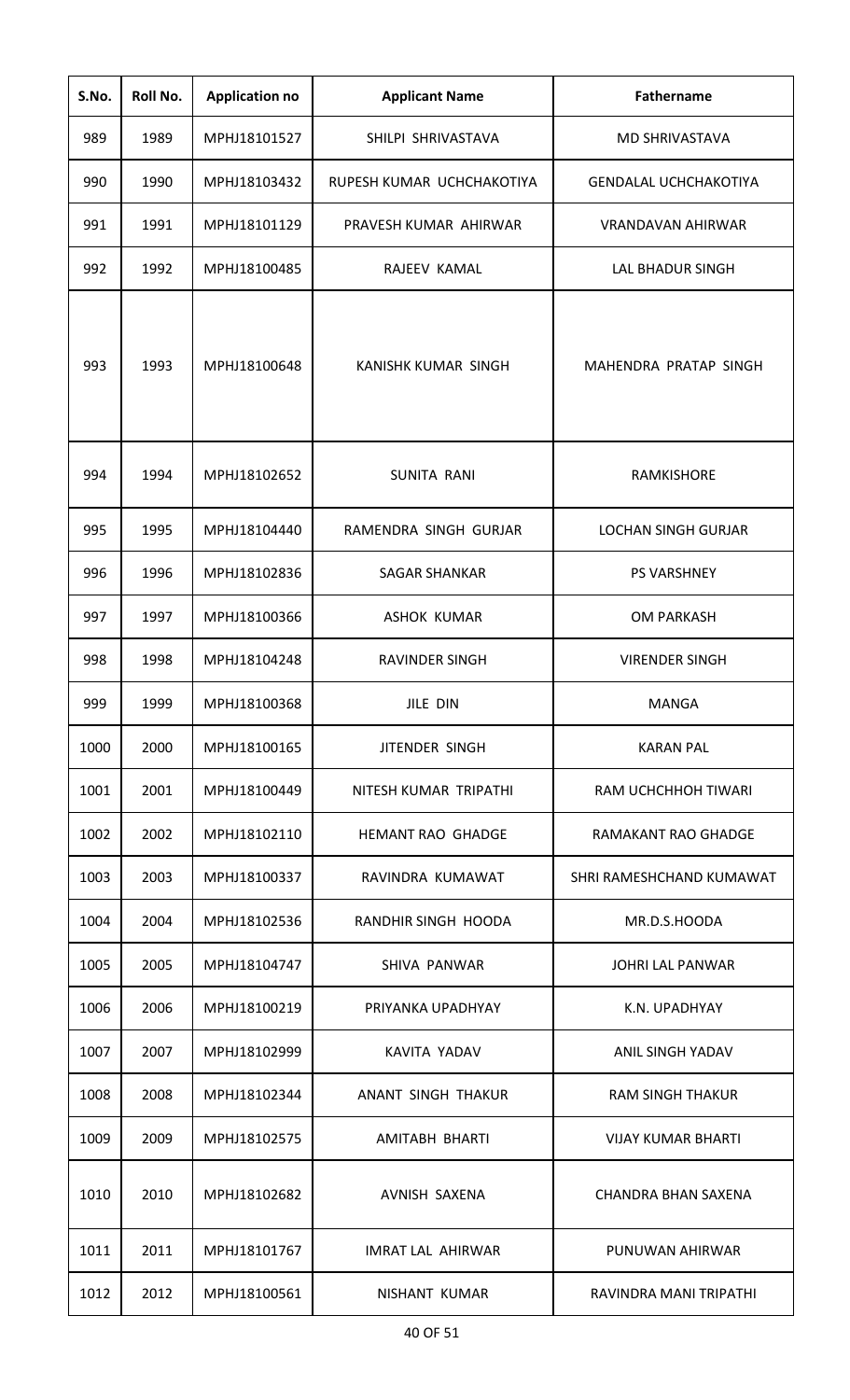| S.No. | Roll No. | <b>Application no</b> | <b>Applicant Name</b>    | <b>Fathername</b>          |
|-------|----------|-----------------------|--------------------------|----------------------------|
| 1013  | 2013     | MPHJ18100752          | ARVIND WISHWABANDHU      | SHIV NARAIN LAL KARN       |
| 1014  | 2014     | MPHJ18102939          | RAJESH CHOUHAN           | KAMAL SINGH CHOUHAN        |
| 1015  | 2015     | MPHJ18100371          | SHIVENDRA MANI TRIPATHI  | UMA SHANKAR TRIPATHI       |
| 1016  | 2016     | MPHJ18102030          | ASHOK KUMAR MISHRA       | RAJESHWAR MISHRA           |
| 1017  | 2017     | MPHJ18102263          | <b>VINOD JAIN</b>        | RAJMAL JAIN                |
| 1018  | 2018     | MPHJ18101605          | ADARSH KUMAR TIWARI      | RAMDAS TIWARI              |
| 1019  | 2019     | MPHJ18103817          | DINESH PALIWAAL          | KRISHNA BALLABH PALIWAL    |
| 1020  | 2020     | MPHJ18100965          | RAJNISH SHARMA           | ANAND SHARMA               |
| 1021  | 2021     | MPHJ18100736          | PRABHAT KUMAR CHAUBEY    | ALAKH NARAYAN CHAUBEY      |
| 1022  | 2022     | MPHJ18100904          | <b>ARUN SATAWNE</b>      | <b>MAHADEV RAO SATAWNE</b> |
| 1023  | 2023     | MPHJ18100273          | <b>KSHITIJ CHAUHAN</b>   | NARENDRA SINGH CHAUHAN     |
| 1024  | 2024     | MPHJ18102161          | <b>AKHILESH SINGH</b>    | <b>BAL KRISHNA JATAV</b>   |
| 1025  | 2025     | MPHJ18102951          | <b>VIKESH RATHI</b>      | <b>JAI SINGH RATHI</b>     |
| 1026  | 2026     | MPHJ18100029          | SEEMA DOGRA              | AJAY KUMAR                 |
| 1027  | 2027     | MPHJ18103932          | SANTOSH KUMAR            | RAMCHANDRA THAKUR          |
| 1028  | 2028     | MPHJ18104210          | DEENA NATH MISHRA        | SANT PRASAD MISHRA         |
| 1029  | 2029     | MPHJ18104154          | ANIL KUMAR SHARMA        | <b>INDER JEET SHARMA</b>   |
| 1030  | 2030     | MPHJ18102994          | NAYAN SHARMA             | SANTMANI SHARMA            |
| 1031  | 2031     | MPHJ18103665          | SUNITA DHANRAJ GAJBHIYE  | TIKARAM SOMKUWAR           |
| 1032  | 2032     | MPHJ18102402          | PIYUSH KUMAR             | LATE SHAMBHU NATH MISHRA   |
| 1033  | 2033     | MPHJ18100875          | HEMANT ASWANI            | L V ASWANI                 |
| 1034  | 2034     | MPHJ18102487          | JITENDRA SINGH LODHI     | KHUMAN SINGH LODHI         |
| 1035  | 2035     | MPHJ18102186          | RAJ KAMAL                | <b>BHAGIRATH</b>           |
| 1036  | 2036     | MPHJ18103655          | DEVI DAYAL SINGLA        | KULWANT RAI                |
| 1037  | 2037     | MPHJ18102689          | MADHUMITA NOT APPLICABLE | PREM CHANDRA               |
| 1038  | 2038     | MPHJ18102309          | <b>NEETU JAIN</b>        | ASHOK KUMAR JAIN           |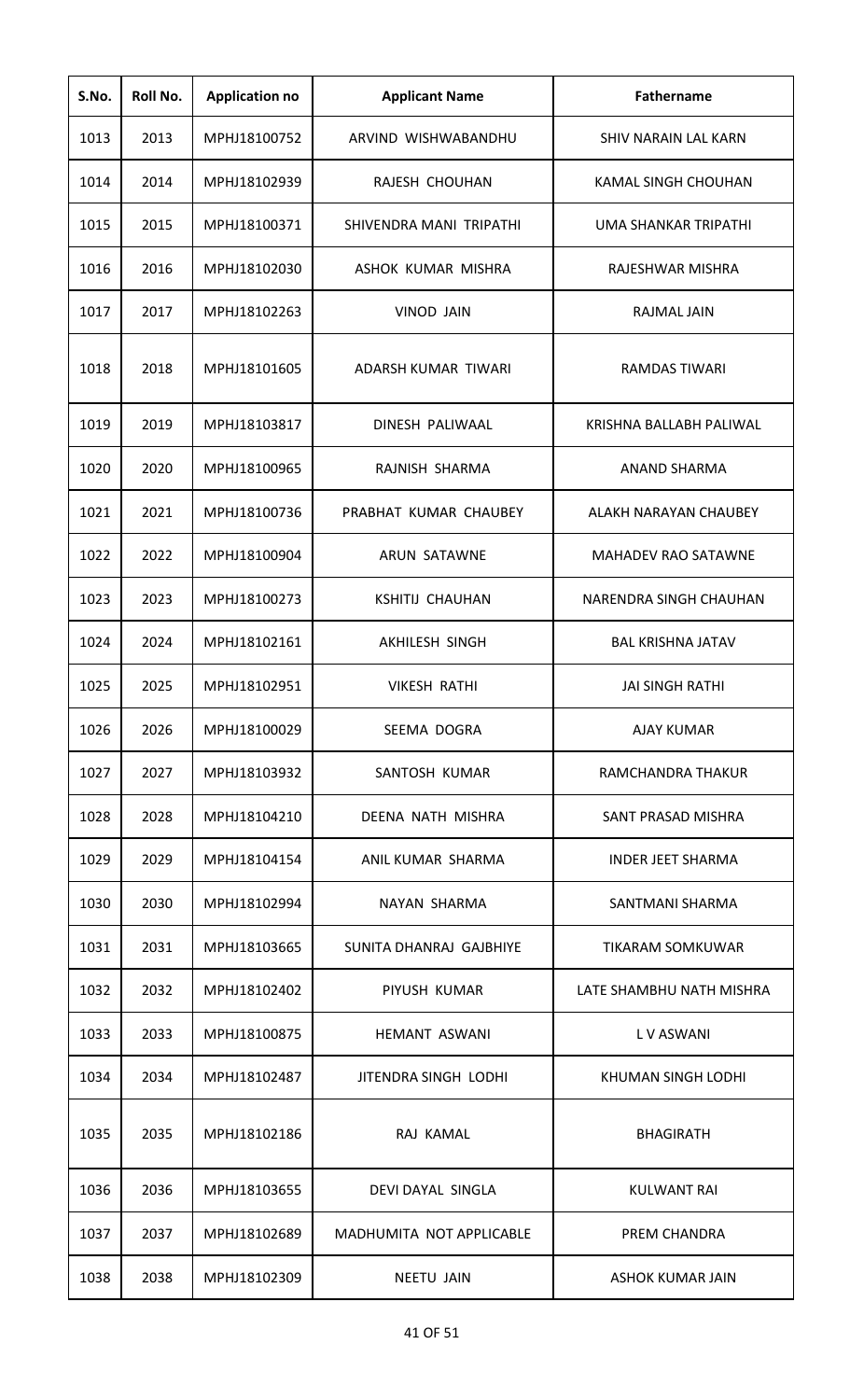| S.No. | Roll No. | <b>Application no</b> | <b>Applicant Name</b>     | <b>Fathername</b>           |
|-------|----------|-----------------------|---------------------------|-----------------------------|
| 1039  | 2039     | MPHJ18101352          | HEMLATA KUSHWAHA          | DWARKA PRASAD KUSHWAHA      |
| 1040  | 2040     | MPHJ18102234          | PIYUSH ASTHANA            | RAKESH ASTHANA              |
| 1041  | 2041     | MPHJ18100874          | SUCHITRA VERMA            | R P VERMA                   |
| 1042  | 2042     | MPHJ18100089          | <b>MOHD PARVEZ</b>        | <b>MOHD SAID</b>            |
| 1043  | 2043     | MPHJ18103482          | <b>FIROZ AHMAD</b>        | <b>TAJOMMUL HUSSAIN</b>     |
| 1044  | 2044     | MPHJ18101043          | NADEEM QURESHI            | <b>NANHEY KHAN</b>          |
| 1045  | 2045     | MPHJ18102838          | <b>MANOJ KUMAR SINGH</b>  | <b>BHAGELU SINGH</b>        |
| 1046  | 2046     | MPHJ18102423          | MUKESH KUMAR JHA          | LATE SHANKAR JHA            |
| 1047  | 2047     | MPHJ18104399          | SANJEEV PUROHIT           | <b>AMARCHAND PUROHIT</b>    |
| 1048  | 2048     | MPHJ18104148          | PANKAJ KUMAR JAIN         | <b>MANGILAL JAIN</b>        |
| 1049  | 2049     | MPHJ18102297          | <b>NAVEEN PATERIA</b>     | RAM NARAYAN PATERIA         |
| 1050  | 2050     | MPHJ18101360          | <b>VIKASH KUMAR</b>       | <b>SURESH CHAND</b>         |
| 1051  | 2051     | MPHJ18104287          | <b>DEEPAK MALIK</b>       | <b>GAJENDRA SINGH MALIK</b> |
| 1052  | 2052     | MPHJ18104130          | <b>MEETU SINGH</b>        | <b>BIRENDRA KUMAR SINGH</b> |
| 1053  | 2053     | MPHJ18102647          | ABHISHEK ACHARYA          | NARMADA PRASAD ACHARYA      |
| 1054  | 2054     | MPHJ18100601          | <b>SUNIL DANDOTIYA</b>    | <b>GOPAL KRISHAN</b>        |
| 1055  | 2055     | MPHJ18102717          | MUKESH GOYAL              | CHANDESHWAR B AGRAWAL       |
| 1056  | 2056     | MPHJ18104577          | SANJAY KUMAR SHARMA       | SURESH KUMAR SHARMA         |
| 1057  | 2057     | MPHJ18102841          | <b>JAIHIND TRIPATHI</b>   | NARASINGH RAM TRIPATHI      |
| 1058  | 2058     | MPHJ18100224          | JAINODIN ISAAMODIN SHAIKH | <b>ISAAMODIN</b>            |
| 1059  | 2059     | MPHJ18102246          | SAMTA JAIN                | <b>ROOP CHANDR JAIN</b>     |
| 1060  | 2060     | MPHJ18102595          | KIRAN KUMARI CHOURASIA    | <b>RAJIV RANJAN</b>         |
| 1061  | 2061     | MPHJ18101579          | PARMESH KUMAR             | SATNARAIN                   |
| 1062  | 2062     | MPHJ18103266          | SHALINI JAIN              | SHITAL PRASAD JAIN          |
| 1063  | 2063     | MPHJ18103542          | NARESH KUMAR ASATKAR      | PARASRAM ASATKAR            |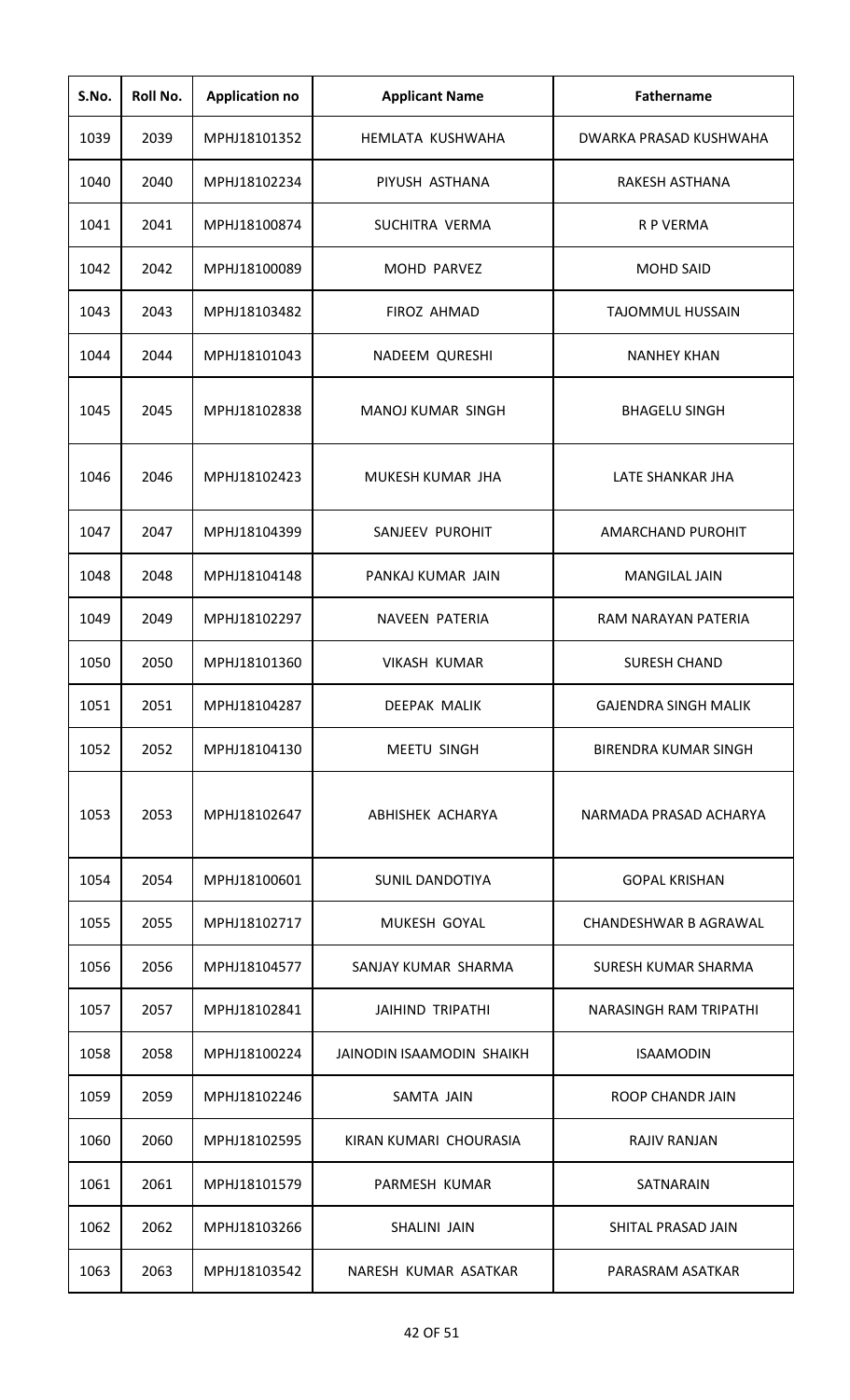| S.No. | Roll No. | <b>Application no</b> | <b>Applicant Name</b>     | <b>Fathername</b>               |
|-------|----------|-----------------------|---------------------------|---------------------------------|
| 1064  | 2064     | MPHJ18100502          | SANDEEP KUMAR             | DEVENDRA KUMAR VERMA            |
| 1065  | 2065     | MPHJ18100524          | <b>AMIT SINGH SISODIA</b> | DR. A.S. SISODIA                |
| 1066  | 2066     | MPHJ18102594          | VIJAY SHANKAR UPADHYAY    | RUDRA PRASAD UPADHYAY           |
| 1067  | 2067     | MPHJ18101734          | MRIGNAYANI KUSHWAH        | <b>VIJAYENDRA SINGH KUSHWAH</b> |
| 1068  | 2068     | MPHJ18100562          | RAVISHANKAR KUMAR         | AWADHESH KUMAR                  |
| 1069  | 2069     | MPHJ18102119          | PANKAJ MISHRA             | RAMANAND MISHRA                 |
| 1070  | 2070     | MPHJ18101558          | CHANDRA SHEKHAR RAI       | <b>GOPAL RAI</b>                |
| 1071  | 2071     | MPHJ18103460          | RANG NATH PANDEY          | <b>RAM KRIPAL PANDEY</b>        |
| 1072  | 2072     | MPHJ18101914          | MUKESH KUMAR PANDEY       | <b>JAIRAM PANDEY</b>            |
| 1073  | 2073     | MPHJ18102946          | <b>VIVEK MATHUR</b>       | V S MATHUR                      |
| 1074  | 2074     | MPHJ18100161          | MUNENDRA SINGH            | <b>SARTA RAM</b>                |
| 1075  | 2075     | MPHJ18102996          | <b>RUPESH TAMOLI</b>      | <b>RAMDAS TAMOLI</b>            |
| 1076  | 2076     | MPHJ18100443          | SALIL SITANSHU            | HARBALLAVA CHANDRA PRASAD       |
| 1077  | 2077     | MPHJ18100941          | AGNINDHRA KUMAR DWIVEDI   | LAXMINARAYAN                    |
| 1078  | 2078     | MPHJ18104961          | JEETENDRA CHOUDHARY       | <b>INDERLAL CHOUDHARY</b>       |
| 1079  | 2079     | MPHJ18103078          | RADHE SHYAM KUMAR         | SOMESHWAR SINGH                 |
| 1080  | 2080     | MPHJ18104758          | RAM VIFAL RAM RAJWADE     | JAGANNATH RAM RAJWADE           |
| 1081  | 2081     | MPHJ18103309          | LALITA GUPTA              | <b>PUNIT KUMAR GUPTA</b>        |
| 1082  | 2082     | MPHJ18102362          | ANISH KUMAR               | <b>DADAN SINGH</b>              |
| 1083  | 2083     | MPHJ18103812          | SATYA NARAYAN MISHRA      | RAM SAMUJ MISHRA                |
| 1084  | 2084     | MPHJ18101320          | ASHOK KUMAR YADAV         | <b>BADAM SINGH</b>              |
| 1085  | 2085     | MPHJ18103018          | AASHIRWAD CHAURASIA       | DR.SATYANARAYAN CHAURASIA       |
| 1086  | 2086     | MPHJ18100071          | RANJANA                   | <b>RAM NIWAS</b>                |
| 1087  | 2087     | MPHJ18104163          | SANTOSH KUMAR PANDEY      | <b>MAHENDRA PANDEY</b>          |
| 1088  | 2088     | MPHJ18100172          | <b>REJI MATHAI</b>        | M.G. MATHAI                     |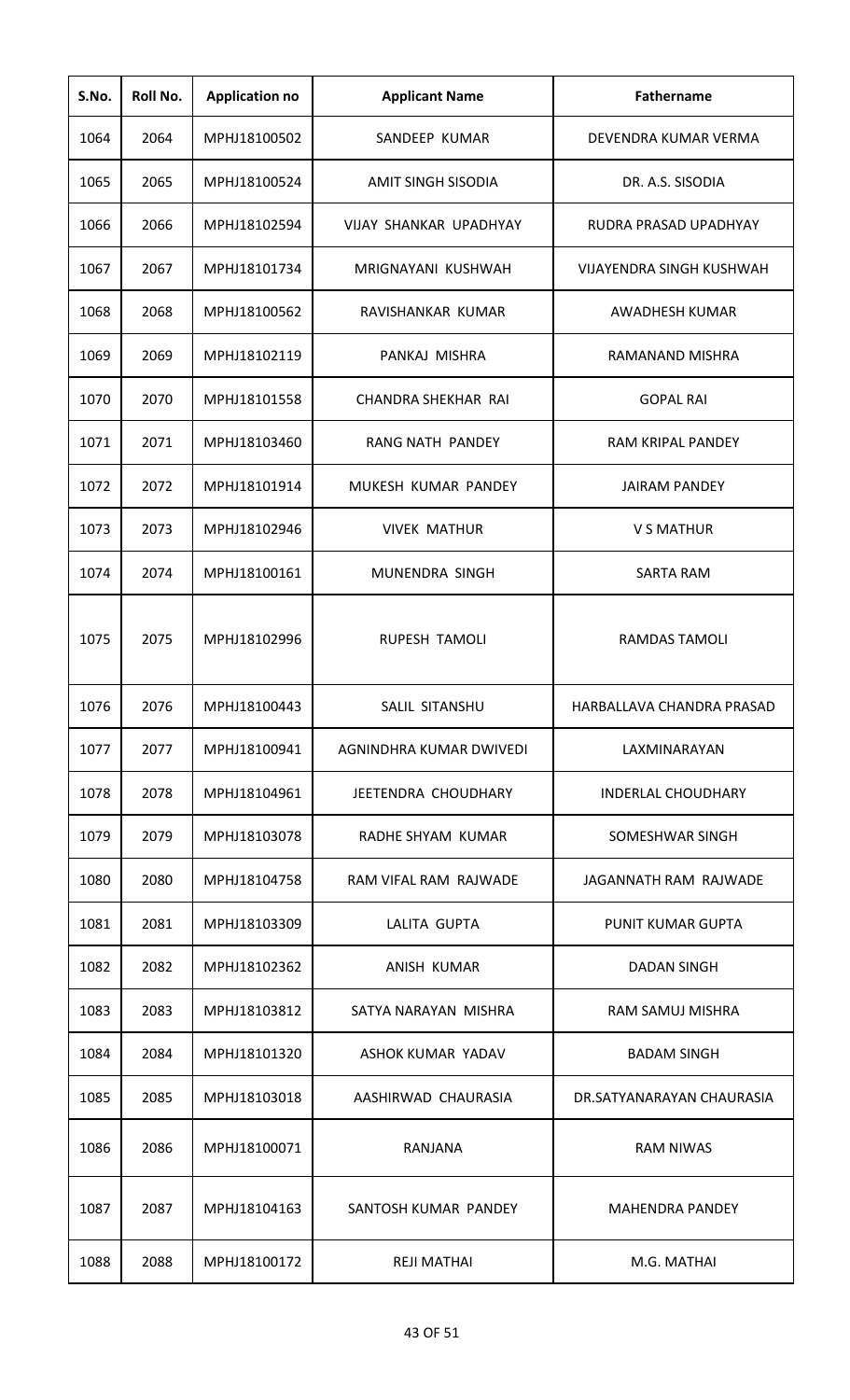| S.No. | Roll No. | <b>Application no</b> | <b>Applicant Name</b>     | <b>Fathername</b>           |
|-------|----------|-----------------------|---------------------------|-----------------------------|
| 1089  | 2089     | MPHJ18101572          | SANJEEV KUMAR CHANDEL     | <b>SWAROOP SINGH</b>        |
| 1090  | 2090     | MPHJ18103332          | RAKESH GAURAV             | RAJESH KUMAR DUBEY          |
| 1091  | 2091     | MPHJ18101876          | <b>GAURAV KUMAR SINGH</b> | SATYAPAL SINGH              |
| 1092  | 2092     | MPHJ18102352          | <b>DEEPTI SHARMA</b>      | <b>BHARATBHUSHAN SHARMA</b> |
| 1093  | 2093     | MPHJ18102935          | SEEMA VIVEK JAIN          | <b>VIVEK MATHUR</b>         |
| 1094  | 2094     | MPHJ18104690          | AMBARISH SHANKAR          | ARUN PRABHAT SINHA          |
| 1095  | 2095     | MPHJ18103955          | ASHARAM PANDEY            | RAM BUJHARAT PANDEY         |
| 1096  | 2096     | MPHJ18102093          | RITU UMAHIYA              | SATYANARAYAN UMAHIYA        |
| 1097  | 2097     | MPHJ18103982          | ARUNA NAGLE               | DR. SANTOSH KAPSE           |
| 1098  | 2098     | MPHJ18100697          | SANGEETA PATEL            | <b>LALLU PATEL</b>          |
| 1099  | 2099     | MPHJ18103853          | PURNENDU SHUKLA           | PREM NARAIN SHUKLA          |
| 1100  | 2100     | MPHJ18102159          | SHYAM NEMA                | RAM NARAYAN NEMA            |
| 1101  | 2101     | MPHJ18101101          | SUNIL KUMAR CHAURASIA     | LAXMI NARAYAN PRASAD        |
| 1102  | 2102     | MPHJ18102736          | AJIT KUMAR SINGH          | <b>GOPAL SINGH THAKUR</b>   |
| 1103  | 2103     | MPHJ18100880          | DEVESH CHANDRA GUPTA      | <b>TARA CHANDRA GUPTA</b>   |
| 1104  | 2104     | MPHJ18100543          | <b>HEMRAJ SANODIYA</b>    | SHRI B.L. SANODIYA          |
| 1105  | 2105     | MPHJ18100252          | YOGESH KUMAR              | SH KUNJ BIHARI LAL          |
| 1106  | 2106     | MPHJ18100174          | <b>AMIT KUMAR</b>         | <b>RAMPHAL SINGH</b>        |
| 1107  | 2107     | MPHJ18100844          | DIGVIJAY SINGH RAJPUT     | <b>BHAWANI SINGH RAJPUT</b> |
| 1108  | 2108     | MPHJ18103193          | <b>HEMLATA BUNKER</b>     | <b>FAGULAL BUNKER</b>       |
| 1109  | 2109     | MPHJ18101530          | PRABHAT KUMAR             | PRAFULLA CHANDRA            |
| 1110  | 2110     | MPHJ18103971          | <b>JYOTI SHUKLA</b>       | <b>BADRI PRASAD SHUKLA</b>  |
| 1111  | 2111     | MPHJ18100354          | SURENDRA KUMAR            | <b>SHISH RAM</b>            |
| 1112  | 2112     | MPHJ18101704          | SANJEEV KUMAR             | <b>MANGU SINGH</b>          |
| 1113  | 2113     | MPHJ18102109          | <b>MAYANK TRIPATHI</b>    | <b>V.N TEWARI</b>           |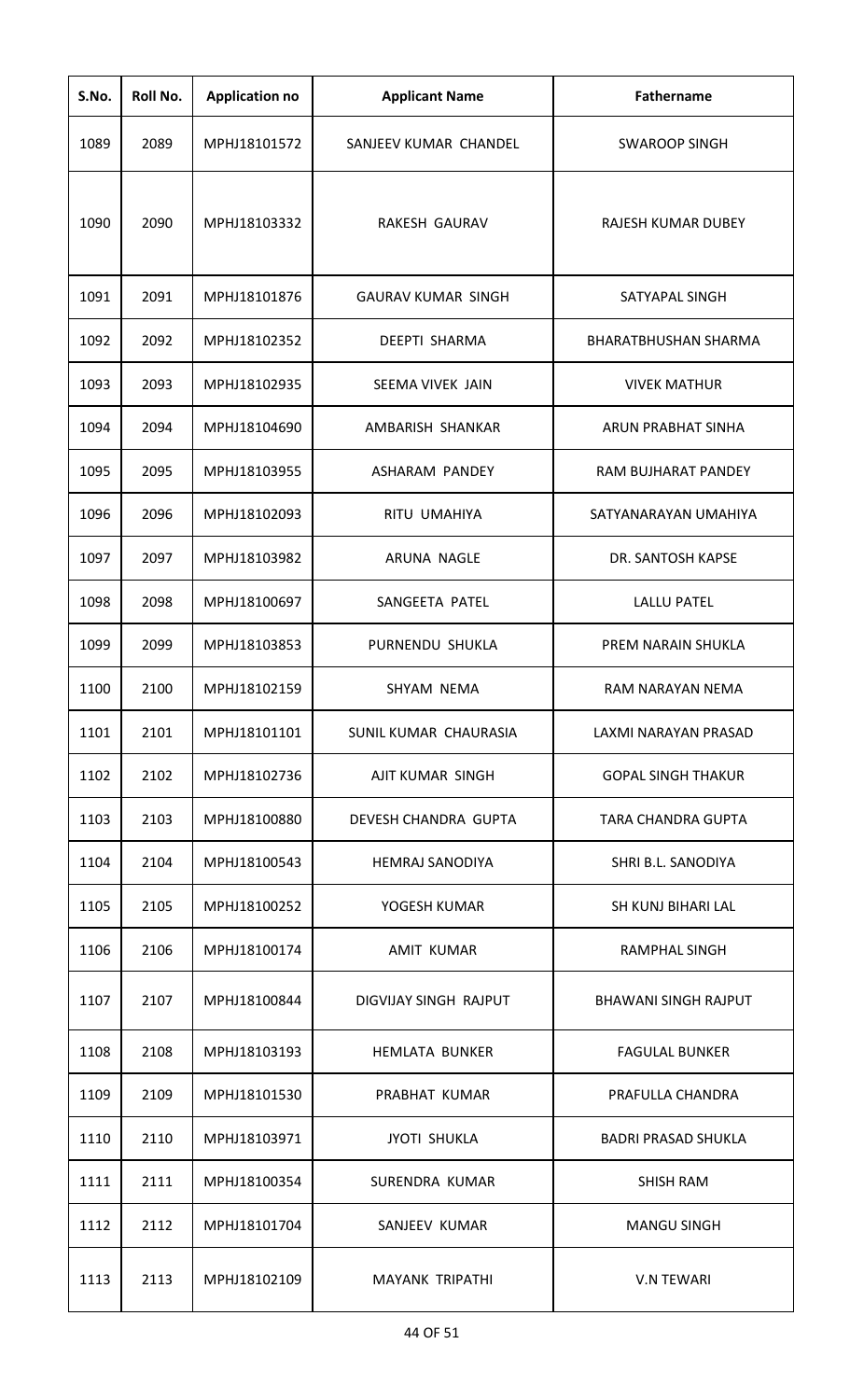| S.No. | Roll No. | <b>Application no</b> | <b>Applicant Name</b>       | <b>Fathername</b>          |
|-------|----------|-----------------------|-----------------------------|----------------------------|
| 1114  | 2114     | MPHJ18100911          | SURESH KUMAR                | <b>CHANDAN SINGH</b>       |
| 1115  | 2115     | MPHJ18101612          | RAMENDER SINGH              | YOGENDER SINGH             |
| 1116  | 2116     | MPHJ18102591          | <b>ANANT MODGIL</b>         | KRISHAN KUMAR SHARMA       |
| 1117  | 2117     | MPHJ18100234          | <b>SURAJ KUMAR</b>          | RAJENDRA PRASAD GUPTA      |
| 1118  | 2118     | MPHJ18100204          | <b>MANISH ROHATGI</b>       | K.B.ROHATGI                |
| 1119  | 2119     | MPHJ18101330          | <b>ABHINAY GUPTA</b>        | <b>VED PRAKASH GUPTA</b>   |
| 1120  | 2120     | MPHJ18102419          | SACHIN SOOD                 | <b>SURENDER SOOD</b>       |
| 1121  | 2121     | MPHJ18102036          | RAJEEV KUMAR JAIN           | RAJKUMAR JAIN              |
| 1122  | 2122     | MPHJ18101042          | PRASANN KUMAR PATEL         | ARJUN LAL PATEL            |
| 1123  | 2123     | MPHJ18104259          | VINAY KUMAR TIWARI          | BAIKUNTH NARAYAN TIWARI    |
| 1124  | 2124     | MPHJ18101721          | MANISH DADUPANTHI           | KAMALASHANKAR PANTHI       |
| 1125  | 2125     | MPHJ18100059          | VANAMALA KULKARNI           | <b>VENKAT RAO KULKARNI</b> |
| 1126  | 2126     | MPHJ18100405          | YAGYESH KUMAR VAIRAGI       | <b>BALKRISHNA VAIRAGI</b>  |
| 1127  | 2127     | MPHJ18101071          | SUDESH KUMAR SRIVASTAVA     | T N SRIVASTAVA             |
| 1128  | 2128     | MPHJ18101333          | AKHILESH SHRIVASTAVA        | A.K.SHRIVASTAVA            |
| 1129  | 2129     | MPHJ18102366          | AMIT KUMAR                  | RAM BAHADUR SINGH          |
| 1130  | 2130     | MPHJ18102826          | SAKSHI SINGH                | <b>VIVEK SINGH</b>         |
| 1131  | 2131     | MPHJ18100338          | AMIT KUMAR SINGH            | JAI SHANKAR SINGH          |
| 1132  | 2132     | MPHJ18101825          | ARCHANA TRIPATHI            | KRISHNA CHANDRA SHUKLA     |
| 1133  | 2133     | MPHJ18100521          | RAJESH KUMAR YADAV          | KHILAN SINGH YADAV         |
| 1134  | 2134     | MPHJ18102824          | HARINDER PAL SINGH          | <b>ATTAR SINGH</b>         |
| 1135  | 2135     | MPHJ18102614          | <b>GHANSHYAM LAL</b>        | <b>SHEO NARAIN</b>         |
| 1136  | 2136     | MPHJ18102328          | SHAHANA TARANNUM KHAN       | <b>FIROZ KHAN</b>          |
| 1137  | 2137     | MPHJ18102690          | SAVITA SINHA                | NEELABH ANAND SINHA        |
| 1138  | 2138     | MPHJ18100957          | <b>DEEPTI SINGH RAJPOOT</b> | <b>ABHISHEK SENGAR</b>     |
| 1139  | 2139     | MPHJ18101543          | RAJBIR KUMAR                | <b>H.P SINGH</b>           |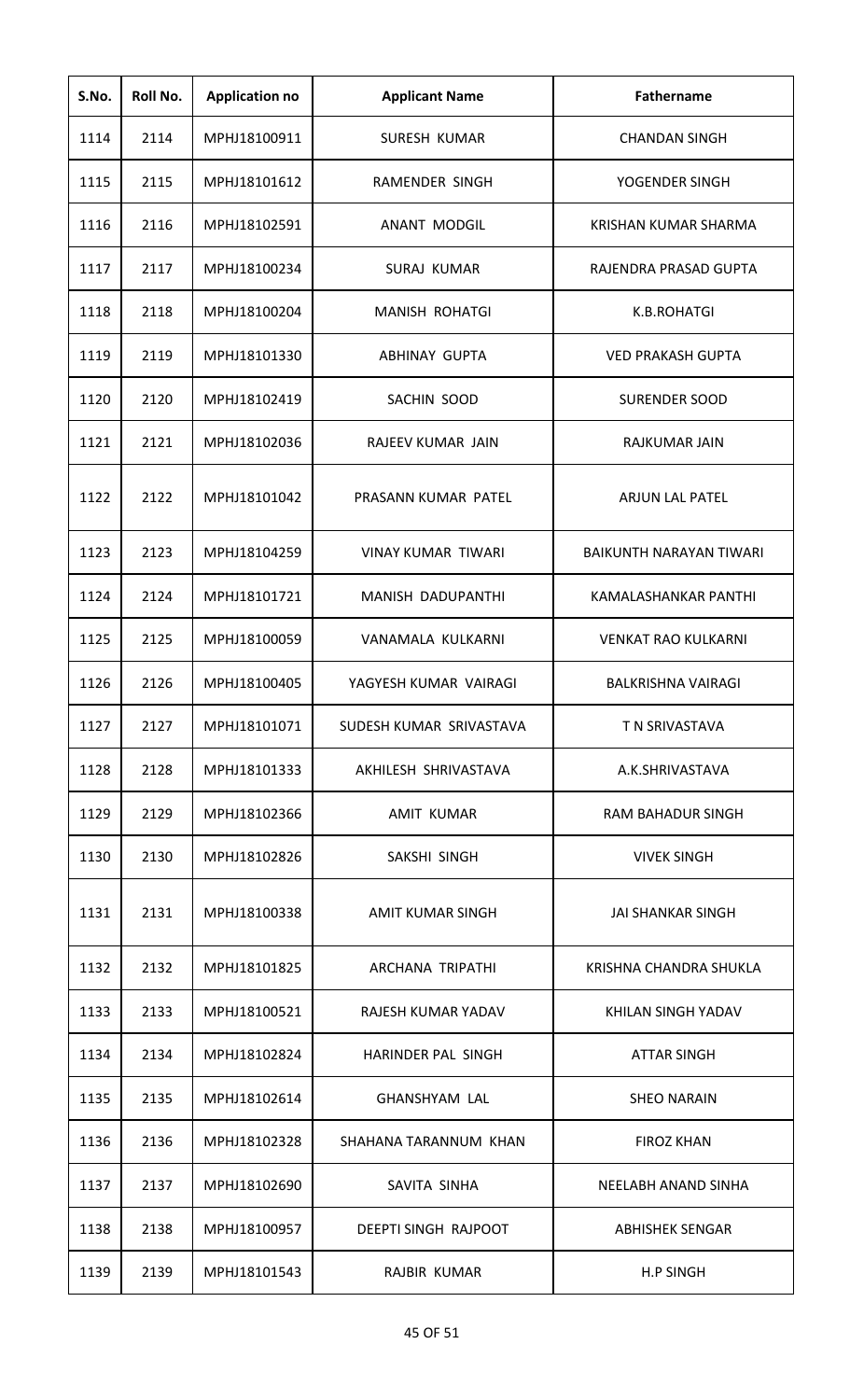| S.No. | Roll No. | <b>Application no</b> | <b>Applicant Name</b>      | <b>Fathername</b>          |
|-------|----------|-----------------------|----------------------------|----------------------------|
| 1140  | 2140     | MPHJ18100645          | SANDEEP KUMAR TRIPATHI     | SURENDRA NATH TIWARI       |
| 1141  | 2141     | MPHJ18100416          | KULVINDER PAL SINGH        | <b>DIWAN SINGH</b>         |
| 1142  | 2142     | MPHJ18101357          | DR. RAVINDRA KUMAR DWIVEDI | PRABHA SHANKAR DWIVEDI     |
| 1143  | 2143     | MPHJ18102909          | VINAY KUMAR OJHA           | <b>SHUK DEO OJHA</b>       |
| 1144  | 2144     | MPHJ18102650          | RIPA JAIN                  | <b>AMIT JAIN</b>           |
| 1145  | 2145     | MPHJ18101504          | RAJESH KUMAR DEV           | DAYA CHAND                 |
| 1146  | 2146     | MPHJ18101303          | SHIV KUMAR SHARMA          | KAMTA PRASAD SHARMA        |
| 1147  | 2147     | MPHJ18102506          | DHEERENDRA MUDGAL          | LAXMAN SWAROOP MUDGAL      |
| 1148  | 2148     | MPHJ18103565          | RAJENDRA KUMAR PANDEY      | LATE SWARAJI LAL PANDEY    |
| 1149  | 2149     | MPHJ18101717          | <b>RUBY KHAN</b>           | RAFIQUE AHMED KHAN         |
| 1150  | 2150     | MPHJ18101625          | <b>KANWARPAL SINGH</b>     | <b>AMOLAK SINGH</b>        |
| 1151  | 2151     | MPHJ18102489          | ANJANI KUMAR CHOUDHARY     | <b>SHUK DEO CHOUDHARY</b>  |
| 1152  | 2152     | MPHJ18100669          | RAVI BANDHOO TAYGI         | VISHWA BANDHOO TYAGI       |
| 1153  | 2153     | MPHJ18100037          | DEVENDRA KUMAR DWIVEDI     | C.P. DWIVEDI               |
| 1154  | 2154     | MPHJ18100196          | KAVITA CHAUHAN             | LATE.M S CHAUHAN           |
| 1155  | 2155     | MPHJ18100158          | AKHILESH CHANDRA SHUKLA    | SRI RAMESHWAR NATH SHUKLA  |
| 1156  | 2156     | MPHJ18104932          | AJAY SINGH THAKUR          | <b>DEVI SINGH</b>          |
| 1157  | 2157     | MPHJ18103394          | <b>VISHAL NIKHARE</b>      | <b>SURENDRA NIKHARE</b>    |
| 1158  | 2158     | MPHJ18100423          | KAUSHAL PRATAP SINGH       | SOMPAL SINGH               |
| 1159  | 2159     | MPHJ18100257          | NAVEEN NISCHAL             | <b>NAND KISHORE</b>        |
| 1160  | 2160     | MPHJ18102115          | BHAWANI SHANKAR DANGI      | RADHESHYAM DANGI           |
| 1161  | 2161     | MPHJ18103985          | ANEESUDDIN ABBASI          | M. LATIF                   |
| 1162  | 2162     | MPHJ18101220          | <b>ANJUM FEROZ</b>         | <b>TABISH NADEEM</b>       |
| 1163  | 2163     | MPHJ18102349          | <b>VED RANJAN TRIPATHI</b> | RAM HARI VIJAY TRIPATHI    |
| 1164  | 2164     | MPHJ18100859          | MOHAMMAD JAHID KHAN        | <b>MOHAMMAD YUSUF KHAN</b> |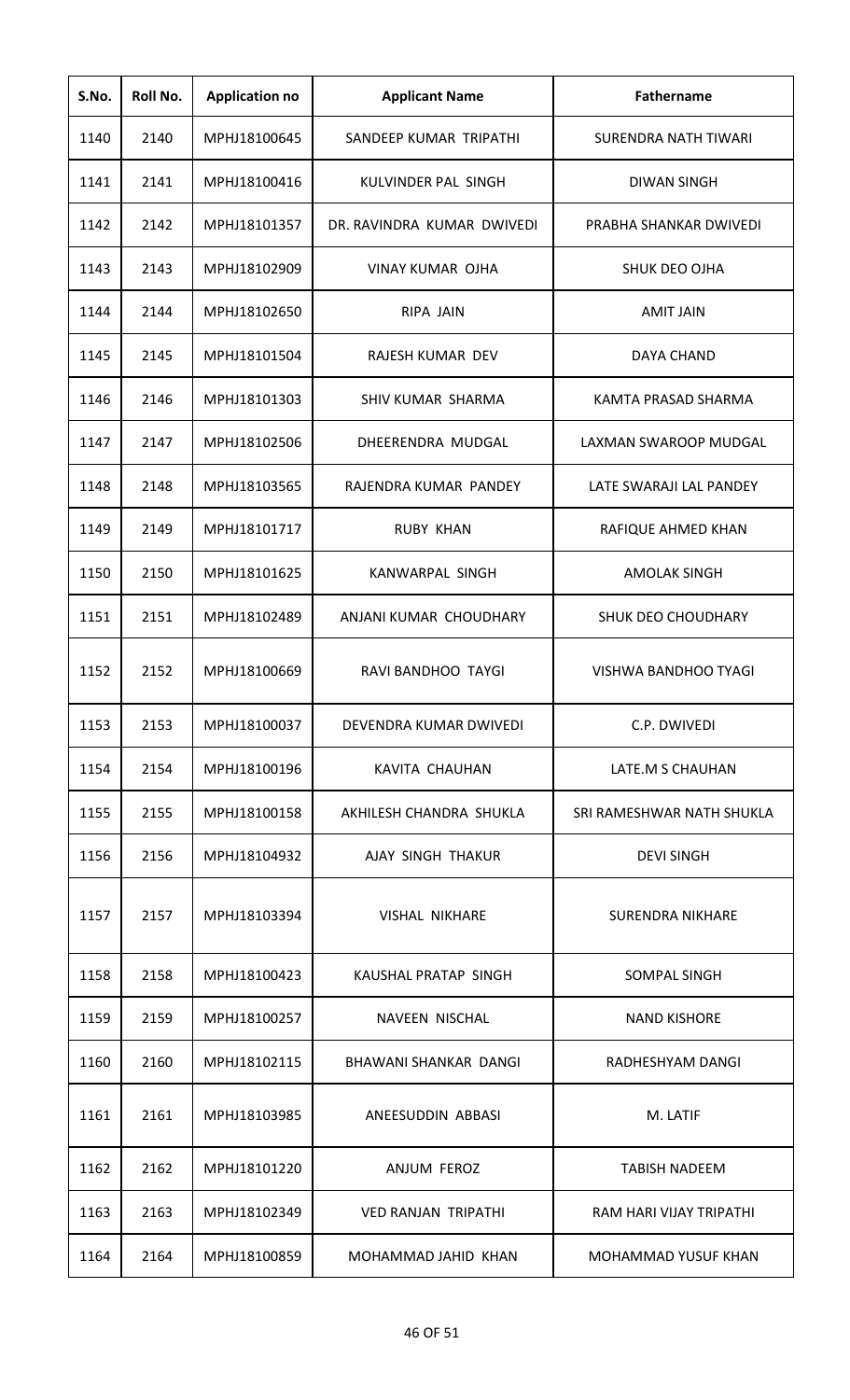| S.No. | Roll No. | <b>Application no</b> | <b>Applicant Name</b>        | Fathername                    |
|-------|----------|-----------------------|------------------------------|-------------------------------|
| 1165  | 2165     | MPHJ18104893          | NEELESH MISHRA               | <b>CHANDRESH KUMAR MISHRA</b> |
| 1166  | 2166     | MPHJ18101116          | <b>VIPIN KAUSHAL</b>         | <b>BALBIR SINGH KAUSHAL</b>   |
| 1167  | 2167     | MPHJ18105049          | SURJEET SINGH SIKARWAR       | <b>SHRI SURENDRA</b>          |
| 1168  | 2168     | MPHJ18103948          | KRISHNAPAL SINGH CHAUHAN     | MALKHAN SINGH CHAUHAN         |
| 1169  | 2169     | MPHJ18100442          | PAWAS CHANDRA DESHVARTY      | HARBALLAVA CHANDRA PRASAD     |
| 1170  | 2170     | MPHJ18101883          | DINESH KUMAR YADAV           | SABHA PATI YADAV              |
| 1171  | 2171     | MPHJ18100503          | NAUSHAD ALI                  | MOHD. YASEEN                  |
| 1172  | 2172     | MPHJ18102051          | NARENDRA KUMAR UPADHYAY      | HRIDAYA NARAYAN UPADHYAY      |
| 1173  | 2173     | MPHJ18100133          | RANDEEP SINGH                | <b>MOHAR SINGH</b>            |
| 1174  | 2174     | MPHJ18100032          | BALENDRA KUMAR SHARMA        | SHEESHPAL SHARMA              |
| 1175  | 2175     | MPHJ18100138          | NARENDER KUMAR               | <b>JAGPAL SINGH</b>           |
| 1176  | 2176     | MPHJ18101097          | RAMESH KUMAR SINGH           | <b>SIVA MURTY SINGH</b>       |
| 1177  | 2177     | MPHJ18102918          | SHAHAJAHAN ANSARI            | <b>MOHAMMAD ISRAIL ANSARI</b> |
| 1178  | 2178     | MPHJ18101294          | KAVITA AGRAWAL               | HARISH AGRAWAL                |
| 1179  | 2179     | MPHJ18101691          | NITESH KUMAR GOUR            | <b>MAHESH GOUR</b>            |
| 1180  | 2180     | MPHJ18103540          | LALIT KUMAR JHA              | NARAYAN JHA                   |
| 1181  | 2181     | MPHJ18103721          | SARITA DWIVEDI               | <b>VEERENDRA DWIVEDI</b>      |
| 1182  | 2182     | MPHJ18100633          | <b>GOVIND MOHAN</b>          | AWADESH KUMAR OJHA            |
| 1183  | 2183     | MPHJ18100147          | CHANCHAL CHAUHAN             | SHIVRAJ SINGH CHAUHAN         |
| 1184  | 2184     | MPHJ18100493          | BRIJENDRA BHUSHAN DHAR DUBEY | RAJENDRA PRASAD DUBEY         |
| 1185  | 2185     | MPHJ18101422          | SAIYAD URUJ ABBAS            | SAIYAD RAHABAR HUSSAIN        |
| 1186  | 2186     | MPHJ18103084          | <b>HIMANSHU GARG</b>         | NARESH KUMAR GARG             |
| 1187  | 2187     | MPHJ18101497          | ANAMIKA SINGH                | YAGYANARAYAN SINGH SENGER     |
| 1188  | 2188     | MPHJ18102277          | <b>UMESH SONI</b>            | <b>BALRAM PRASAD SONI</b>     |
| 1189  | 2189     | MPHJ18103055          | YOGENDRA GOLANDAZ            | CHANDRAPRABHA                 |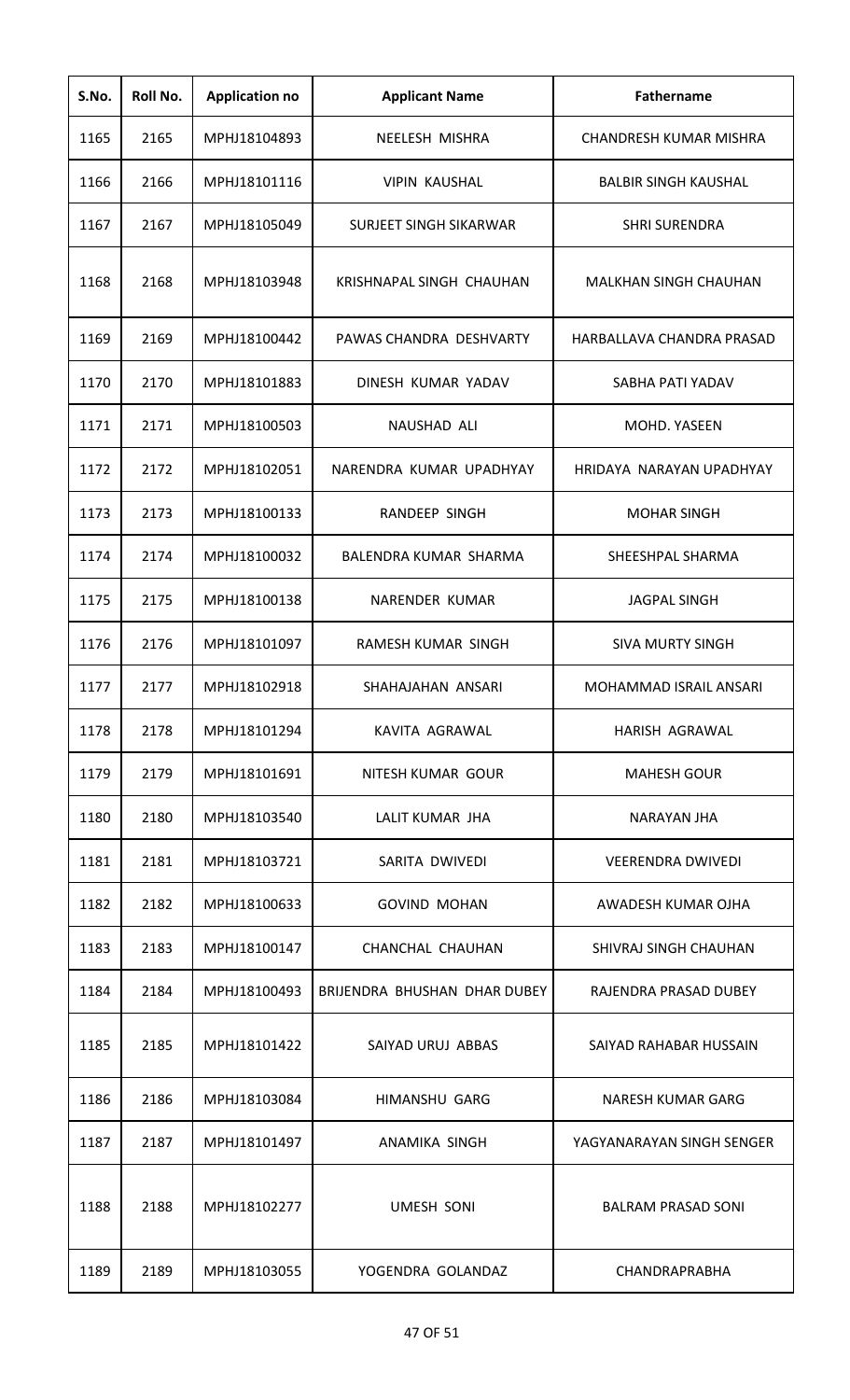| S.No. | Roll No. | <b>Application no</b> | <b>Applicant Name</b>       | <b>Fathername</b>           |
|-------|----------|-----------------------|-----------------------------|-----------------------------|
| 1190  | 2190     | MPHJ18100958          | KU SURAJ VAIRAGI            | NIRMAL DAS VAIRAGI          |
| 1191  | 2191     | MPHJ18101848          | DHARMENDRA KUMAR TIWARI     | RAMSHEKHAR TIWARI           |
| 1192  | 2192     | MPHJ18102945          | RITENDRA SINGH              | <b>CHANDRASHEKHAR SINGH</b> |
| 1193  | 2193     | MPHJ18102044          | PRASHANN YADAV              | PAHALWAN SINGH YADAV        |
| 1194  | 2194     | MPHJ18101907          | SANDEEP KUMAR               | <b>JAGDISH CHAND</b>        |
| 1195  | 2195     | MPHJ18102744          | <b>CHANDER SINGH PARMAR</b> | RADHELAL PARMAR             |
| 1196  | 2196     | MPHJ18103831          | RAJINDER KUMAR SAMYAL       | <b>TARSEM CHAND</b>         |
| 1197  | 2197     | MPHJ18103454          | <b>NEERAJ PANDEY</b>        | <b>LM PANDEY</b>            |
| 1198  | 2198     | MPHJ18103319          | MUNNALAL TOMAR              | DASHRATH SINGH TOMAR        |
| 1199  | 2199     | MPHJ18102114          | NEERENDRA SHARMA            | SHANKAR LAL SHARMA          |
| 1200  | 2200     | MPHJ18101020          | SANDEEP NIRANKARI           | <b>HARIDAS NIRANKARI</b>    |
| 1201  | 2201     | MPHJ18102033          | SOURABH DIMHA               | DEVENDRA KUMAR DIMHA        |
| 1202  | 2202     | MPHJ18103048          | SHUBHADA JAMBHORKAR         | SHISHIR JAMBHORKAR          |
| 1203  | 2203     | MPHJ18104392          | RITU SHARMA KAUSHIK         | <b>LOKESH KAUSHIK</b>       |
| 1204  | 2204     | MPHJ18102213          | NITIN KUMAR PANDYA          | LATE P S PANDYA             |
| 1205  | 2205     | MPHJ18102089          | ADITYA PANDEY               | KESHEV PRASAD PANDEY        |
| 1206  | 2206     | MPHJ18100162          | AFJAL AHMED                 | <b>MAQSOOD</b>              |
| 1207  | 2207     | MPHJ18103996          | RAJESH SHUKLA               | SATISH SHUKLA               |
| 1208  | 2208     | MPHJ18103035          | AMANDEEP SINGH              | PRITAM SINGH                |
| 1209  | 2209     | MPHJ18102833          | KULDEEP SINGH BAIS          | PRATAP SINGH BAIS           |
| 1210  | 2210     | MPHJ18101385          | SANJEEV MISHRA              | PRAKASH NARAYAN MISHRA      |
| 1211  | 2211     | MPHJ18100621          | RAJKUMAR KAIMATHIYA         | KISHORILAL KAIMATHIYA       |
| 1212  | 2212     | MPHJ18103348          | ASHISH RANJAN YADAV         | VIRENDRA SINGH YADAV        |
| 1213  | 2213     | MPHJ18101347          | LOKESH KUMAR NAMDEV         | <b>BABULAL NAMDEV</b>       |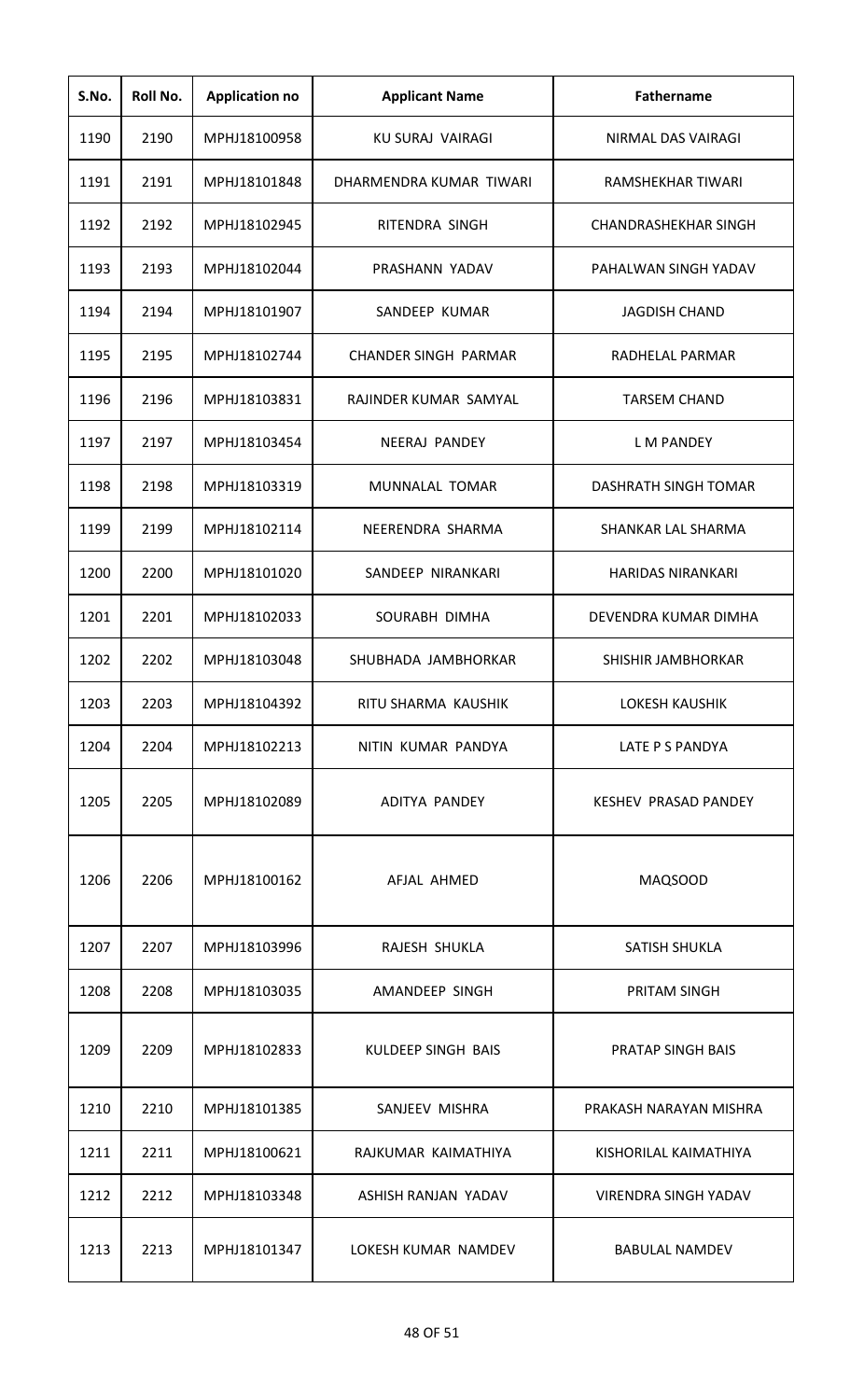| S.No. | Roll No. | <b>Application no</b> | <b>Applicant Name</b>       | <b>Fathername</b>          |
|-------|----------|-----------------------|-----------------------------|----------------------------|
| 1214  | 2214     | MPHJ18100798          | SURENDRA SINGH RAGHUWANSHI  | RAJENDRA SINGH RAGHUWANSH  |
| 1215  | 2215     | MPHJ18100647          | RAJESH KUMAR SRIVASTAVA     | LOLARAK LAL SRIVASTAVA     |
| 1216  | 2216     | MPHJ18103327          | MANOJ KUMAR DWIVEDI         | <b>JANARDAN DUBEY</b>      |
| 1217  | 2217     | MPHJ18103057          | BALESH KUMAR MISHRA         | <b>OMPRAKASH</b>           |
| 1218  | 2218     | MPHJ18102756          | RANJEET KUMAR               | UMASHANKAR PRASAD SINGH    |
| 1219  | 2219     | MPHJ18101443          | <b>VIKAS RAJ LOHIYA</b>     | SHIVNARAYAN LOHIYA         |
| 1220  | 2220     | MPHJ18101021          | RAJANI MITTAL               | DEVENDRA KUMAR MITTAL      |
| 1221  | 2221     | MPHJ18101989          | <b>KAMLA UKEY</b>           | <b>VIPAT SINGH UIKEY</b>   |
| 1222  | 2222     | MPHJ18102773          | SARDAR SINGH RAWAT          | <b>MADAN SINGH RAWAT</b>   |
| 1223  | 2223     | MPHJ18100733          | AKSHAY KUMAR                | <b>VEDRAM PAL</b>          |
| 1224  | 2224     | MPHJ18103474          | VIKRAM SINGH CHOUDHARY      | SHIVRAJ SINGH CHOUDHARY    |
| 1225  | 2225     | MPHJ18101903          | BHALCHANDRA BALASAHEB RASAL | <b>BALASAHEB</b>           |
| 1226  | 2226     | MPHJ18101442          | SURESH KUMAR DHARMIK        | RUDAN LAL DHARMIK          |
| 1227  | 2227     | MPHJ18104032          | YOGESH KUMAR SHARMA         | KAILASH NARAYAN SHARMA     |
| 1228  | 2228     | MPHJ18102467          | OM PRAKASH SINGH YADAV      | <b>BHAGVAN SINGH YADAV</b> |
| 1229  | 2229     | MPHJ18101317          | DILIP KUMAR BHAGAT          | SINGHASAN BHAGAT           |
| 1230  | 2230     | MPHJ18102872          | SANJIV KUMAR MISHRA         | RAM MANI MISHRA            |
| 1231  | 2231     | MPHJ18101499          | <b>ABHINAV TRIPATHI</b>     | KRISHNA CHANDRA TRIPATHI   |
| 1232  | 2232     | MPHJ18101814          | MAYA DEHARIYA               | <b>SHANKER</b>             |
| 1233  | 2233     | MPHJ18103139          | <b>BRAJESH KUMAR KOHARE</b> | <b>TEJRAM KOHARE</b>       |
| 1234  | 2234     | MPHJ18101535          | RAVI SHEKHAR MANGAL MURTI   | S.P. CHOUDHARY             |
| 1235  | 2235     | MPHJ18103345          | SYED ZISHAN ALI WARSI       | SYED QAMAR ALI WARSI       |
| 1236  | 2236     | MPHJ18103697          | <b>DHIRU THAKUR</b>         | <b>R.S THAKUR</b>          |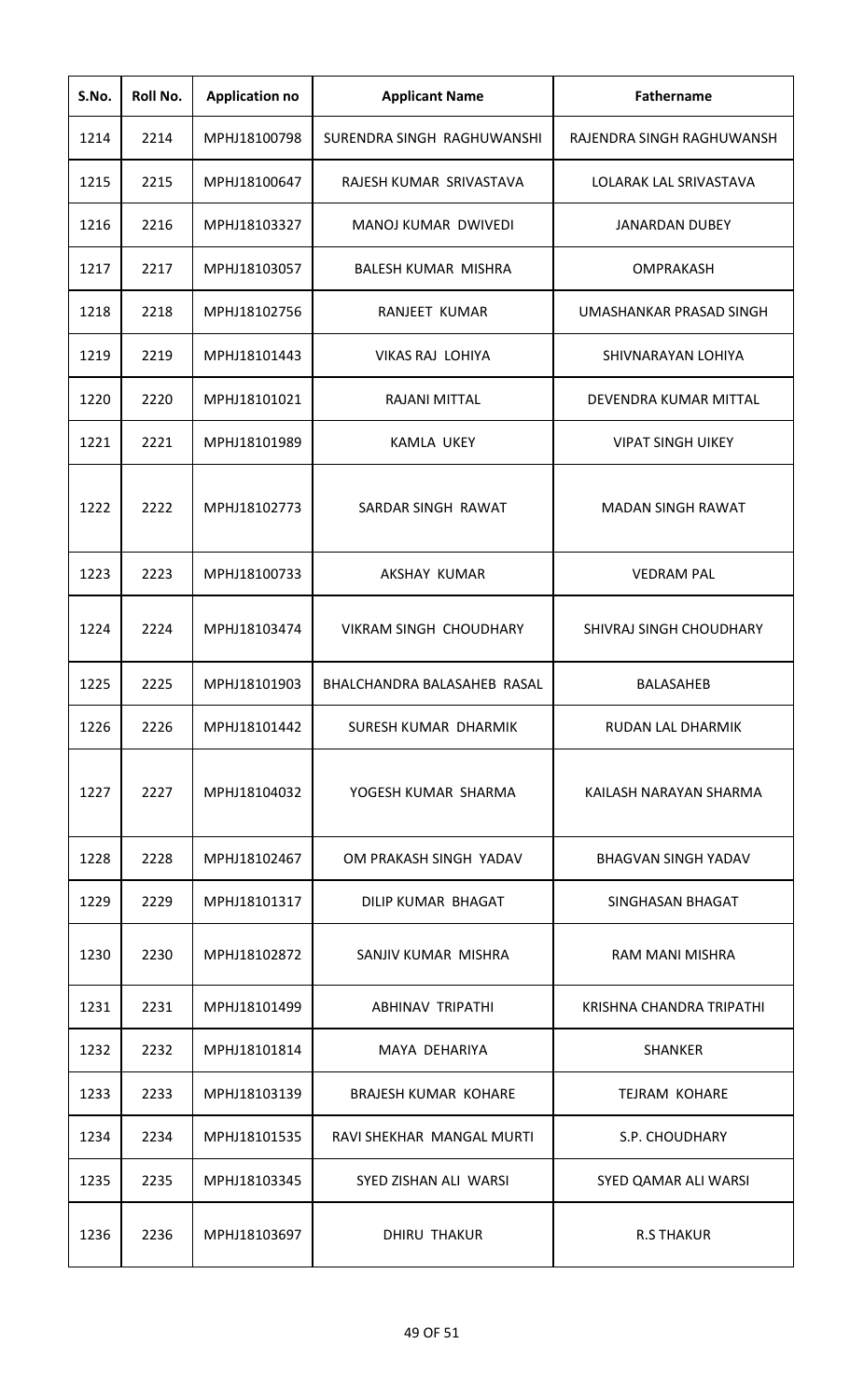| S.No. | Roll No. | <b>Application no</b> | <b>Applicant Name</b>    | Fathername                     |
|-------|----------|-----------------------|--------------------------|--------------------------------|
| 1237  | 2237     | MPHJ18101011          | AMITESH PRATAP SINGH     | <b>DEV RAJ SINGH</b>           |
| 1238  | 2238     | MPHJ18100719          | ASHUTOSH TRIPATHI        | ASHOK RAI TRIPATHI             |
| 1239  | 2239     | MPHJ18100587          | AKHILFSHWAR PRATAP SINGH | SANTPAL SINGH                  |
| 1240  | 2240     | MPHJ18101493          | NITESH KRISHNAN          | ANIRUDH NARAYAN SINHA          |
| 1241  | 2241     | MPHJ18103224          | SAURABH PARMAR           | <b>CHANDRAPAL SINGH PARMAR</b> |
| 1242  | 2242     | MPHJ18103426          | DHEERENDRA KUMAR PANDEY  | ACHCHHE LAL PANDEY             |
| 1243  | 2243     | MPHJ18102483          | NEELMANI SHUKLA          | RADHEY RAMAN SHUKLA            |
| 1244  | 2244     | MPHJ18102842          | RAKESH PATEL             | <b>MAHADEV PRASAD PATEL</b>    |
| 1245  | 2245     | MPHJ18102913          | SANDHYA SURYAWANSHI      | KAMAL SURYAWANSHI              |
| 1246  | 2246     | MPHJ18101784          | RAFI AHMAD               | <b>JUMMAN KHAN</b>             |
| 1247  | 2247     | MPHJ18104731          | NEELAMBAR JHA            | <b>LAKHAN JHA</b>              |
| 1248  | 2248     | MPHJ18104466          | BURHANUDDIN AZAD         | ABDUL HUSAIN AZAD              |
| 1249  | 2249     | MPHJ18101290          | AMITABH ANAND            | AJIT KUMAR THAKUR              |
| 1250  | 2250     | MPHJ18104645          | NITIN KUMAR NAMDEO       | KANCHHEDI LAL NAMDEO           |
| 1251  | 2251     | MPHJ18102777          | PROTIMA PARIHAR          | SURENDRA KUMAR                 |
| 1252  | 2252     | MPHJ18103715          | ABHISHEK KUMAR GOLANDAZ  | DURGA PRASAD GOLANDAZ          |
| 1253  | 2253     | MPHJ18104012          | TEJ BAHADUR SINGH        | PRATAP NARAYAN SINGH           |
| 1254  | 2254     | MPHJ18103758          | SUDHAKAR PANDEY          | <b>BHARAT BHUSHAN PANDEY</b>   |
| 1255  | 2255     | MPHJ18101138          | VARSHA JAIN              | RAVI PRAKASH RAI               |
| 1256  | 2256     | MPHJ18101785          | VINOD KUMAR VYAS         | RAMESH CHANDRA VYAS            |
| 1257  | 2257     | MPHJ18101389          | PRASHANT SINGH CHAHAL    | YASHPAL SINGH                  |
| 1258  | 2258     | MPHJ18100956          | VISHAL KUMAR GOYAL       | SATENDRA KUMAR GOEL            |
| 1259  | 2259     | MPHJ18102526          | ARVINDER ARORA           | <b>SATPAL ARORA</b>            |
| 1260  | 2260     | MPHJ18102118          | <b>AMIT KUMAR</b>        | <b>OM PRAKASH</b>              |
| 1261  | 2261     | MPHJ18101378          | ASHWINI KUMAR SINGH      | <b>HRIDAY NARAYAN SINGH</b>    |
| 1262  | 2262     | MPHJ18101748          | DHRUV NARAYAN SHUKLA     | NARAYAN PRASAD SHUKLA          |